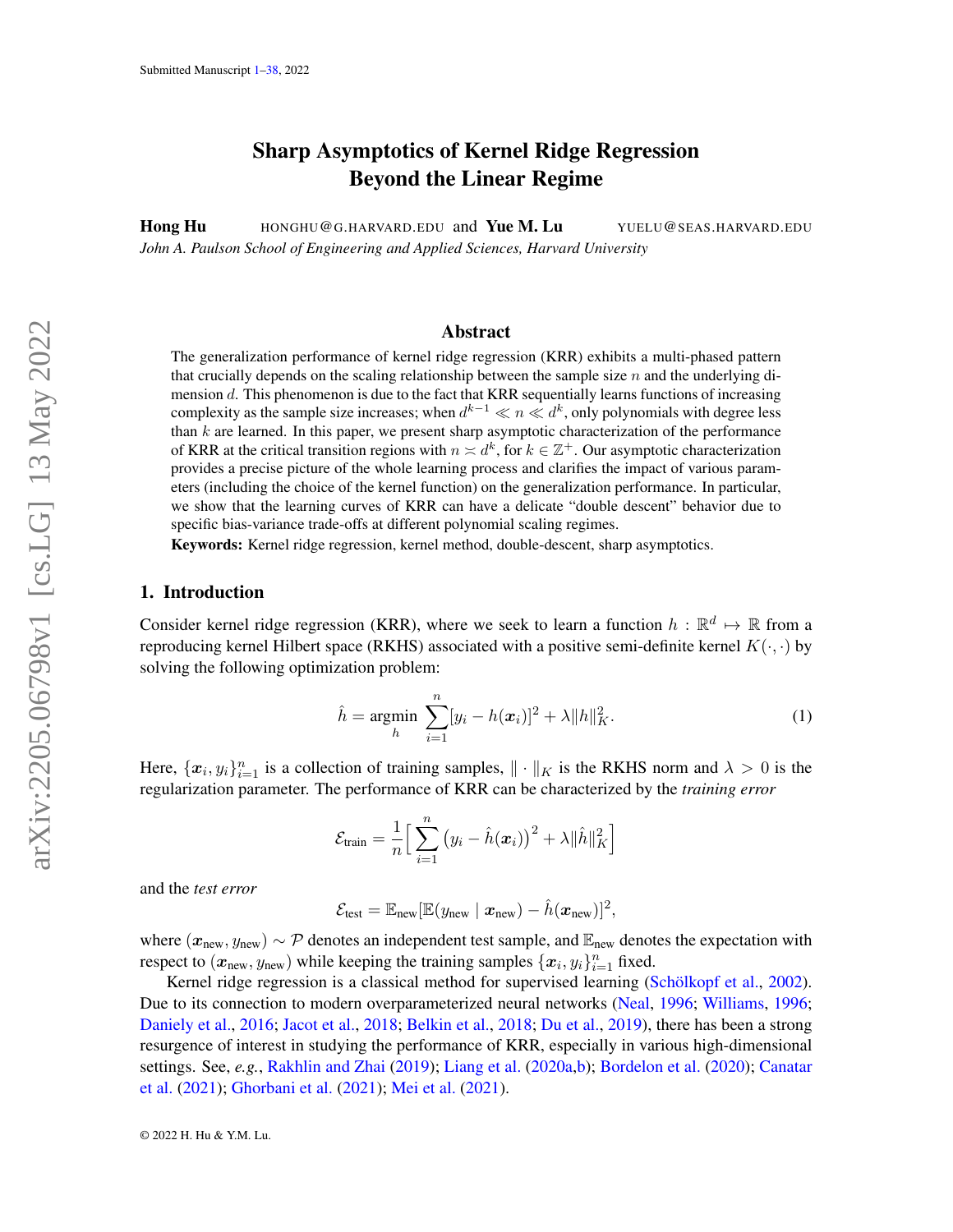HU LU



<span id="page-1-0"></span>Figure 1: Illustration of the hierarchical learning process of kernel ridge regression. Top figure: test error as a function of  $\log n / \log d$ , where n is the sample size and d is the dimension. The test error appears to remain unchanged when  $d^{k-1} \ll n \ll d^k$ , for  $k \in \mathbb{Z}^+$ , while drastic transitions occur at  $n \times d^k$ . Bottom figures: the zoomed-in views of the test error within each transition region, corresponding to  $n \times d^k$  for  $k = 1, 2, 3$ . The red curves show the asymptotic predictions obtained in this work. These learning curves exhibit delicate non-monotonic behavior, due to bias-variance trade-offs at different polynomial scaling regimes.

One intriguing phenomenon revealed by several recent works [\(Liang et al.,](#page-13-4) [2020a;](#page-13-4) [Ghorbani](#page-12-5) [et al.,](#page-12-5) [2021;](#page-12-5) [Mei et al.,](#page-13-6) [2021\)](#page-13-6) is that the generalization performance of KRR exhibits a hierarchical and multi-phased pattern that crucially depends on the scaling relationship between the sample size n and the underlying dimension d. We illustrate this phenomenon in Fig. [1](#page-1-0) (top part), where we plot the test error  $\mathcal{E}_{\text{test}}$  against the ratio  $\log n / \log d$ . The test error can be clearly partitioned into several consecutive "stationary" phases that are separated by more drastic transitions in between. More precisely,  $\mathcal{E}_{test}$  appears to remain unchanged when  $d^{k-1} \ll n \ll d^k$ , for  $k \in \mathbb{Z}^+$ , while transitions occur at  $n \times d^k$ . An explanation of this phenomenon was given in [Ghorbani et al.](#page-12-5) [\(2021\)](#page-12-5): It is shown that, when  $d^{k-1} \ll n \ll d^k$ ,  $\mathcal{E}_{\text{test}}$  is approximately equal to the approximation error of the function h by all the polynomials with degree less than  $k$ . This means that KRR sequentially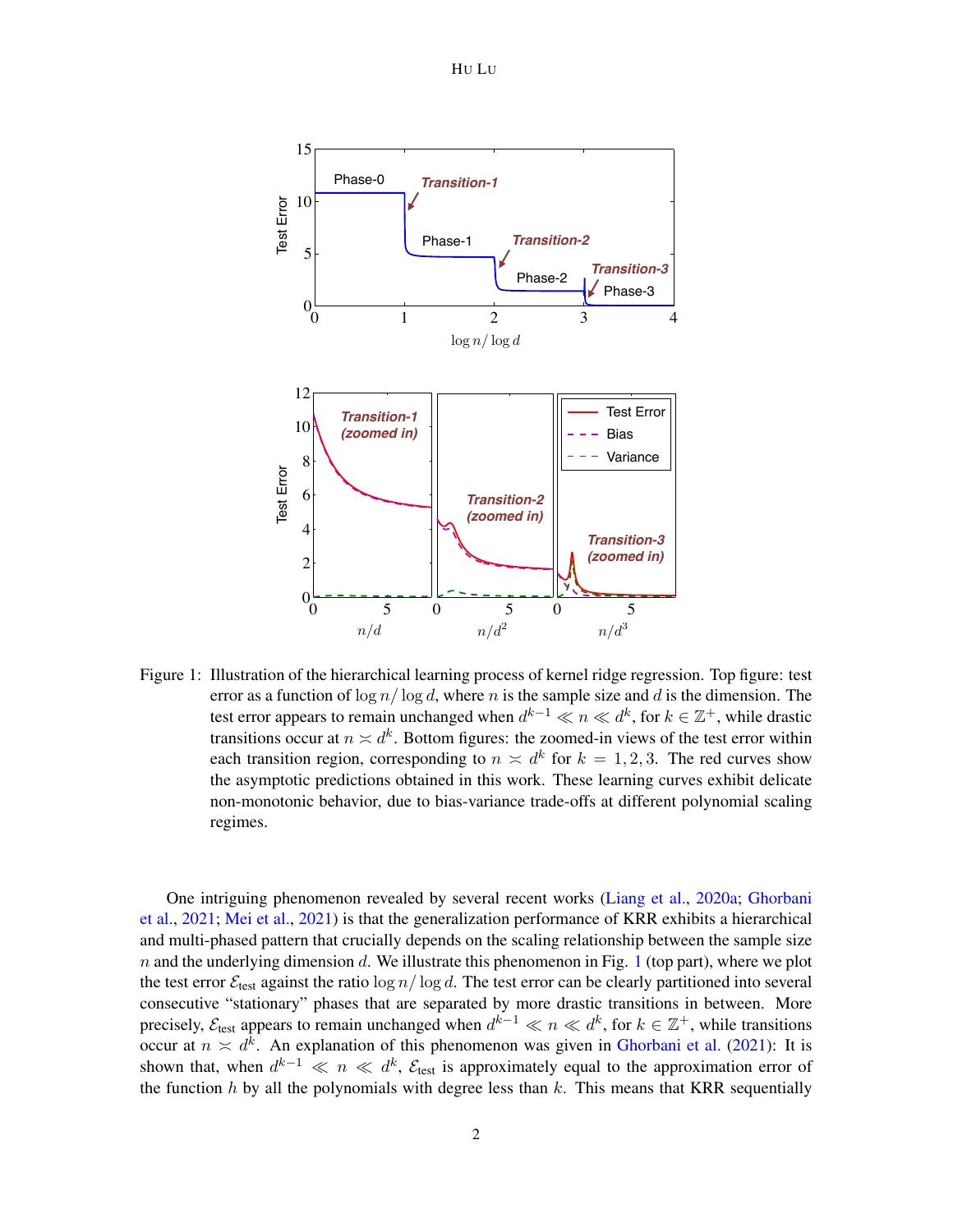learns functions of increasing complexity as the sample size increases; when  $d^{k-1} \ll n \ll d^k$ , only polynomials with degree less than k are learned.

What is the performance of KRR near the critical regions, exactly where the transitions happen? This is the focus of the current paper. More precisely, we "zoom into" each transition region by assuming  $n \asymp d^k$ , and derive sharp asymptotics of KRR for different values of k. Such asymptotic characterization provides a precise picture of the whole learning process and clarifies the impact of various parameters (including the choice of the kernel function) on the generalization performance. As a preview of our results, we plot in the lower part of Fig. [1](#page-1-0) the theoretical predictions of  $\mathcal{E}_{\text{test}}$  in the regimes  $n \times d^k$ , for  $k = 1, 2, 3$ , for a specific choice of the kernel function. It can be seen that the learning curves of KRR can exhibit delicate non-monotonic behavior due to bias-variance tradeoffs: as the sample size n increases,  $\mathcal{E}_{\text{test}}$  can first increase and then decrease again after crossing certain deterministic thresholds. Under the names of "double descent" or "multiple descent", such phenomenon has been observed and analyzed in various other problems and models in learning [\(Mei](#page-13-7) [and Montanari,](#page-13-7) [2019;](#page-13-7) [d'Ascoli et al.,](#page-12-6) [2020;](#page-12-6) [Adlam and Pennington,](#page-12-7) [2020;](#page-12-7) [Nakkiran et al.,](#page-13-8) [2021\)](#page-13-8).

Some of the asymptotic predictions given in the paper were first derived in [Bordelon et al.](#page-12-3) [\(2020\)](#page-12-3); [Canatar et al.](#page-12-4) [\(2021\)](#page-12-4) (see also [Dietrich et al.](#page-12-8) [\(1999\)](#page-12-8) for a related earlier work), via nonrigorous statistical physics methods and a "Gaussian equivalence conjecture" (see Sec [2.4\)](#page-6-0). One of the technical contributions of this paper is to rigorously establish this conjecture, which allows us to characterize the exact performance KRR in the polynomial scaling regime.

When the current work was under review at COLT '22, we became aware of the recent paper [Misiakiewicz](#page-13-9) [\(2022\)](#page-13-9) that also studies the exact asymptotics of KRR in the polynomial scaling regime. The target function considered in that paper is different from ours. On one hand, the expansion coefficients (*i.e.*,  $\alpha_{k,d}$  in [\(5\)](#page-4-0) below) of low-degree components can be arbitrary, which is more general than ours; on the other hand, they require high-degree coefficients to be *independent* random variables. In comparison, we consider a target function (as detailed in Sec. [2.1\)](#page-2-0) whose coefficients are dependent. In terms of the distribution of  ${x_i}$ , our work focuses on the uniform distribution over d-dimensional sphere. In addition to this case, [Misiakiewicz](#page-13-9) [\(2022\)](#page-13-9) also considers the uniform distribution over the hypercube  $\{-1, 1\}^d$ .

### 2. Main Results

#### <span id="page-2-0"></span>2.1. Model

We start by describing the statistical model under which we analyze the performance of KRR. Let we start by describing the statistical model under which we analyze the performance of KKR. Let  $S^{d-1}(\sqrt{d})$  denotes the d-dimensional sphere with radius  $\sqrt{d}$ . We assume that the input data vectors  $x_i \stackrel{i.i.d.}{\sim} \tau_{d-1}$ , where  $\tau_{d-1}$  denotes the uniform distribution over  $S^{d-1}$ ( √ d). The labels  $\{y_i\}$  are generated from a generalized linear teacher model

<span id="page-2-1"></span>
$$
y_i = g(\boldsymbol{x}_i^{\mathsf{T}} \boldsymbol{\xi}/\sqrt{d}) + z_i,
$$
\n(2)

where g is an unknown teacher function,  $\xi \in S^{d-1}($ √  $\overline{d}$ ) is the teacher weight vector, and  $z_i \stackrel{i.i.d.}{\sim}$  $\mathcal{N}(0, \sigma_z^2)$  denotes independent additive noise. We consider an inner-product kernel on  $\mathcal{S}^{d-1}$  ( √ d), represented as √

<span id="page-2-2"></span>
$$
K(\mathbf{x}, \mathbf{x}') = f_d(\mathbf{x}^\mathsf{T} \mathbf{x}' / \sqrt{d}),\tag{3}
$$

where  $f_d$  is a transformation function that can depend on  $d$ . It is known that any inner-product PSD kernel  $K \in L^2(\mathcal{S}^{d-1})$ mation function<br> $\sqrt{d}$ ) ×  $\mathcal{S}^{d-1}$ ( in that can depend on a. It is known that any inner-product PSD  $\sqrt{d}$ ,  $\tau_{d-1}^{\otimes 2}$  can be expanded as (Schölkopf et al., [2002,](#page-13-0) Lemma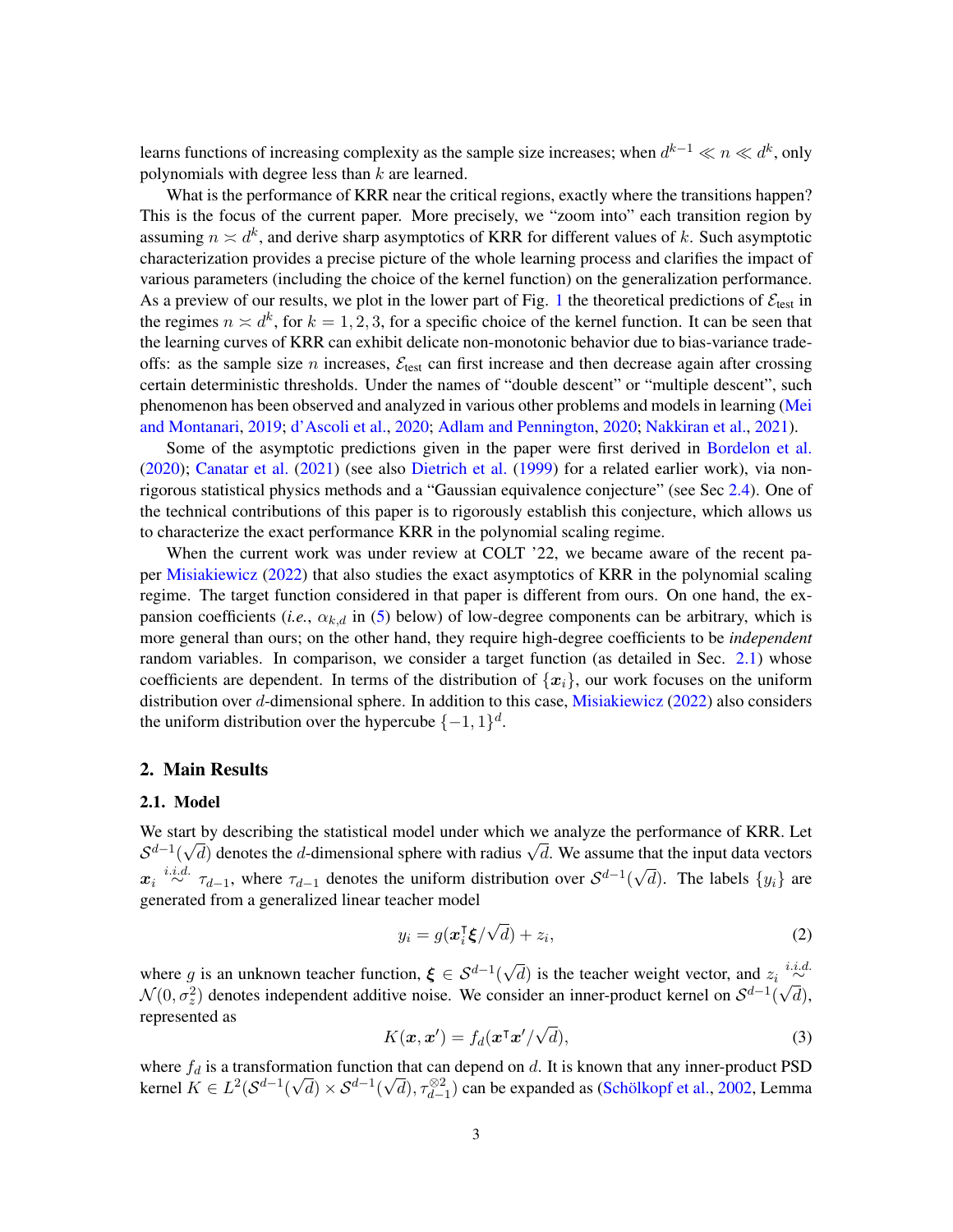4.20):

<span id="page-3-0"></span>
$$
K(\boldsymbol{x}, \boldsymbol{x}') = \sum_{k=0}^{\infty} \tilde{\mu}_{k,d} \sum_{i=1}^{N_k} Y_{ki}(\boldsymbol{x}) Y_{ki}(\boldsymbol{x}'),
$$
\n(4)

where  $\tilde{\mu}_{k,d} \geq 0$  is the eigenvalue of the kth eigenspace (we will also denote the normalized eigenvalue as  $\mu_{k,d} := N_k \tilde{\mu}_{k,d}$ ),  $\{Y_{ki}(\bm{x})\}_{i=1}^{N_k}$  are the associated eigenfunctions, which is a set of orthonormal degree- $k$  spherical harmonics. We have

$$
\int Y_{ki}(\boldsymbol{x})Y_{\ell j}(\boldsymbol{x})\tau_{d-1}(d\boldsymbol{x})=\mathbb{I}_{k\ell}\mathbb{I}_{ij},
$$

where  $\mathbb{I}_{ab} = 1$  if  $a = b$  and  $\mathbb{I}_{ab} = 0$  otherwise. Moreover,  $N_k$  is the corresponding geometric multiplicity of the kth eigenspace, which coincides with the dimension of the subspace spanned by all degree-k spherical harmonics. (We collect a list of related concepts and properties of spherical harmonics in Appendix [A.](#page-14-1)) Note that both  $N_k$  and  $\{Y_{ki}(\boldsymbol{x})\}_{i=1}^{N_k}$  can depend on d. However, To lighten the notation, we will omit this dependence when doing so causes no confusion. Finally, we denote by  $\tau_{d-1,1}$  the distribution of the scalar random variable  $x^\top e_1$ , where  $x \sim \tau_{d-1}$  and  $e_1$  is the first standard basis vector.

#### 2.2. Technical Assumptions

Our main results are proved under the following assumptions.

- $(A.1)$  Both the number of training samples n and the input dimension d go to infinity, while  $\frac{n}{d^K/K!} \to \delta_K \in (0,\infty)$ , for  $K \in \mathbb{Z}^+$ .
- (A.2)  $f_d(x) = f(x/\sqrt{d})$ , where  $f(z)$  is well-defined on [-1, 1] and satisfies: (1)  $f(z) \leq C_f$ , for some  $C_f > 0$  and (2) there exists some  $v \in (0, 1]$  such that  $f(z) \in C^{\infty}[-v, v]$ .
- (A.3) There exists  $C > 0$  such that  $\mu_{k,d} \geq C$ , for all  $0 \leq k \leq K$  and large enough d.
- (A.4) There exist constants  $C_g, K_g > 0$  such that  $g(x) \le C_g(1+|x|^{K_g})$  for any  $x \in \mathbb{R}$ .

Remark 1 *Assumption (A.2) put two constraints on the kernel functions we consider. The first condition ensures that the expansion [\(4\)](#page-3-0) is valid and*  $\sum_{k=0}^{\infty} \mu_{k,d}<\infty$  *holds uniformly over*  $d$ *, which directly follows from the properties ( [36\)](#page-15-0) and [\(37\)](#page-15-1) given in Appendix [A.](#page-14-1) The boundedness condition*  $\sum_{k=0}^{\infty} \mu_{k,d} < \infty$  is convenient as it makes all the quantities of interests such as the training and *test errors of size*  $\mathcal{O}(1)$ *, when*  $\lambda \in (0, \infty)$ *. On the other hand, the second condition requires that*  $f(z)$  is smooth in some neighbourhood of 0. This guarantees that for any fixed k,  $\mu_{k,d} \to \frac{f^{(k)}(0)}{k!}$  $\frac{\partial}{\partial k!}$ , as  $d \to \infty$  (see Lemma [1](#page-15-2) in Appendix [B\)](#page-15-3), where  $f^{(k)}(0)$  denotes the kth derivative of  $f(z)$  at  $z = 0$ . *Below are two concrete examples of kernels that satisfy Assumption (A.2).*

**Example 1: Polynomial kernel.** In this case,  $f(z) = (z + b)^k$ , where  $b \ge 0$  is a fixed constant and  $k \in \mathbb{Z}^+$ . It is a classical type of kernel, widely applied in several machine learning problems *such as support vector machine (SVM).*

*Example 2: Random feature model [\(Rahimi and Recht,](#page-13-10) [2008\)](#page-13-10).The random feature model is a computationally efficient random approximation of kernel function, which is based on the following feature map:*

$$
\boldsymbol{x} \mapsto \frac{1}{\sqrt{p}} [\sigma(\boldsymbol{r}_1^{\intercal}\boldsymbol{x}), \sigma(\boldsymbol{r}_2^{\intercal}\boldsymbol{x}), \cdots, \sigma(\boldsymbol{r}_p^{\intercal}\boldsymbol{x})]^{\intercal},
$$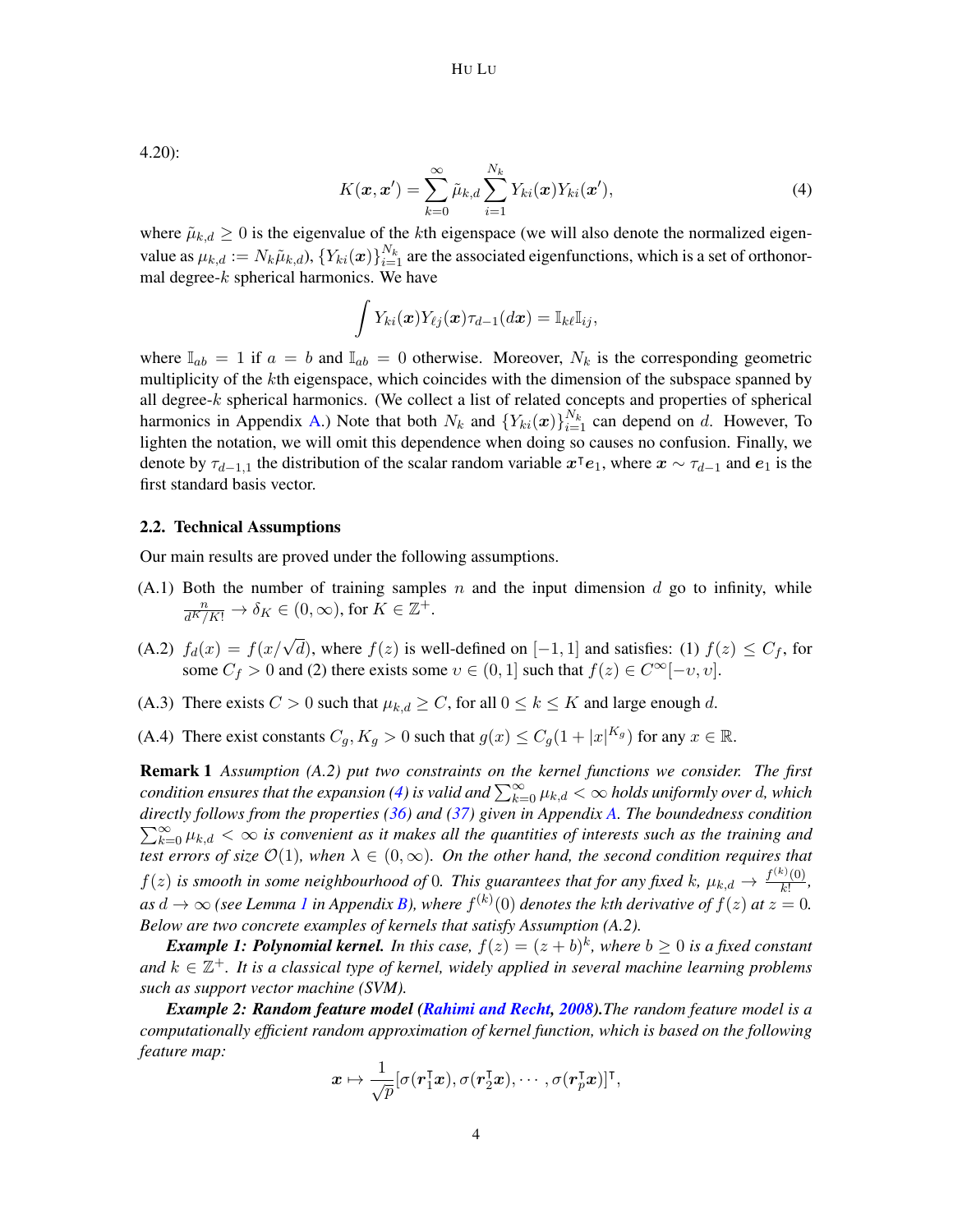where  ${r_i}_{i=1}^p$  is a set of independent random feature vectors and  $\sigma(x)$  is an activation function *satisfying*  $\mathbb{E}\sigma(G)^2 < \infty$ , with  $G \sim \mathcal{N}(0, 1)$ . The associated random kernel function is as follows:

$$
K_p(\boldsymbol{x}, \boldsymbol{x}') = \frac{1}{p} \sum_{u=1}^p \sigma(\boldsymbol{r}_u^{\intercal} \boldsymbol{x}) \cdot \sigma(\boldsymbol{r}_u^{\intercal} \boldsymbol{x}').
$$

In particular, when  $\bm{r}_u \stackrel{i.i.d.}{\sim} \mathcal{N}(\bm{0}, \bm{I}/d)$  and  $p \to \infty$ ,  $K_p(\bm{x}, \bm{x}') \to f(\frac{\bm{x}^\intercal \bm{x}'}{d})$  $\frac{\partial^{\mathsf{T}} x'}{d}$ ). Here,  $f(z) = \mathbb{E}[\sigma(X)]$  $\sigma(Y)$ ], with

$$
\begin{pmatrix} X \\ Y \end{pmatrix} \sim \mathcal{N}(\mathbf{0}, \Sigma), \ \Sigma = \begin{bmatrix} 1 & z \\ z & 1 \end{bmatrix}.
$$

*The smoothness of f near 0 can be directly checked by taking derivatives of*  $f(z)$ .

*In fact, we can also let*  $f(z)$  *depend on d, as long as:* (1)  $f_d \in L^2([-\sqrt{d}, \sqrt{d}], \tau_{d-1,1})$ , (2)<br>In fact, we can also let  $f(z)$  depend on d, as long as: (1)  $f_d \in L^2([-\sqrt{d}, \sqrt{d}], \tau_{d-1,1})$ , (2)  $\sum_{k=0}^{\infty} \mu_{k,d} < \infty$  for large enough d, and (3) for any fixed k,  $\mu_{k,d} \to \mu_k$  as  $d \to \infty$ .

**Remark 2** Assumption (A.3) guarantees that the RKHS associated with the kernel K is not degen*erate: the condition that*  $\mu_k > 0$  *for*  $0 \leq k \leq K$  *is satisfied as long as all the degree-k (k*  $\leq K$ ) polynomials are in the RKHS. This is equivalent to requiring  $f^{(k)}(0) > 0$ , for all  $0 \leq k \leq K$ .

**Remark 3** Assumption (A.4) implies that for all  $d \in \mathbb{Z}^+$ ,  $g \in L^2([ \sqrt{d}, \sqrt{d}$ ,  $\tau_{d-1,1}$ ). Therefore, *we have the following expansion:*

<span id="page-4-0"></span>
$$
g(x) = \sum_{k=0}^{\infty} \alpha_{k,d} q_k(x),
$$
\n(5)

where  $q_k(x)$  is the degree-k ultraspherical polynomial in  $L^2([-1])$ √ d, √ d], τd−1) *(more details about these polynomials can be found in Appendix [A\)](#page-14-1) and*  $\{\alpha_{k,d}\}_{k\geq 0}$  *satisfies*  $\sum_{k=0}^{\infty}\alpha_{k,d}^2 < \infty$ *. Note that*  $q_k(x)$  depends on d, but for notational simplicity, we will suppress the dependence.

In fact,  $g(x) \leq C \exp(C|x|)$ , for some  $C > 0$  will suffice to guarantee the  $L^2$ -integrability of g. Here, we put a stronger assumption to ensure that all the moments of  $g(x)$  exists, which helps *simplify several parts of the proof.*

#### 2.3. Main Results and Insights

We are now ready to state our main theorem.

Theorem 1 *Under Assumption (A.1)-(A.4), we have the following asymptotic characterization of the training and test errors.*

# 1. Training error:

<span id="page-4-2"></span><span id="page-4-1"></span>
$$
\mathcal{E}_{\text{train}} \stackrel{\mathbb{P}}{\to} \lambda \left[ \frac{\alpha_K^2 R_\star}{1 + \mu_K \delta_K R_\star} + \left( \sigma_z^2 + \sum_{k > K} \alpha_k^2 \right) R_\star \right],\tag{6}
$$

*where*  $R_{\star}$  *is the unique non-negative solution of:* 

$$
\frac{1}{R} = \tilde{\lambda} + \frac{\mu_K}{1 + \delta_K \mu_K R},\tag{7}
$$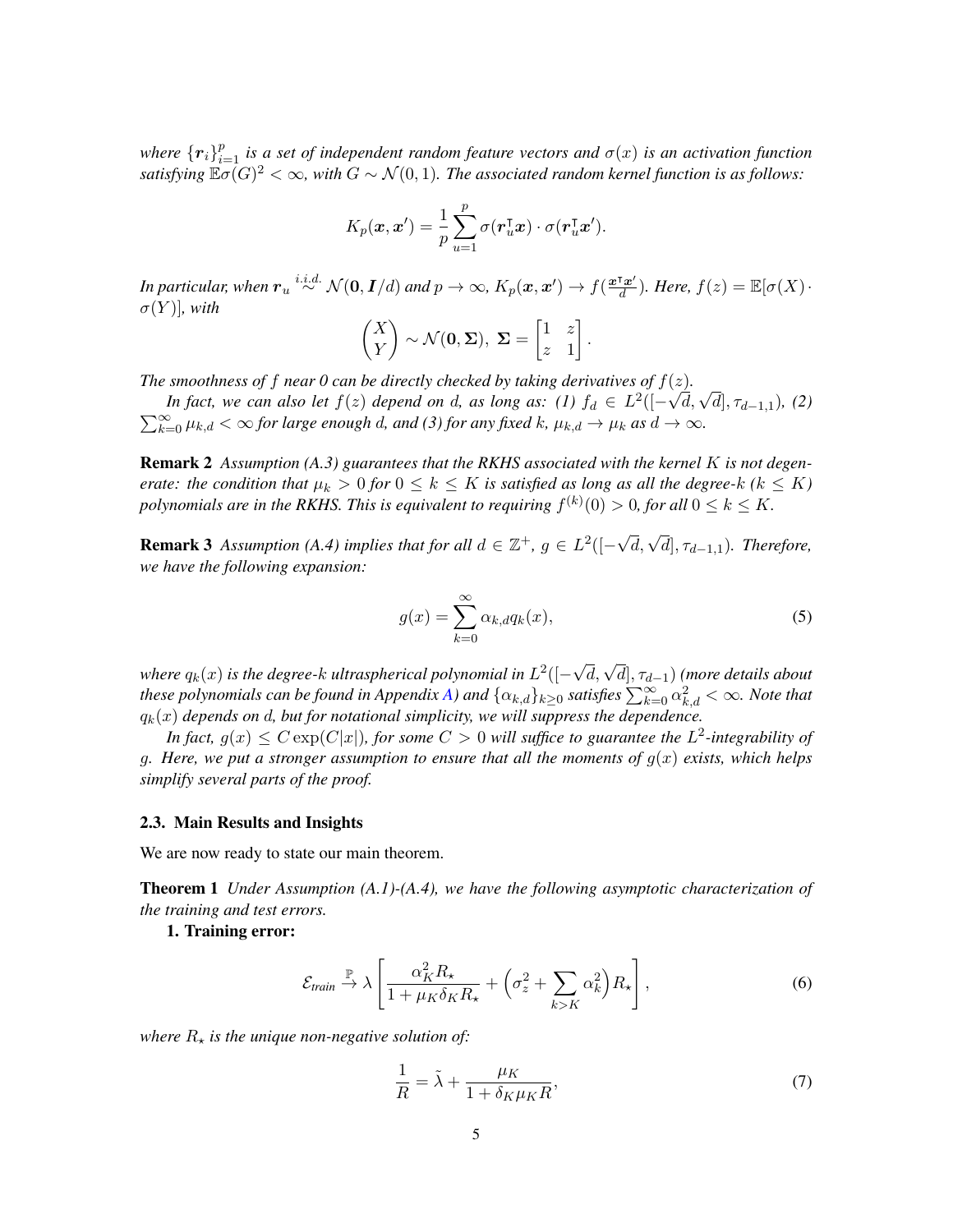#### HU LU

*with*  $\mu_k = \frac{f^{(k)}(0)}{k!}$  $\int_{\frac{R!}{k!}}^{k_0(0)} \alpha_k = \int_{-\infty}^{\infty} g(x) H_k(x) \tau_G(dx)$  and  $\tilde{\lambda} = \lambda + \sum_{k>K}^{\infty} \mu_k$ . Here,  $H_k(x)$  is the *degree-k Hermite polynomial,*  $\tau_G(dx)$  *is the standard Gaussian measure and*  $R_\star = \mathcal{R}(\tilde{\lambda}; \mu_K, \delta_K)$ *, where*

<span id="page-5-3"></span>
$$
\mathcal{R}(\lambda; \mu, \delta) = \frac{-(\lambda + \mu - \mu\delta) + \sqrt{(\lambda + \mu - \delta\mu)^2 + 4\lambda\mu\delta}}{2\lambda\mu\delta}.
$$
\n(8)

#### 2. Test error:

<span id="page-5-0"></span>
$$
\mathcal{E}_{test} \xrightarrow{\mathbb{P}} \frac{1}{\theta - 1} \left[ \frac{\theta \alpha_K^2}{(1 + \mu_K \delta_K R_\star)^2} + \theta \sum_{k > K} \alpha_k^2 + \sigma_z^2 \right],\tag{9}
$$

*where*  $\theta = \frac{(1 + \mu_K \delta_K R_\star)^2}{\delta_H \mu^2 R^2}$  $\frac{(\partial^2 F \mu_K \delta_K R_\star)^2}{(\partial K \mu_K^2 R_\star^2)}$ . In both [\(6\)](#page-4-1) and [\(9\)](#page-5-0),  $\stackrel{\mathbb{P}}{\to}$  denotes convergence in probability as  $d \to \infty$ .

**Remark 4** It turns out that  $R_{\star}$  coincides with the Stieltjes transform of the Marchenko-Pastur (MP) *law, with aspect ratio parameter*  $1/\delta_K$  *and variance*  $\mu_K$ *. The MP law corresponds to the limiting empirical eigenvalue distributions of the Wishart ensemble.*

**Bias-Variance Decomposition.** The formulas in  $(6)$  and  $(9)$  can be viewed from the perspective of bias-variance decomposition. Conditioning on the input data vectors  $\{x_i\}$ , we consider the following average squared bias and variance of an estimator  $h$  [\(Hastie et al.,](#page-12-9) [2009,](#page-12-9) Sec.7.3):

$$
\mathcal{B}_h := \mathbb{E}_{\mathbf{x}_{\text{new}}}[\mathbb{E}_{\mathbf{z}}h(\mathbf{x}_{\text{new}}) - \mathbb{E}(y_{\text{new}} | \mathbf{x}_{\text{new}})]^2
$$
  

$$
\mathcal{V}_h := \mathbb{E}_{\mathbf{x}_{\text{new}}}[\text{Var}_{\mathbf{z}}(h(\mathbf{x}_{\text{new}}))]^2.
$$

Then  $\mathcal{E}_{\text{test}}$  in [\(9\)](#page-5-0) can be decomposed as  $\mathcal{E}_{\text{test}} = \mathcal{B}_{\hat{h}} + \mathcal{V}_{\hat{h}}$  and it holds that

<span id="page-5-2"></span>
$$
\mathcal{B}_{\hat{h}} \xrightarrow{\mathbb{P}} \frac{\theta}{\theta - 1} \Big[ \frac{\alpha_K^2}{(1 + \mu_K \delta_K R_\star)^2} + \sum_{k > K} \alpha_k^2 \Big] \tag{10}
$$

<span id="page-5-1"></span>
$$
\mathcal{V}_{\hat{h}} \xrightarrow{\mathbb{P}} \frac{\sigma_z^2}{\theta - 1}.
$$
\n(11)

[These can be directly verified via the same proof strategy underlying our proof of [\(9\)](#page-5-0).] From [\(11\)](#page-5-1), we can regard  $\theta$  as an inflation factor of the variance. By its definition,  $\theta$  only depends on  $\{\mu_k\}_{k\geq 0}$  but not on  $\{\alpha_k\}_{k\geq 0}$  or  $\sigma_z^2$ . Therefore,  $\theta$  reflects the influence of the kernel function on the learning performance. On the other hand, from [\(10\)](#page-5-2) we can further decompose the bias term  $B_{\hat{h}}$  as  $\mathcal{B}_{\hat{h}} = \sum_{k=0}^{\infty} \mathcal{B}_k$ , where

$$
\mathcal{B}_k = \begin{cases} 0 & k < K, \\ \frac{\theta}{\theta - 1} \frac{\alpha_K^2}{(1 + \mu_K \delta_K R_\star)^2} + \frac{\sum_{\ell > K} \alpha_\ell^2}{\theta - 1} & k = K, \\ \alpha_k^2 & k > K. \end{cases}
$$

It can be seen that  $\mathcal{B}_k$  is equal to the average squared bias when  $\alpha_k$  is the only non-zero coefficient in [\(5\)](#page-4-0). In this sense, each  $\mathcal{B}_k$  can be understood as the contribution of degree-k components to the total squared bias. Moreover, the contributions from different components are linear. Similar results also hold for the training error  $(6)$ .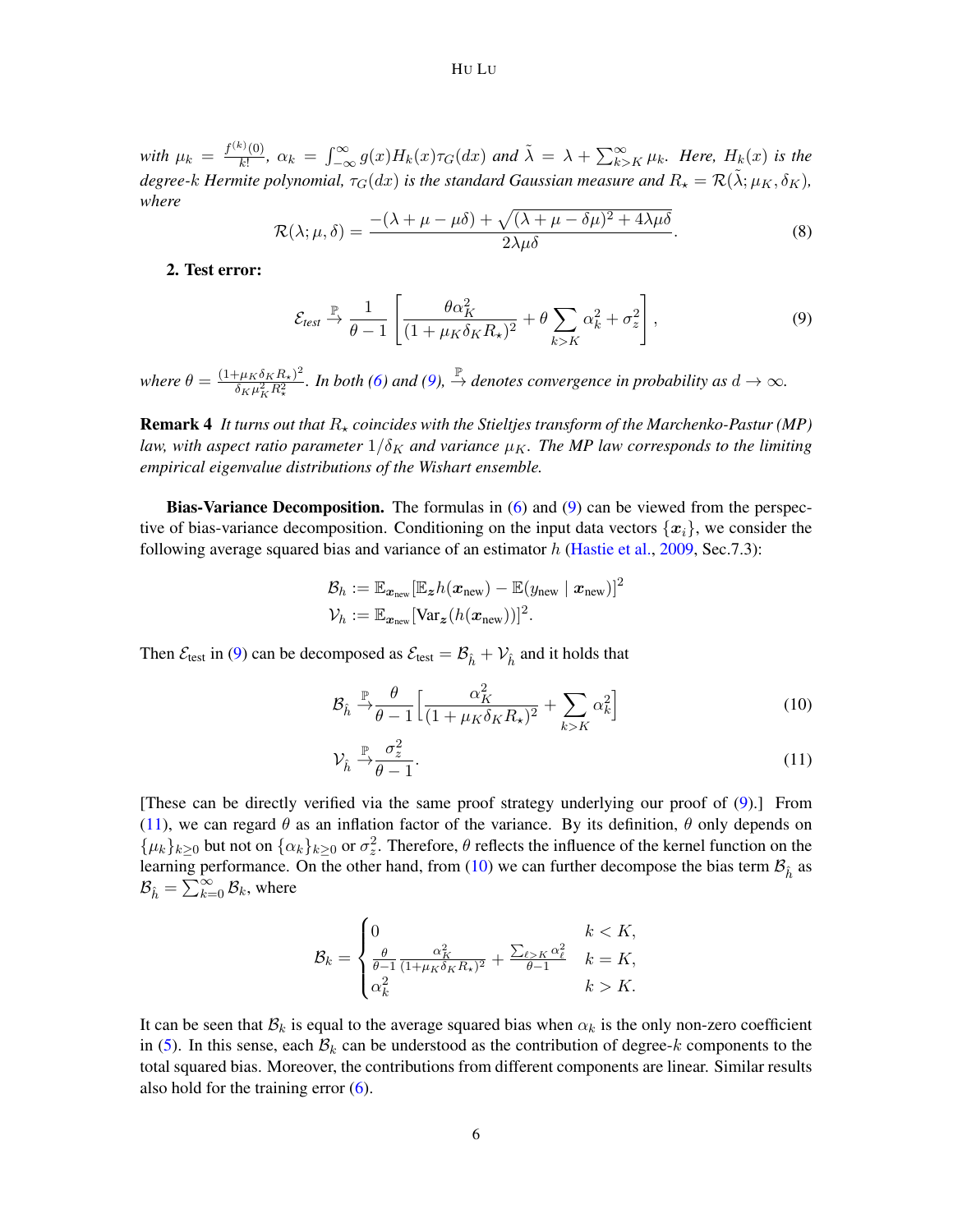Hierarchical learning process. Based on the characterizations [\(9\)](#page-5-0), we can now have a better understanding of the hierarchical learning process illustrated in Fig. [1.](#page-1-0) Consider the limit:  $\delta_K \to 0$ and  $\delta_K \to \infty$ . By [\(8\)](#page-5-3), we can get for any fixed  $\tilde{\lambda} > 0$  and  $\mu_K > 0$ ,

$$
R_{\star} \to \begin{cases} (\tilde{\lambda} + \mu_K)^{-1} & \delta_K \to 0\\ \tilde{\lambda}^{-1} & \delta_K \to \infty \end{cases}
$$

and  $\theta \to \infty$  under both limits. Therefore,  $\lim_{\delta_K \to 0} \mathcal{B}_K = \alpha_K^2$  and  $\lim_{\delta_K \to \infty} \mathcal{B}_K = 0$ . Recall that  $\alpha_k^2$  is the energy of the degree-k component of the teacher function, so this justifies that KRR learns the degree- $k$  components in phase- $k$ . Moreover we can also identify the roles played by the components of different degrees. From  $(9)$ , we can see that at phase- $k$ : (i) all the low-degree  $(\ell < k)$  components of the kernel function and the teacher function do not exert any influence; (ii) high-degree ( $\ell > k$ ) components of the kernel function act as an additional regularization term, as manifested in  $\lambda$ ; and (iii) high-degree components of the teacher function act as additive noise.

Non-monotonicity of  $\mathcal{E}_{test}$ . In Fig. [1,](#page-1-0) we show that  $\mathcal{E}_{test}$  can be non-monotonic with respect to the sample complexity. Based on our asymptotic characterization, this phenomenon can be explained as follows. In Fig. 1, we choose  $f(z) = \frac{z^3}{30} + \frac{z^2}{2} + z + 1$ ,  $g(x) = \frac{x^4}{20} + \frac{x^3}{2} + x^2 + x$ ,  $\sigma_z = 0.5$  and  $\lambda = 10^{-4} \approx 0$ . This corresponds to the ridgeless limit of KRR. Let us take  $\lambda \to 0$ in the asymptotic characterization and suppose  $\mu_k = 0$  for all  $k > K$ . In this case, we can show from [\(10\)](#page-5-2) and [\(11\)](#page-5-1) that  $\mathcal{B}_{\hat{h}} \stackrel{\mathbb{P}}{\rightarrow} \alpha_K^2 \max\{1 - \delta_K, 0\}$  and  $\mathcal{V}_{\hat{h}} \stackrel{\mathbb{P}}{\rightarrow} \frac{\sigma_z^2}{\delta_K - 1} \min\{\delta_K, 1\}$ . We can find that  $B_{\hat{h}}$  is monotonically decreasing and the non-monotonicity of  $\mathcal{E}_{\text{test}}$  stems from the non-monotonicity of  $V_{\hat{h}}$ . The peak at the interpolation threshold  $\delta_K = 1$  due to the explosion of the variance. In Fig. 1, this corresponds to the peak in the Transition-3. On the other hand, we can find that the peak at Transition-2 is less notable and there is no peak at Transition-1. The reason is that when  $K = 1, 2$ , higher-degree components of kernel function do not vanish and they act as regularization terms (manifested by  $\tilde{\lambda} = \lambda + \sum_{k>K}^{\infty} \mu_k$ ), which reduces the variance.

## <span id="page-6-0"></span>2.4. Gaussian Equivalence Conjecture

A key technical insight behind our proof of Theorem [1](#page-4-2) is the rigorous establishment of a so-called Gaussian equivalence conjecture. This conjecture was implicitly used (without proof) in several earlier works [\(Dietrich et al.,](#page-12-8) [1999;](#page-12-8) [Bordelon et al.,](#page-12-3) [2020;](#page-12-3) [Canatar et al.,](#page-12-4) [2021\)](#page-12-4) that study the generalization performance of kernel methods using non-rigorous statistical physics methods.

For simplicity, let us assume that the kernel and teacher functions are both band-limited: there exists  $L > 0$  such that  $\mu_k = \alpha_k = 0$ , for all  $k > L$ . First, based on the expansions [\(4\)](#page-3-0) and [\(5\)](#page-4-0), we can obtain an equivalent formulation of [\(1\)](#page-0-1) as a linear regression in the feature space with the following feature map:

$$
\boldsymbol{x}_a \mapsto \boldsymbol{\gamma}_a = [\underbrace{\widetilde{Y}_{01}(\boldsymbol{x}_a)}_{N_0}, \underbrace{\widetilde{Y}_{11}(\boldsymbol{x}_a), \cdots, \widetilde{Y}_{1N_1}(\boldsymbol{x}_a)}_{N_1}, \cdots \cdots \underbrace{\widetilde{Y}_{L1}(\boldsymbol{x}_a), \cdots \widetilde{Y}_{LN_L}(\boldsymbol{x}_a)}_{N_L}]^\intercal
$$

where  $\hat{Y}_{ki}(\cdot) := \sqrt{\tilde{\mu}_{k,d}} Y_{ki}(\cdot)$ . Then [\(1\)](#page-0-1) is equivalent to:

$$
\hat{\boldsymbol{\theta}} = \underset{\boldsymbol{\theta}}{\text{argmin}} \sum_{a=1}^{n} [y_a - \boldsymbol{\theta}^\mathsf{T} \boldsymbol{\gamma}_a]^2 + \lambda ||\boldsymbol{\theta}||^2 \tag{12}
$$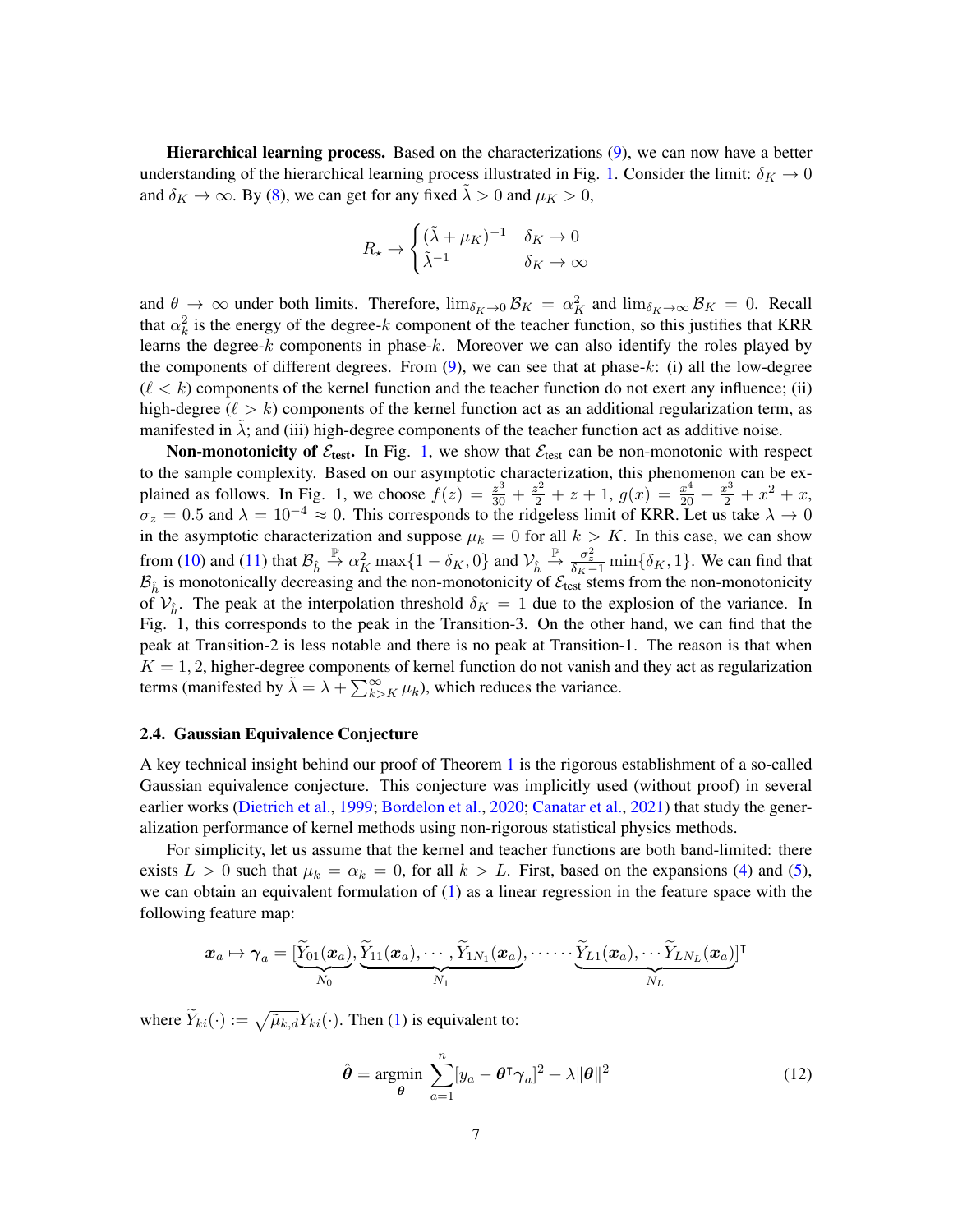where  $y_a = \beta^{\dagger} \Lambda \gamma_a + z_a$ , with

$$
\boldsymbol{\beta} = [Y_{01}(\boldsymbol{\xi}), Y_{11}(\boldsymbol{\xi}), \cdots, Y_{1N_1}(\boldsymbol{\xi}), \cdots \cdots, Y_{L1}(\boldsymbol{\xi}), \cdots Y_{LN_L}(\boldsymbol{\xi})]^\mathsf{T}
$$

and

$$
\mathbf{\Lambda}=\text{diag}\bigg\{\tfrac{\alpha_{0,d}}{\sqrt{\mu_{0,d}}},\tfrac{\alpha_{1,d}}{\sqrt{\mu_{1,d}}},\cdots,\tfrac{\alpha_{1,d}}{\sqrt{\mu_{1,d}}},\cdots\cdots,\tfrac{\alpha_{L,d}}{\sqrt{\mu_{L,d}}},\cdots\tfrac{\alpha_{L,d}}{\sqrt{\mu_{L,d}}}\bigg\}.
$$

If the entries of  $\gamma_a$  are independent Gaussian random variables, then we reach the setting that has been analyzed in several recent papers [\(Dicker,](#page-12-10) [2016;](#page-12-10) [Dobriban and Wager,](#page-12-11) [2018;](#page-12-11) [Hastie et al.,](#page-13-11) [2019;](#page-13-11) [Wu and Xu,](#page-14-2) [2020;](#page-14-2) [Richards et al.,](#page-13-12) [2021\)](#page-13-12). The main challenge here is that different entries of  $\gamma_a$  are not independent and that there is no linear transformation that can decouple this dependence. On the other hand, however, different entries  $\gamma_a$  are still *uncorrelated*: recall that  $\mathbb{E} \widetilde{Y}_{ki}(\boldsymbol{x}) \widetilde{Y}_{\ell j}(\boldsymbol{x}) =$  $\tilde{\mu}_{k,d} \mathbb{I}_{k\ell} \mathbb{I}_{ij}$ , since  $\{Y_{ki}(\bm{x})\}_{k,i}$  are orthonormal with respect to  $\tau_{d-1}$ . Thus, the so-called Gaussian equivalence conjecture states that the learning performance of the original KRR problem will remain asymptotically unchanged if we replace each  $\gamma_a$  by a Gaussian vector  $g_a$  with the same mean and covariance matrix.

#### 2.5. Limitations of the Current Work

Finally, we point out several important limitations of our results. First, we have assumed that the input vectors x are uniformly distributed over  $S^{d-1}(\sqrt{d})$ . Although this is a convenient model for theoretical analysis, the spherical symmetry of the model might impose too strong an assumption on the input data. It will be desirable to explore other more general data distributions such as those considered in [Liang et al.](#page-13-5) [\(2020b](#page-13-5)[,a\)](#page-13-4); [Mei et al.](#page-13-6) [\(2021\)](#page-13-6). Second, we have assumed that the labels  $\{y_i\}$  in the training set are generated by a specific teacher-student model, which is essentially a generalized linear model. On the contrary, in [Liang et al.](#page-13-5) [\(2020b](#page-13-5)[,a\)](#page-13-4); [Mei et al.](#page-13-6) [\(2021\)](#page-13-6), there is no such constraint and a generic non-parametric model for the labels  $\{y_i\}$  is considered. Since current proof crucially hinges on the fact that the distribution of  $x_i$  is isotropic and that  $h(x)$  only depends on the projection  $x^{\intercal} \xi$ , handling more general function classes may require substantial changes to our current proof technique. Finally, we only analyze the inner-product kernels here. It will be √ interesting to consider other types of kernels, *e.g.*, radial kernel  $K(\bm{x}, \bm{x}') = k(\|\bm{x} - \bm{x}'\|/\sqrt{d})$  and translation invariant kernel  $K(\mathbf{x}, \mathbf{x}') = k(\mathbf{x} - \mathbf{x}')$ . In the current setting, since  $\mathbf{x}_i \stackrel{i.i.d.}{\sim} \tau_{d-1}$ , it is easy to see that radial kernels can be viewed as inner-product kernels. For more general settings, we conjecture that some versions of Gaussian equivalence may still hold. The extensions to the above more general cases are left as interesting future work.

## 3. Proof of Main Results

#### 3.1. Notations

Before delving into the formal proof, let us first list some notations that will be used throughout our proof in the following sections.

For  $n \in \mathbb{Z}^+$ , we denote by  $[n]$  the set  $\{1, 2, \cdots, n\}$ . For a vector  $\boldsymbol{x} \in \mathbb{R}^n$ , we use  $\|\boldsymbol{x}\|$  to denote its  $\ell_2$  norm and for a matrix  $\bm{X}\in\mathbb{R}^{m\times n}$ , we use  $\|\bm{X}\|$  to denote its operator norm and  $\|\bm{X}\|_F$  as its Frobenius norm.

For convenience of stating some results regarding deterministic or probabilistic upper bounds, we will adopt the following notations.  $f(d) \leq g(d)$  means that there exists  $C > 0$  such that  $|f(d)| \leq$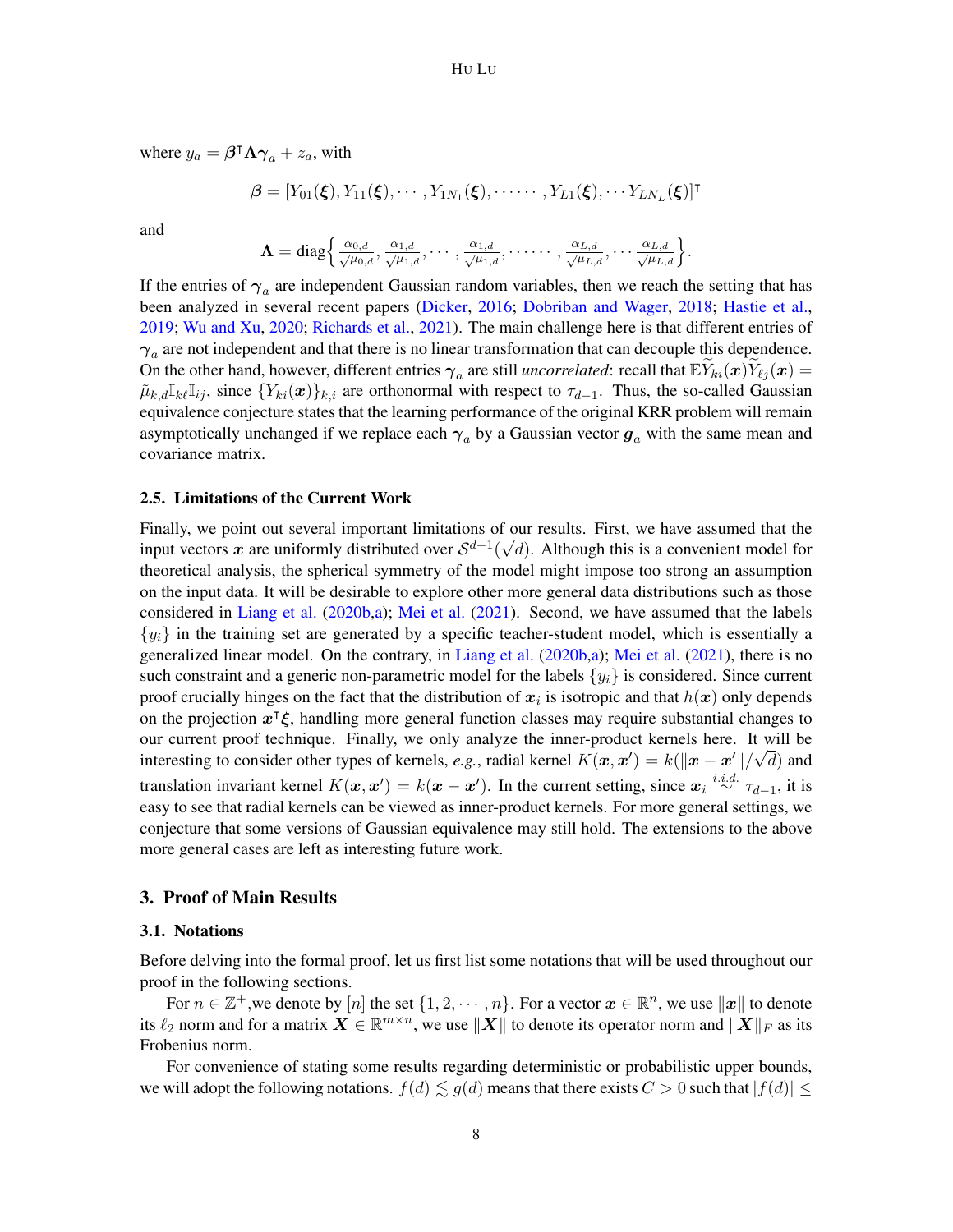$C|g(d)|$  and  $|f(d)| \gtrsim g(d)$  means that there exists  $c > 0$  such that  $|f(d)| \ge c|g(d)|$ . Also for two non-negative random variables,  $X \leq Y$  means that for any  $\tau > 0$  and  $\varepsilon > 0$ ,  $\mathbb{P}(X \leq d^{\tau}Y) \leq \varepsilon$  for all large enough d.

Our proof will frequently utilize the expansions of  $K(\cdot, \cdot)$  and  $g(\cdot)$  under spherical harmonics  ${Y_{ki}(\boldsymbol{x})}_{k,i}$  and ultraspherical polynomials  ${q_k}_{k}$ . For any vector  $\boldsymbol{a} \in \mathbb{R}^d$ ,

$$
\boldsymbol{Y}_k(\boldsymbol{a}) := [Y_{k1}(\boldsymbol{a}), Y_{k2}(\boldsymbol{a}), \cdots, Y_{kN_k}(\boldsymbol{a})]^\intercal
$$

and for any matrix  $\boldsymbol{A} = [\boldsymbol{a}_1, \boldsymbol{a}_2, \cdots, \boldsymbol{a}_n]^{\intercal} \in \mathbb{R}^{n \times d}$ ,  $\boldsymbol{Y}_k(\boldsymbol{A}) := [\boldsymbol{Y}_k(\boldsymbol{a}_1), \boldsymbol{Y}_k(\boldsymbol{a}_2), \cdots, \boldsymbol{Y}_k(\boldsymbol{a}_n)]^{\intercal}$ . In particular, for the input matrix  $\mathbf{X} = [\mathbf{x}_1, \mathbf{x}_2, \cdots, \mathbf{x}_n]^{\mathsf{T}} \in \mathbb{R}^{n \times d}$ , we denote  $\mathbf{Y}_k := \mathbf{Y}_k(\mathbf{X})$ . In the kernel expansion, the degree-k component will be denoted as  $K_k := \tilde{\mu}_{k,d} Y_k Y_k$  $\frac{1}{k}$  and likewise for the teacher model, we have  $g_k := \alpha_{k,d} q_k \left(\frac{X\xi}{\sqrt{d}}\right) = \frac{\alpha_{k,d}}{\sqrt{N_k}}$  $\frac{k,d}{N_k} \boldsymbol{Y}_k \boldsymbol{Y}_k(\boldsymbol{\xi})$  and we write  $\widetilde{\bm{Y}}_k(\bm{\xi})=\frac{\alpha_k}{\sqrt{N_k}}\bm{Y}_k(\bm{\xi}).$  We also denote  $\delta_k=n/N_k$  as the sampling ratio with respect to the degree- $k$ component and  $\boldsymbol{D}_k = \sqrt{\mu_{k,d} \delta_k} \boldsymbol{I}_{N_k}$ .

We use the following short-hand notations for the partial sum:  $\mathbf{K}_{\leq k} = \sum_{\ell=0}^{k} \mathbf{K}_k$ ,  $N_{\leq k} =$  $\sum_{\ell=0}^k N_\ell, g_{\leq k} = \sum_{\ell=0}^k g_\ell$  and  $y_{\leq k} := g_{\leq k} + z$  and block matrix:  $Y_{\leq k} = [Y_0, \cdots, Y_k],$  $\overline{Y}_{\leq k}(\xi) = \overline{[Y}_{0}(\xi)^{\intercal}, \cdots, Y_{k}(\xi)^{\intercal}]^{\overline{\intercal}}$  and  $\overline{D_{\leq k}} = \text{diag}\{D_0, \cdots, D_k\}$ . The quantities like  $K_{>k}$ or  $Y_{\geq k}$  are defined in the same way.

Also since we are focusing on asymptotic results and under our main assumptions,  $\mu_{k,d} \to \mu_k$ and  $\alpha_{k,d} \to \alpha_k$  as  $d \to \infty$ , we will drop the dependence of  $\mu_{k,d}$  and  $\alpha_{k,d}$  on d in our proof, when it is clear from the context.

#### <span id="page-8-2"></span>3.2. Proof for the Asymptotic Formula of the Training Error

We first study the asymptotics of the training error. It can be proved (Schölkopf et al.,  $2002$ , Theorem 4.2) that the optimal solution of  $(1)$  is:

<span id="page-8-3"></span>
$$
\hat{h}(\boldsymbol{x}) = \sum_{i=1}^{n} K(\boldsymbol{x}, \boldsymbol{x}_i) \hat{w}_i.
$$
\n(13)

Here,  $\hat{\boldsymbol{w}} = (\lambda \boldsymbol{I} + \boldsymbol{K})^{-1} \boldsymbol{y}$  is the optimal solution of

$$
\min_{\mathbf{w}} (\mathbf{y} - \mathbf{K}\mathbf{w})^2 + \lambda \mathbf{w}^\mathsf{T} \mathbf{K}\mathbf{w},\tag{14}
$$

where  $\mathbf{K} \in \mathbb{R}^{n \times n}$  is the kernel matrix, with  $[\mathbf{K}]_{ij} = K(\mathbf{x}_i, \mathbf{x}_j)$ . Therefore,  $\mathcal{E}_{\text{train}}$  has an explicit form:

<span id="page-8-4"></span>
$$
\mathcal{E}_{\text{train}} = \frac{\lambda}{n} \mathbf{y}^\mathsf{T} \mathbf{R} \mathbf{y},\tag{15}
$$

where  $\mathbf{R} = (\lambda \mathbf{I} + \mathbf{K})^{-1}$  is the resolvent matrix of  $\mathbf{K}$ .

#### <span id="page-8-1"></span>3.2.1. A SPECIAL CASE

We first present the proof for a special case. Consider the following kernel function  $K(\cdot, \cdot)$ :

<span id="page-8-0"></span>
$$
K(\boldsymbol{x}, \boldsymbol{x}') = \frac{\mu_{K,d}}{N_K} \sum_{i=1}^{N_K} Y_{Ki}(\boldsymbol{x}) Y_{Ki}(\boldsymbol{x}')
$$
(16)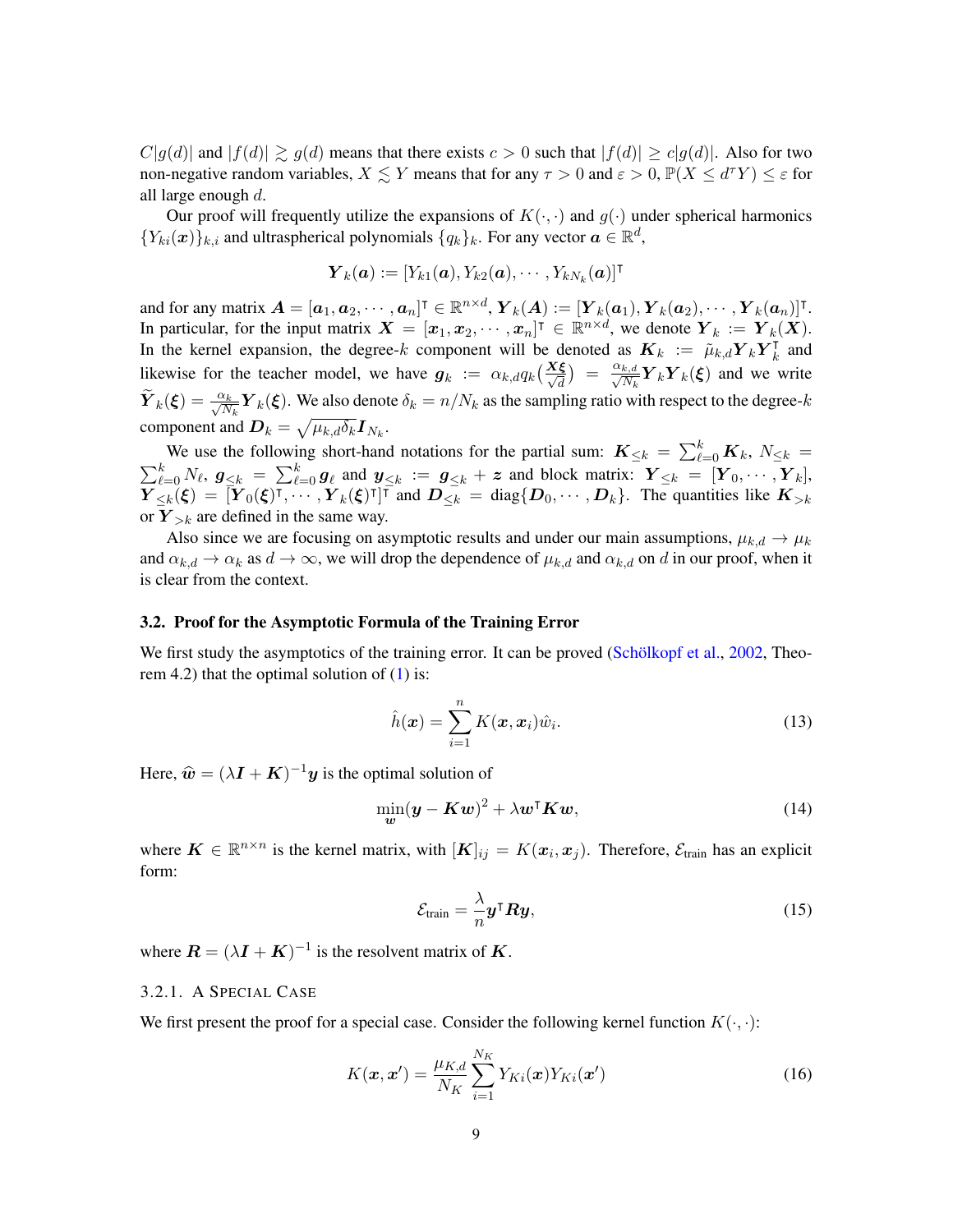and teacher function  $g(\cdot)$ :

<span id="page-9-0"></span>
$$
g(x) = \alpha_{K,d} q_K(x),\tag{17}
$$

where  $K \in \mathbb{Z}^+$  is defined as in Assumption (A.1). Comparing [\(16\)](#page-8-0) and [\(17\)](#page-9-0) with [\(4\)](#page-3-0) and [\(5\)](#page-4-0), we can find that  $(16)$  and  $(17)$  correspond to a special model that only retains the degree-K component, while discarding all the low-degree and high-degree parts. Although this may appear to be a substantial simplification of the original model, it turns out that this simplified setting already captures some main technical ingredients in the general proof.

We can make some simplifications utilizing the rotational invariance of the input vectors  $\{x_i\}_{i=1}^n$ . Since  $x_i \sim \tau_{d-1}$ , we have the following representation:

<span id="page-9-1"></span>
$$
\boldsymbol{x}_i = (\eta_i, [(d - \eta_i^2)/(d - 1)]^{1/2} \boldsymbol{v}_i^{\mathsf{T}})^{\mathsf{T}},\tag{18}
$$

where  $\eta_i \sim \tau_{d-1,1}$ ,  $\mathbf{v}_i \sim \tau_{d-2}$  and they are independent. Also by rotational invariance, we can assume without loss of generality that  $\xi = \sqrt{de_1}$ . Then substituting  $\xi = \sqrt{de_1}$ , [\(17\)](#page-9-0) and [\(18\)](#page-9-1) into  $(2)$ , we get

<span id="page-9-3"></span><span id="page-9-2"></span>
$$
\mathbf{y} = \alpha_{K,d} q_K(\boldsymbol{\eta}) + \boldsymbol{z},\tag{19}
$$

where  $q_K(\cdot)$  is applied pointwise on  $\eta$ . On the other hand, the kernel function can be written compactly as:

$$
K(\boldsymbol{x}_i, \boldsymbol{x}_j) = \frac{\mu_{K,d}}{\sqrt{N_K}} q_K(\boldsymbol{x}_i^{\mathsf{T}} \boldsymbol{x}_j / \sqrt{d}),
$$
  
= 
$$
\frac{\mu_{K,d}}{\sqrt{N_K}} q_K\left(\frac{\eta_i \eta_j}{\sqrt{d}} + \frac{\boldsymbol{v}_i^{\mathsf{T}} \boldsymbol{v}_j}{\sqrt{d-1}} \sqrt{\frac{d}{d-1} \left(1 - \frac{\eta_i^2}{d}\right) \left(1 - \frac{\eta_j^2}{d}\right)}\right)
$$
(20)

where in the second step, we use [\(18\)](#page-9-1). Correspondingly, the kernel matrix  $K(=K_K)$  becomes:

$$
\boldsymbol{K} = \frac{\mu_{K,d}}{\sqrt{N_K}} q_K \left( \frac{\boldsymbol{\eta} \boldsymbol{\eta}^\mathsf{T}}{\sqrt{d}} + \sqrt{\frac{d}{d-1}} \text{diag} \{ (1 - \eta_i^2/d)^{1/2} \} \frac{\boldsymbol{V} \boldsymbol{V}^\mathsf{T}}{\sqrt{d-1}} \text{diag} \{ (1 - \eta_i^2/d)^{1/2} \} \right) \tag{21}
$$

where  $\boldsymbol{\eta} = (\eta_1, \eta_2, \cdots, \eta_n)^\intercal$  and  $\boldsymbol{V} = (\boldsymbol{v}_1, \boldsymbol{v}_2, \cdots, \boldsymbol{v}_n)^\intercal$ .

From [\(19\)](#page-9-2) we know y is a (noisy) function of  $\eta$ . Therefore, to compute  $\mathcal{E}_{\text{train}} = \frac{\lambda}{n}$  $\frac{\lambda}{n}\bm{y}^{\intercal}\bm{R}\bm{y},$ we need to handle the (weak) correlation between  $\eta$  and K. However, the formulation in [\(21\)](#page-9-3) is not amenable for analysis, as K depends on  $\eta$  in a convoluted way. To this end, we can apply Proposition 1, Lemma 4 and Lemma 7 in [Lu and Yau](#page-13-13) [\(2022\)](#page-13-13) (with a slightly different scaling) to get

<span id="page-9-4"></span>
$$
\left|\frac{1}{n}\mathbf{y}^{\mathsf{T}}(\mathbf{R}-\widehat{\mathbf{R}})\mathbf{y}\right|\lesssim\frac{1}{\sqrt{d}},\tag{22}
$$

where  $\widehat{\mathbf{R}} := (\lambda \mathbf{I} + \widehat{\mathbf{K}})^{-1}$ , with

$$
\widehat{\boldsymbol{K}} = \frac{\mu_{K,d}}{\sqrt{N_K}} \tilde{q}_K(\boldsymbol{V}\boldsymbol{V}^{\mathsf{T}}) + \frac{\mu_{K,d}}{N_K} \boldsymbol{v}_K(\boldsymbol{\eta}) \boldsymbol{v}_K(\boldsymbol{\eta})^{\mathsf{T}},
$$
\n(23)

 $v_{\ell}(\eta) := (q_{\ell}(\eta_1), \cdots, q_{\ell}(\eta_n))^{\intercal}$  and  $\tilde{q}_K(x) := q_{K,d-1}(x)$ . The approximation  $\widehat{K}$  is much easier to handle, as it depends on  $\eta$  only through a rank-1 matrix. Define  $\widetilde{R} := (\lambda I + \widetilde{K})^{-1}$ , where  $\bm{\widetilde{K}} := \frac{\mu_{K,d}}{\sqrt{N_K}}$  $\frac{K,d}{N_K}\tilde{q}_K(\boldsymbol{V}\boldsymbol{V}^\intercal)$ . By Sherman–Morrison formula, we can get:

$$
\frac{1}{n}\mathbf{y}^{\mathsf{T}}\widehat{\mathbf{R}}\mathbf{y} = \frac{\alpha_{K,d}^2 a + 2\alpha_K b - \delta_K \mu_{K,d} b^2}{1 + \delta_K \mu_{K,d} a} + c,
$$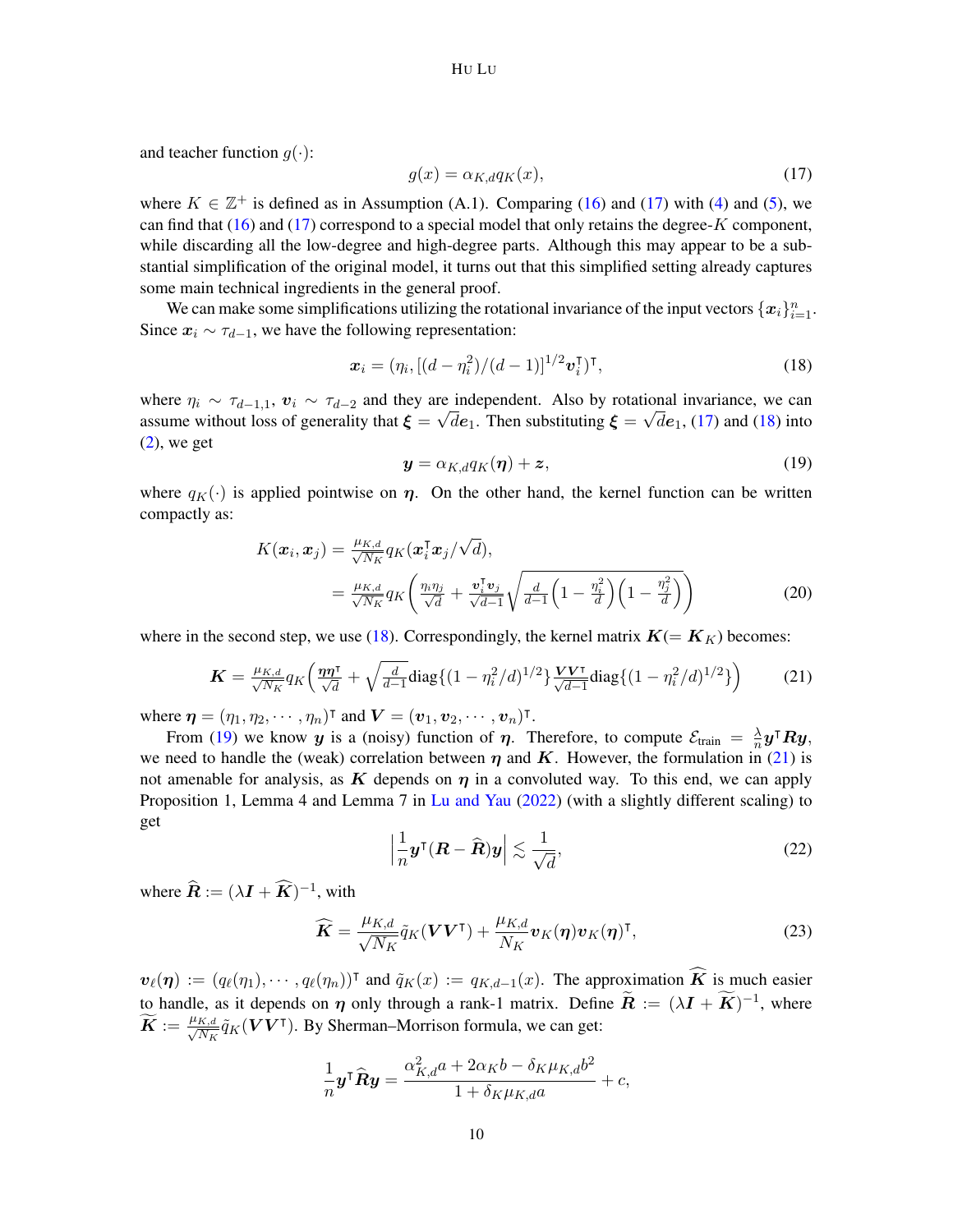where  $a = \frac{v_K(\eta)^\intercal \tilde{R} v_K(\eta)}{n}$ ,  $b = \frac{v_K(\eta)^\intercal \tilde{R} z}{n}$  and  $c = \frac{z^\intercal \tilde{R} z}{n}$ . Also by Lemma 5 in [Lu and Yau](#page-13-13) [\(2022\)](#page-13-13), we have  $|a - \widetilde{R}_K| \lesssim \frac{1}{\sqrt{2}}$  $\frac{1}{d}$ ,  $|b| \lesssim \frac{1}{\sqrt{3}}$  $\frac{1}{d}$  and  $|c - \sigma_z^2 \widetilde{R}_K| \lesssim \frac{1}{\sqrt{2}}$  $\frac{1}{d}$ , where  $\widetilde{R}_K = \frac{1}{n}$  $\frac{1}{n}$ Tr **R**. Therefore,

$$
\left| \frac{1}{n} \mathbf{y}^\mathsf{T} \widehat{\mathbf{R}} \mathbf{y} - \left( \frac{\alpha_{K,d}^2 \widetilde{R}_K}{1 + \delta_K \mu_{K,d} \widetilde{R}_K} + \sigma_z^2 \widetilde{R}_K \right) \right| \lesssim \frac{1}{\sqrt{d}}.
$$
\n(24)

Then after combining [\(22\)](#page-9-4), [\(24\)](#page-10-0) and Lemma [2,](#page-17-0) we obtain

<span id="page-10-3"></span><span id="page-10-0"></span>
$$
\frac{1}{n}\mathbf{y}^{\mathsf{T}}\mathbf{R}\mathbf{y} \xrightarrow{\mathbb{P}} \frac{\alpha_k^2 \widetilde{R}_K}{1 + \delta_K \mu_K \widetilde{R}_K} + \sigma_z^2 \widetilde{R}_K.
$$
\n(25)

Note that  $\widetilde{R}_K$  is the Stieltjes transform of  $\widetilde{K}$ . Then following the same proof of Theorem 1 in [Lu](#page-13-13) [and Yau](#page-13-13) [\(2022\)](#page-13-13), we can show that  $\widetilde{R}_K \stackrel{\mathbb{P}}{\to} R_{\star,K}$ , where  $R_{\star,K}$  is the unique non-negative solution of  $\frac{1}{R} = \lambda + \frac{\mu_K}{1 + \delta_K \mu}$  $\frac{\mu_K}{1+\delta_K \mu_K R}$ . This concludes the proof.

#### 3.2.2. GENERAL CASE

To extend the proof to the general setting [c.f.  $(4)$  and  $(2)$ ], we need to take into account all the terms in the expansion of  $K(\cdot, \cdot)$  and  $g(\cdot)$ , not just the degree-K component as in [\(16\)](#page-8-0) and [\(17\)](#page-9-0). The bridge is the following result, which shows that: (1) the low-degree parts  $(k < K)$  can be truncated and (2) the high-degree components ( $k > K$ ) of kernel function act as a regularization term.

**Proposition 1** *There exists*  $\tau > 0$  *such that* 

<span id="page-10-1"></span>
$$
\frac{1}{n} \left| \boldsymbol{y}^{\mathsf{T}} \boldsymbol{R} \boldsymbol{y} - \boldsymbol{y}^{\mathsf{T}}_{\geq K} \widetilde{\boldsymbol{R}} K \boldsymbol{y}_{\geq K} \right| \lesssim \frac{1}{d^{\tau}} \tag{26}
$$

where  $\widetilde{\bm{R}}_K = (\tilde{\lambda}\bm{I} + \bm{K}_K)^{-1}$  and  $\tilde{\lambda} := \lambda + \sum_{k>K} \mu_k$  is an equivalent regularization parameter. **Proof** We have the following decomposition for  $\frac{1}{n}y^{\intercal}Ry$ :

$$
\frac{1}{n}\boldsymbol{y}^{\mathsf{T}}\boldsymbol{R}\boldsymbol{y} = \left[\frac{1}{n}\boldsymbol{y}^{\mathsf{T}}(\boldsymbol{R}-\widetilde{\boldsymbol{R}}_{\leq K})\boldsymbol{y}\right] + \left[\frac{1}{n}\boldsymbol{y}^{\mathsf{T}}\widetilde{\boldsymbol{R}}_{\leq K}\boldsymbol{y} - \frac{1}{n}\boldsymbol{y}_{\geq K}^{\mathsf{T}}\widetilde{\boldsymbol{R}}_{\leq K}\boldsymbol{y}_{\geq K}\right] + \frac{1}{n}\boldsymbol{y}_{\geq K}^{\mathsf{T}}(\widetilde{\boldsymbol{R}}_{\leq K}-\widetilde{\boldsymbol{R}}_{K})\boldsymbol{y}_{\geq K} + \frac{1}{n}\boldsymbol{y}_{\geq K}^{\mathsf{T}}\widetilde{\boldsymbol{R}}_{K}\boldsymbol{y}_{\geq K},
$$

where  $\widetilde{R}_{\leq K} = (\widetilde{\lambda}I + K_{\leq K})^{-1}$ . The first three terms in the above display are approximation errors. In Lemma [4,](#page-19-0) Lemma [8](#page-22-0) and Lemma [9,](#page-22-1) we show that they all decay to zero as  $d \to \infty$ , with the desired rate. This completes the proof.

Proposition [1](#page-10-1) brings us closer to the special case analyzed previously in Sec. [3.2.1.](#page-8-1) In particular, it implies that all the low-degree components in  $K(\cdot, \cdot)$  and  $g(\cdot)$  can be dropped, without causing any non-vanishing error and all the higher-degree components of  $K(\cdot, \cdot)$  can be equivalently treated as a regularization term. The remaining thing is to handle the higher-degree components contained in  $y_{\geq K}$ . Recall that in the simplified setting [\(17\)](#page-9-0), only the K<sup>th</sup> degree component is involved.

To proceed, we first apply a truncation over  $y_{\geq K}$ . Let  $\hat{y}_{\geq K} = \sum_{k=K}^L \alpha_k q_k (X \xi / \sqrt{d}) + z$ , for some  $L \geq K$  to be chosen. Then we can follow the same strategy in Sec. [3.2.1](#page-8-1) to obtain

<span id="page-10-2"></span>
$$
\left| \frac{1}{n} \hat{\mathbf{y}}_{\geq K}^{\mathsf{T}} \tilde{\mathbf{R}}_K \hat{\mathbf{y}}_{\geq K} - \left[ \frac{\alpha_K^2 R_\star}{1 + \delta_K \mu_K R_\star} + \left( \sigma_z^2 + \sum_{k=K+1}^L \alpha_k^2 \right) R_\star \right] \right| \xrightarrow{\mathbb{P}} 0. \tag{27}
$$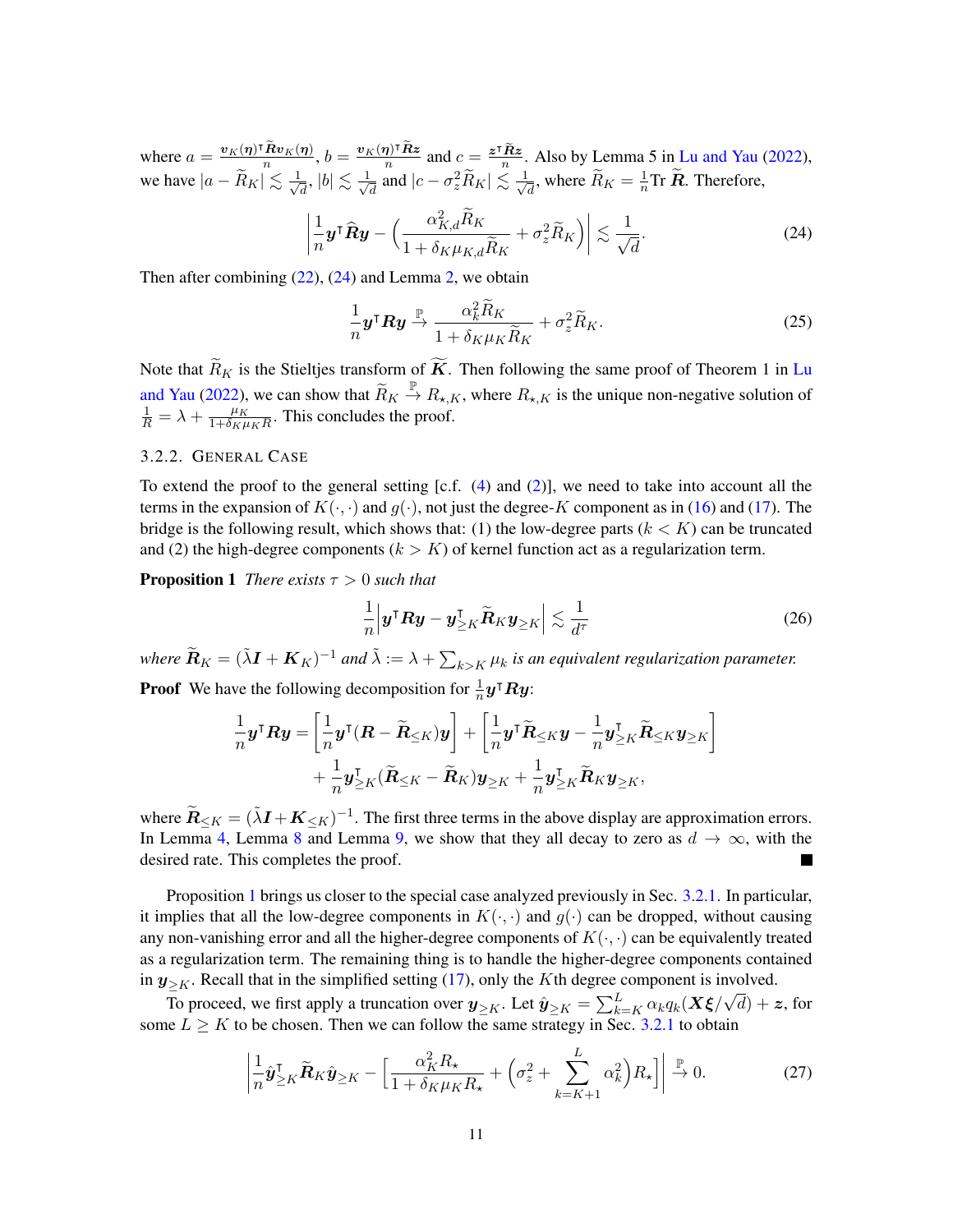To complete the proof, we just need to show the above approximation by  $\hat{y}_{\geq K}$  can be made arbitrarily precise. In particular, by Lemma [2,](#page-17-0) for any  $\varepsilon > 0$ , we can always find an  $L \in \mathbb{Z}^+$  such that for all large enough  $d$ ,  $\sum_{k=L+1}^{\infty} \alpha_{k,d}^2 < \frac{\varepsilon}{2}$  $\frac{\varepsilon}{2}$  and  $\mathbb{P}(\frac{1}{n})$  $\frac{1}{n}\|\bm{y}_{\ge K}-\hat{\bm{y}}_{\ge K}\|^2 \ge \varepsilon)\le \frac{C}{n\varepsilon^2},$  where  $C>0$ is some constant. These two bounds together with [\(27\)](#page-10-2) imply that for any  $\varepsilon > 0$ ,

$$
\mathbb{P}\bigg\{\bigg|\frac{1}{n}\boldsymbol{y}_{\geq K}^{\mathsf{T}}\widetilde{\boldsymbol{R}}_K\boldsymbol{y}_{\geq K}-\Big[\frac{\alpha_K^2R_{\star}}{1+\delta_K\mu_KR_{\star}}+\Big(\sigma_z^2+\sum_{k=K+1}^{\infty}\alpha_k^2\Big)R_{\star}\Big]\bigg|>\varepsilon\bigg\}\rightarrow 0,
$$

as  $d \rightarrow \infty$  and the proof is finished.

## 3.3. Proof for the Asymptotic Formula of the Test Error

Next we analyze the asymptotics of the test error. We can decompose  $\mathcal{E}_{\text{test}}$  as:

$$
\mathcal{E}_{\text{test}} = \underbrace{\mathbb{E}_{\text{new}} \mathbb{E}(y_{\text{new}} \mid \mathbf{x}_{\text{new}})^2}_{I} - \underbrace{2 \mathbb{E}_{\text{new}} [\mathbb{E}(y_{\text{new}} \mid \mathbf{x}_{\text{new}}) \hat{h}(\mathbf{x}_{\text{new}})]}_{II} + \underbrace{\mathbb{E}_{\text{new}} \hat{h}(\mathbf{x}_{\text{new}})^2}_{III}.
$$
 (28)

In the following, we deal with them individually.

## 3.3.1. PART I

It can be directly calculated from [\(2\)](#page-2-1) and [\(5\)](#page-4-0) that  $\mathbb{E}_{\text{new}}\mathbb{E}(y_{\text{new}} \mid \mathbf{x}_{\text{new}})^2 = \sum_{k=0}^{\infty} \alpha_{k,d}^2$ . Then by Lemma [2,](#page-17-0) as  $d \to \infty$ 

<span id="page-11-3"></span><span id="page-11-0"></span>
$$
\mathbb{E}_{\text{new}}\mathbb{E}(y_{\text{new}} \mid \boldsymbol{x}_{\text{new}})^2 \to \sum_{k=0}^{\infty} \alpha_k^2.
$$
 (29)

### 3.3.2. PART II

Following the similar strategy as in Sec. [3.2,](#page-8-2) we can get

<span id="page-11-1"></span>
$$
\mathbb{E}_{\text{new}}[y_{\text{new}}\hat{h}(\boldsymbol{x}_{\text{new}})] = \frac{1}{n}\tilde{\boldsymbol{g}}^{\mathsf{T}}\boldsymbol{R}\boldsymbol{y} \xrightarrow{\mathbb{P}} \sum_{k < K} \alpha_k^2 + \frac{\mu_K \delta_K \alpha_K^2 R_{\star}}{1 + \mu_K \delta_K R_{\star}}
$$
\n(30)

where  $\tilde{g} = \sum_{k=0}^{\infty} \mu_k \delta_k g_k$ . The proof is deferred to Appendix [E.](#page-25-0)

# 3.3.3. PART III

This part of proof follows the same strategy as Part I and Part II. In particular, we can get

<span id="page-11-2"></span>
$$
\mathbb{E}_{\text{new}}\hat{h}(\boldsymbol{x}_{\text{new}})^2 \xrightarrow{\mathbb{P}} \sum_{k < K} \alpha_k^2 + \frac{(\delta_K \mu_K \alpha_K R_\star)^2}{(1 + \delta_K \mu_K R_\star)^2} + \frac{\alpha_K^2}{(\theta - 1)(1 + \delta_K \mu_K R_\star)^2} + \frac{\sigma_z^2 + \sum_{k > K} \alpha_k^2}{\theta - 1}.\tag{31}
$$

The details are relegated to Appendix [F.](#page-26-0)

#### 3.4. Finish the Proof

The final step is to substitute  $(29)$ ,  $(30)$  and  $(31)$  back to  $(28)$  and get  $(9)$ .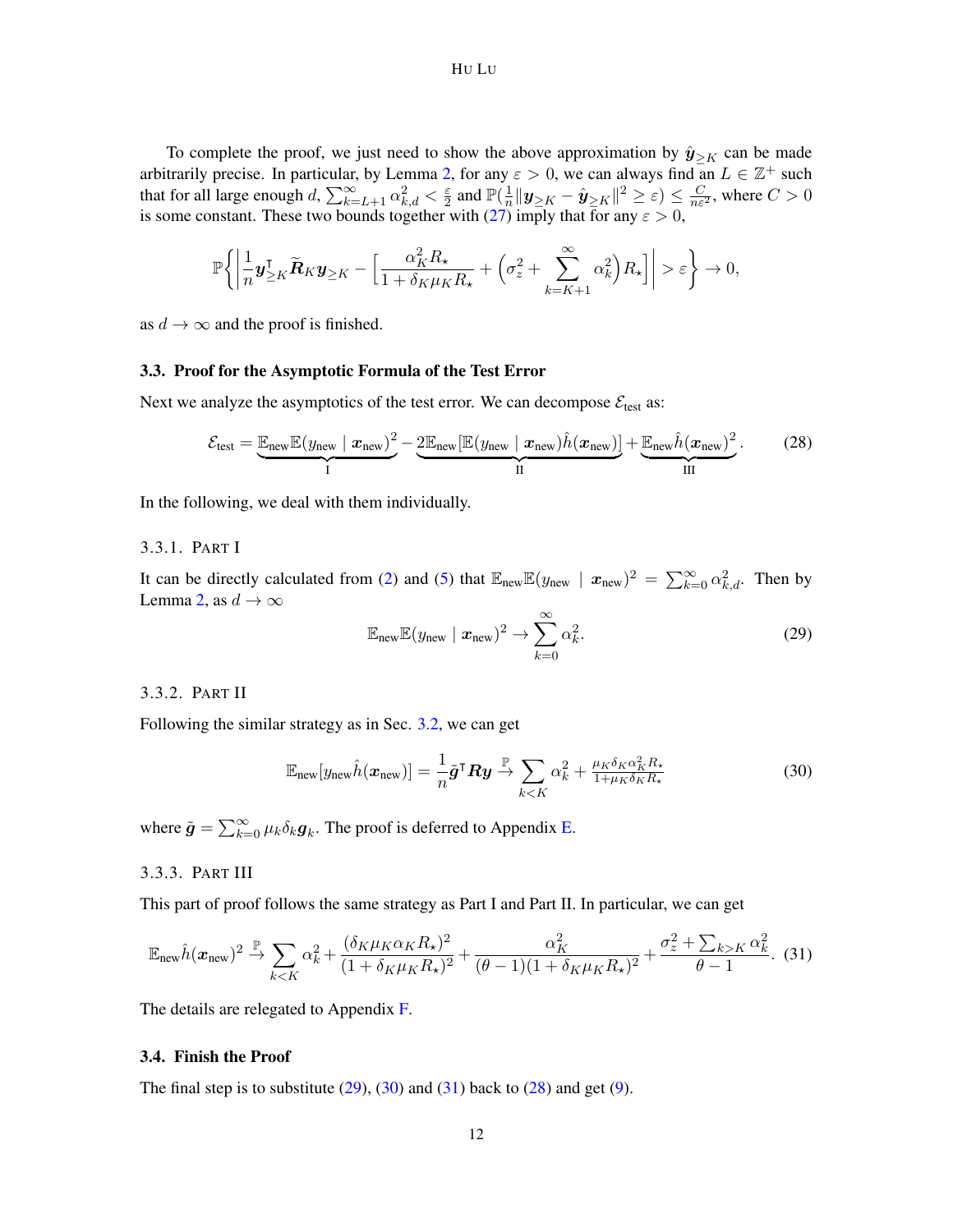# **References**

- <span id="page-12-7"></span>Ben Adlam and Jeffrey Pennington. The neural tangent kernel in high dimensions: Triple descent and a multi-scale theory of generalization. In *International Conference on Machine Learning*, pages 74–84. PMLR, 2020.
- <span id="page-12-1"></span>Mikhail Belkin, Siyuan Ma, and Soumik Mandal. To understand deep learning we need to understand kernel learning. *arXiv preprint arXiv:1802.01396*, 2018.
- <span id="page-12-13"></span>Patrick Billingsley. *Probability and measure*. John Wiley & Sons, 2008.
- <span id="page-12-3"></span>Blake Bordelon, Abdulkadir Canatar, and Cengiz Pehlevan. Spectrum dependent learning curves in kernel regression and wide neural networks. In *International Conference on Machine Learning*, pages 1024–1034. PMLR, 2020.
- <span id="page-12-4"></span>Abdulkadir Canatar, Blake Bordelon, and Cengiz Pehlevan. Spectral bias and task-model alignment explain generalization in kernel regression and infinitely wide neural networks. *Nature communications*, 12(1):1–12, 2021.
- <span id="page-12-14"></span>Xiuyuan Cheng and Amit Singer. The spectrum of random inner-product kernel matrices. *Random Matrices: Theory and Applications*, 2(04):1350010, 2013.
- <span id="page-12-12"></span>Feng Dai and Yuan Xu. *Approximation theory and harmonic analysis on spheres and balls*, volume 23. Springer, 2013.
- <span id="page-12-0"></span>Amit Daniely, Roy Frostig, and Yoram Singer. Toward deeper understanding of neural networks: The power of initialization and a dual view on expressivity. In *Advances In Neural Information Processing Systems*, pages 2253–2261, 2016.
- <span id="page-12-6"></span>Stephane d'Ascoli, Maria Refinetti, Giulio Biroli, and Florent Krzakala. Double trouble in double ´ descent: Bias and variance (s) in the lazy regime. In *International Conference on Machine Learning*, pages 2280–2290. PMLR, 2020.
- <span id="page-12-10"></span>Lee H Dicker. Ridge regression and asymptotic minimax estimation over spheres of growing dimension. *Bernoulli*, 22(1):1–37, 2016.
- <span id="page-12-8"></span>Rainer Dietrich, Manfred Opper, and Haim Sompolinsky. Statistical mechanics of support vector networks. *Physical review letters*, 82(14):2975, 1999.
- <span id="page-12-11"></span>Edgar Dobriban and Stefan Wager. High-dimensional asymptotics of prediction: Ridge regression and classification. *The Annals of Statistics*, 46(1):247–279, 2018.
- <span id="page-12-2"></span>Simon Du, Jason Lee, Haochuan Li, Liwei Wang, and Xiyu Zhai. Gradient descent finds global minima of deep neural networks. In *International conference on machine learning*, pages 1675– 1685. PMLR, 2019.
- <span id="page-12-5"></span>Behrooz Ghorbani, Song Mei, Theodor Misiakiewicz, and Andrea Montanari. Linearized two-layers neural networks in high dimension. *The Annals of Statistics*, 49(2):1029–1054, 2021.
- <span id="page-12-9"></span>Trevor Hastie, Robert Tibshirani, and Jerome H Friedman. *The elements of statistical learning: data mining, inference, and prediction*, volume 2. Springer, 2009.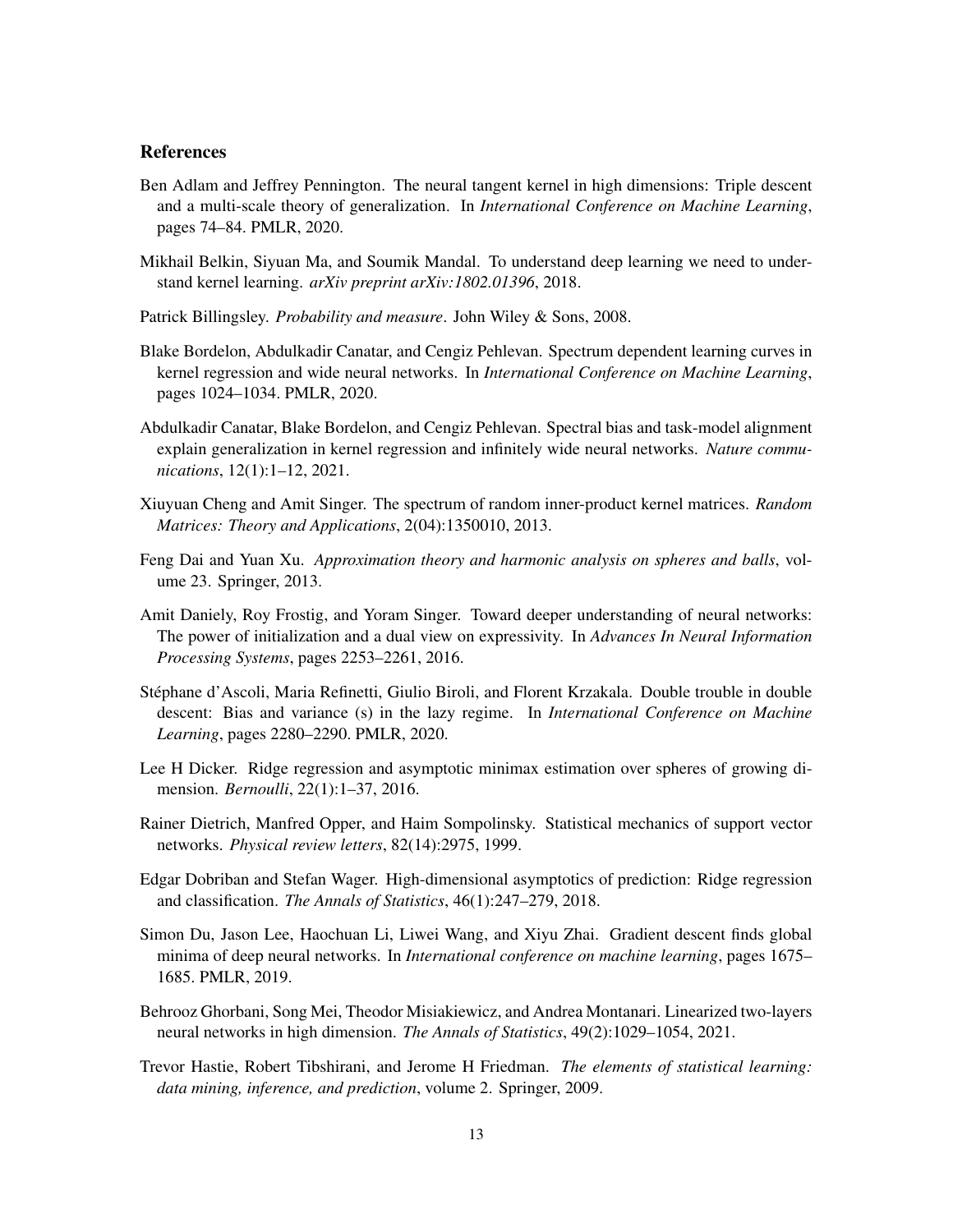- <span id="page-13-11"></span>Trevor Hastie, Andrea Montanari, Saharon Rosset, and Ryan J Tibshirani. Surprises in highdimensional ridgeless least squares interpolation. *arXiv preprint arXiv:1903.08560*, 2019.
- <span id="page-13-2"></span>Arthur Jacot, Franck Gabriel, and Clément Hongler. Neural tangent kernel: Convergence and generalization in neural networks. In *Advances in neural information processing systems*, pages 8571–8580, 2018.
- <span id="page-13-4"></span>Tengyuan Liang, Alexander Rakhlin, and Xiyu Zhai. On the multiple descent of minimum-norm interpolants and restricted lower isometry of kernels. In *Conference on Learning Theory*, pages 2683–2711. PMLR, 2020a.
- <span id="page-13-5"></span>Tengyuan Liang, Alexander Rakhlin, et al. Just interpolate: Kernel "ridgeless" regression can generalize. *Annals of Statistics*, 48(3):1329–1347, 2020b.
- <span id="page-13-13"></span>Yue M. Lu and Horng-Tzer Yau. An equivalence principle for the spectrum of random inner-product kernel matrices. *arXiv preprint*, 2022.
- <span id="page-13-7"></span>Song Mei and Andrea Montanari. The generalization error of random features regression: Precise asymptotics and double descent curve. *arXiv preprint arXiv:1908.05355*, 2019.
- <span id="page-13-6"></span>Song Mei, Theodor Misiakiewicz, and Andrea Montanari. Generalization error of random feature and kernel methods: hypercontractivity and kernel matrix concentration. *Applied and Computational Harmonic Analysis*, 2021.
- <span id="page-13-9"></span>Theodor Misiakiewicz. Spectrum of inner-product kernel matrices in the polynomial regime and multiple descent phenomenon in kernel ridge regression. *arXiv preprint arXiv:2204.10425*, 2022.
- <span id="page-13-8"></span>Preetum Nakkiran, Gal Kaplun, Yamini Bansal, Tristan Yang, Boaz Barak, and Ilya Sutskever. Deep double descent: Where bigger models and more data hurt. *Journal of Statistical Mechanics: Theory and Experiment*, 2021(12):124003, 2021.
- <span id="page-13-1"></span>Radford M Neal. Priors for infinite networks. In *Bayesian Learning for Neural Networks*, pages 29–53. Springer, 1996.
- <span id="page-13-10"></span>Ali Rahimi and Benjamin Recht. Random features for large-scale kernel machines. In *Advances in neural information processing systems*, pages 1177–1184, 2008.
- <span id="page-13-3"></span>Alexander Rakhlin and Xiyu Zhai. Consistency of interpolation with laplace kernels is a highdimensional phenomenon. In *Conference on Learning Theory*, pages 2595–2623. PMLR, 2019.
- <span id="page-13-12"></span>Dominic Richards, Jaouad Mourtada, and Lorenzo Rosasco. Asymptotics of ridge (less) regression under general source condition. In *International Conference on Artificial Intelligence and Statistics*, pages 3889–3897. PMLR, 2021.
- <span id="page-13-0"></span>Bernhard Schölkopf, Alexander J Smola, Francis Bach, et al. *Learning with kernels: support vector machines, regularization, optimization, and beyond*. MIT press, 2002.
- <span id="page-13-14"></span>Roman Vershynin. *High-dimensional Probability: An Introduction with Applications in Data Science*. Cambridge University Press, 2018.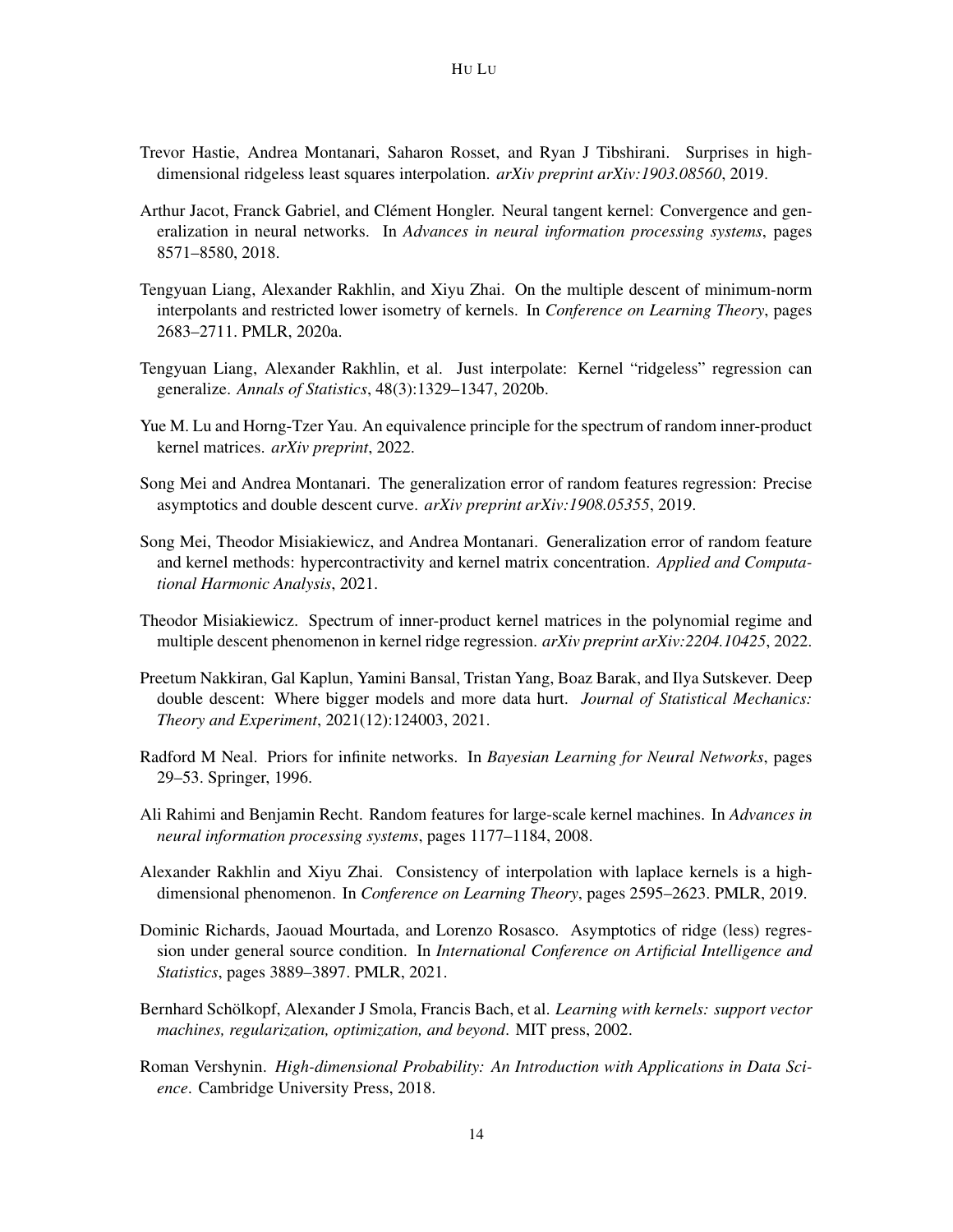- <span id="page-14-0"></span>Christopher Williams. Computing with infinite networks. *Advances in neural information processing systems*, 9, 1996.
- <span id="page-14-2"></span>Denny Wu and Ji Xu. On the optimal weighted l2 regularization in overparameterized linear regression. *Advances in Neural Information Processing Systems*, 33:10112–10123, 2020.

## <span id="page-14-1"></span>Appendix A. Spherical Harmonics and Ultraspherical Polynomials

In this section, we give a brief overview of some properties of the spherical harmonics and ultraspherical polynomials that are frequently used in our analysis. A detailed coverage of these topics can be found in [Dai and Xu](#page-12-12) [\(2013\)](#page-12-12). √

Spherical harmonics are homogeneous harmonic polynomials restricted on  $\mathcal{S}^{d-1}($ as harmonic polynomials restricted on  $S^{d-1}(\sqrt{d})$ . In other words, a polynomial  $P(x)$ ,  $x \in S^{d-1}(\sqrt{d})$  is a spherical harmonic if and only if (1)  $P(tx)$  $t^d P(tx)$ , for any  $t \in \mathbb{R}$ , (2)  $\Delta P = 0$ , where  $\Delta$  is the Laplace operator. Let  $\mathcal{H}_{k,d}$  be the space of all degree-k spherical harmonics in d dimension. Then  $\dim(\mathcal{H}_{k,d}) = N_k$ , where

<span id="page-14-3"></span>
$$
N_k = \begin{cases} 1 & k = 0\\ d & k = 1\\ \frac{d+2k-2}{k} \binom{d+k-3}{k-1} & k \ge 2 \end{cases}
$$
(32)

From [\(32\)](#page-14-3), we can find that  $|N_k/(d_k)$  $\left| \frac{d}{k} \right| - 1 \leq \frac{C_k}{d}$ , where  $C_k > 0$  is some constant that only depends on k, *i.e.*,  $N_k$  is approximately equal to the combinatorial number up to an  $\mathcal{O}(\frac{1}{d})$  $\frac{1}{d}$ ) correction. Any orthonormal basis of  $\mathcal{H}_{k,d}, k \geq 0$  is denoted by  $\{Y_{ki}(\bm{x})\}_{i=1}^{N_k}$  and they satisfy

<span id="page-14-5"></span>
$$
\int_{\mathcal{S}^{d-1}(\sqrt{d})} Y_{ki}(\boldsymbol{x}) Y_{kj}(\boldsymbol{x}) \tau_{d-1}(d\boldsymbol{x}) = \mathbb{I}_{i=j}.
$$
\n(33)

where  $\tau_{d-1}$  is the uniform distribution over  $\mathcal{S}^{d-1}$ ( √ d).

Ultraspherical polynomials  $\{q_k\}_{k=0}^{\infty}$  are orthonormal polynomials on  $L^2([ \sqrt{d}, \sqrt{d}$ ,  $\tau_{d-1,1}$ ), *i.e.*, √

$$
\int_{-\sqrt{d}}^{\sqrt{d}} q_k(x) q_\ell(x) \tau_{d-1,1}(dx) = \mathbb{I}_{k=\ell}
$$

where  $\tau_{d-1,1}$  is the distribution of  $x^\intercal e_1$ , with  $x \sim \tau_{d-1}$  and it also has the explicit form:  $\tau_{d-1,1}(dx) =$  $\frac{\omega_{d-2}}{6}$  $\frac{\omega_{d-2}}{d\omega_{d-1}}(1-x^2)^{\frac{d-3}{2}}dx$ , where  $\omega_{d-1}=\frac{2\pi^{d/2}}{\Gamma(d/2)}$  is the surface area of  $\mathcal{S}^{d-1}$ . The moments of measure  $\tau_{d-1,1}$  equal to

<span id="page-14-4"></span>
$$
\mathbb{E}_{\tau_{d-1,1}} X^m = \begin{cases} 0 & m = 2k + 1\\ \frac{(2k-1)!!}{\prod_{0 \le i < k} (1+2i/d)} & m = 2k \end{cases} \tag{34}
$$

Based on [\(34\)](#page-14-4), we can explicitly write out the first three  $q_k(x)$  via the Gram-Schmidt procedure:

$$
q_0(x) = 1,
$$
  $q_1(x) = x,$   $q_2(x) = \frac{1}{\sqrt{2}} \sqrt{\frac{d+2}{d-1}} (x^2 - 1).$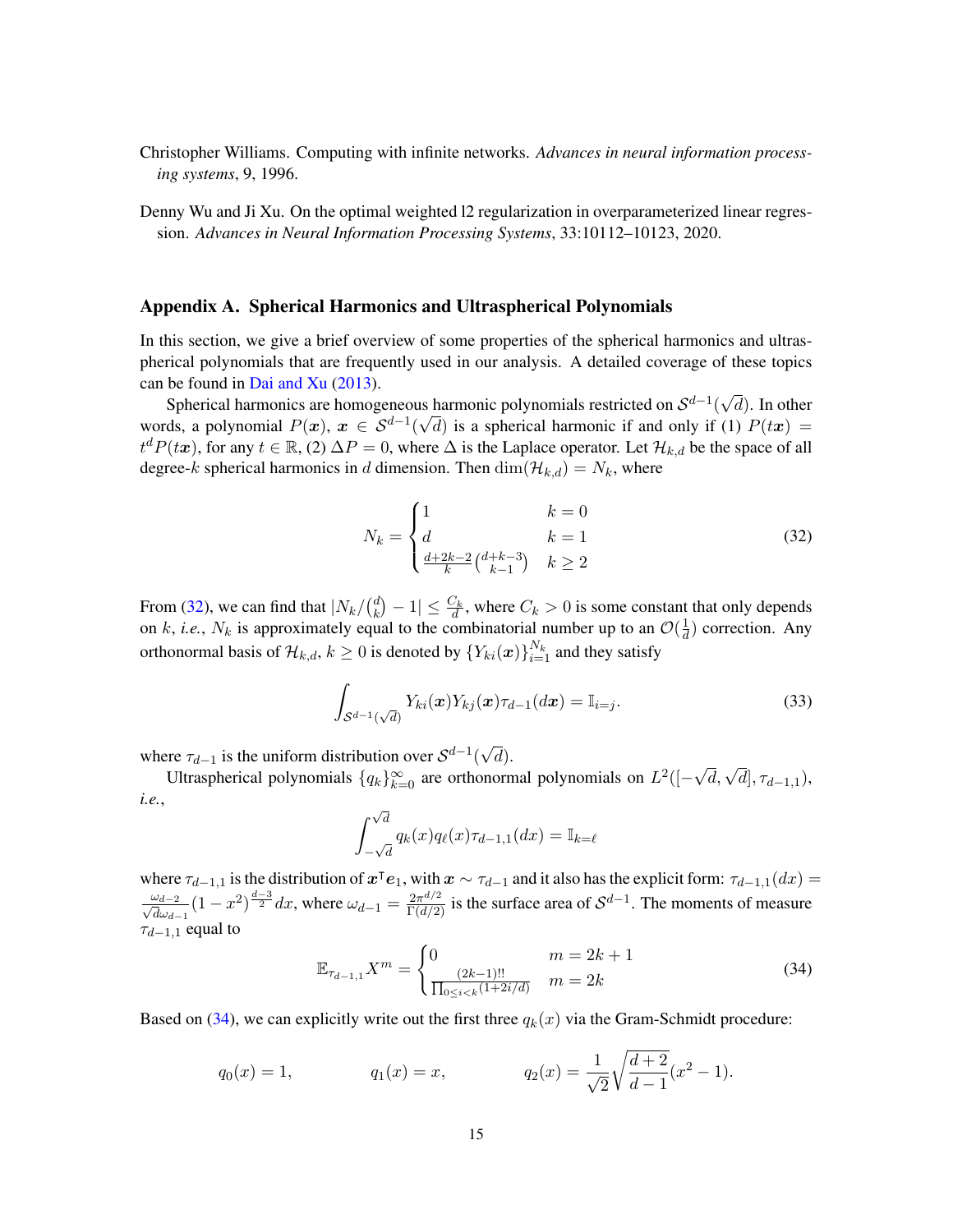In particular, for any  $k \geq 0$ ,  $q_k(x)$  and  ${Y_{ki}(x)}_{i=1}^{N_k}$  have the following correspondence: for any  $\boldsymbol{x}, \boldsymbol{x}' \in \mathcal{S}^{d-1}(\sqrt{d}),$ 

<span id="page-15-4"></span>
$$
q_k(\boldsymbol{x}^\mathsf{T}\boldsymbol{x}' / \sqrt{d}) = \frac{1}{\sqrt{N_k}} \sum_{i=1}^{N_k} Y_{ki}(\boldsymbol{x}) Y_{ki}(\boldsymbol{x}'), \qquad (35)
$$

which is also known as the addition theorem. As a result, the expansion  $(4)$  can also be written as:

<span id="page-15-0"></span>
$$
f_d(\mathbf{x}^\mathsf{T}\mathbf{x}'/\sqrt{d}) = \sum_{k=0}^{\infty} \sqrt{N_k} \tilde{\mu}_{k,d} q_k(\mathbf{x}^\mathsf{T}\mathbf{x}'/\sqrt{d}).
$$
 (36)

Also we can deduce that for any  $x \in \mathcal{S}^{d-1}$  ( d),

<span id="page-15-1"></span>
$$
\frac{1}{\sqrt{N_k}} \sum_{i=1}^{N_k} Y_{ki}(\boldsymbol{x})^2 = q_k(\sqrt{d}) = \sqrt{N_k}.
$$
 (37)

Indeed, for any  $x \in S^{d-1}$ ( √ d),

$$
q_k(\sqrt{d}) = q_k(||\boldsymbol{x}||^2/\sqrt{d})
$$
  
= 
$$
\int_{\mathcal{S}^{d-1}(\sqrt{d})} q_k(||\boldsymbol{x}||^2/\sqrt{d})\tau_{d-1}(d\boldsymbol{x})
$$
  

$$
\stackrel{\text{(a)}}{=} \frac{1}{\sqrt{N_k}} \sum_{i=1}^{N_k} \int_{\mathcal{S}^{d-1}(\sqrt{d})} Y_{ki}(\boldsymbol{x})^2 \tau_{d-1}(d\boldsymbol{x})
$$
  

$$
\stackrel{\text{(b)}}{=} \sqrt{N_k},
$$

where (a) follows from  $(35)$  and (b) follows from  $(33)$ .

The ultraspherical polynomials are closely related with the Hermite polynomials  $\{H_k\}_{k=0}^{\infty}$ , which are the orthonormal polynomials on  $L^2(\mathbb{R}, \tau_G)$ , where  $\tau_G$  denotes the standard Gaussian measure. From [\(34\)](#page-14-4), we can see that for any fixed k,  $\lim_{d\to\infty} \mathbb{E}_{\tau_{d-1,1}} X^m = \mathbb{E}_{\tau_G} X^m$ , where  $\tau_G$ denotes the standard Gaussian measure. By Theorem 30.1 in [\(Billingsley,](#page-12-13) [2008\)](#page-12-13),  $\tau_{d-1,1}$  converges weakly to  $\tau_G$ . Therefore, as  $d \to \infty$ , we can get  $q_{k,d}(x) \to H_k(x)$  pointwise on  $\mathbb{R}$ .

#### <span id="page-15-3"></span>Appendix B. Convergence of Expansion Coefficients

<span id="page-15-2"></span>**Lemma 1** *Suppose*  $f_d(x) = f(\frac{x}{\sqrt{d}})$ , where  $f(z)$  is defined on [-1,1] *satisfying*  $f(z) \leq C_f$  *and*  $f(z) \in C^{\infty}[-v, v]$ , for some  $C_f > 0$  and  $v \in (0, 1]$ . Then for any fixed  $k \ge 0$ ,

$$
\mu_{k,d} \to \mu_k = \frac{f^{(k)}(0)}{k!},
$$

 $as\ d \to \infty$ *.* 

**Proof** First, we analyze the special case  $v = 1$ , *i.e.*,  $f(z) \in C^{\infty}[-1, 1]$ . From [\(36\)](#page-15-0), we have

<span id="page-15-5"></span>
$$
\mu_{k,d} = \sqrt{N_k} \int_{-\sqrt{d}}^{\sqrt{d}} f(\frac{x}{\sqrt{d}}) q_k(x) \tau_{d-1,1}(dx), \tag{38}
$$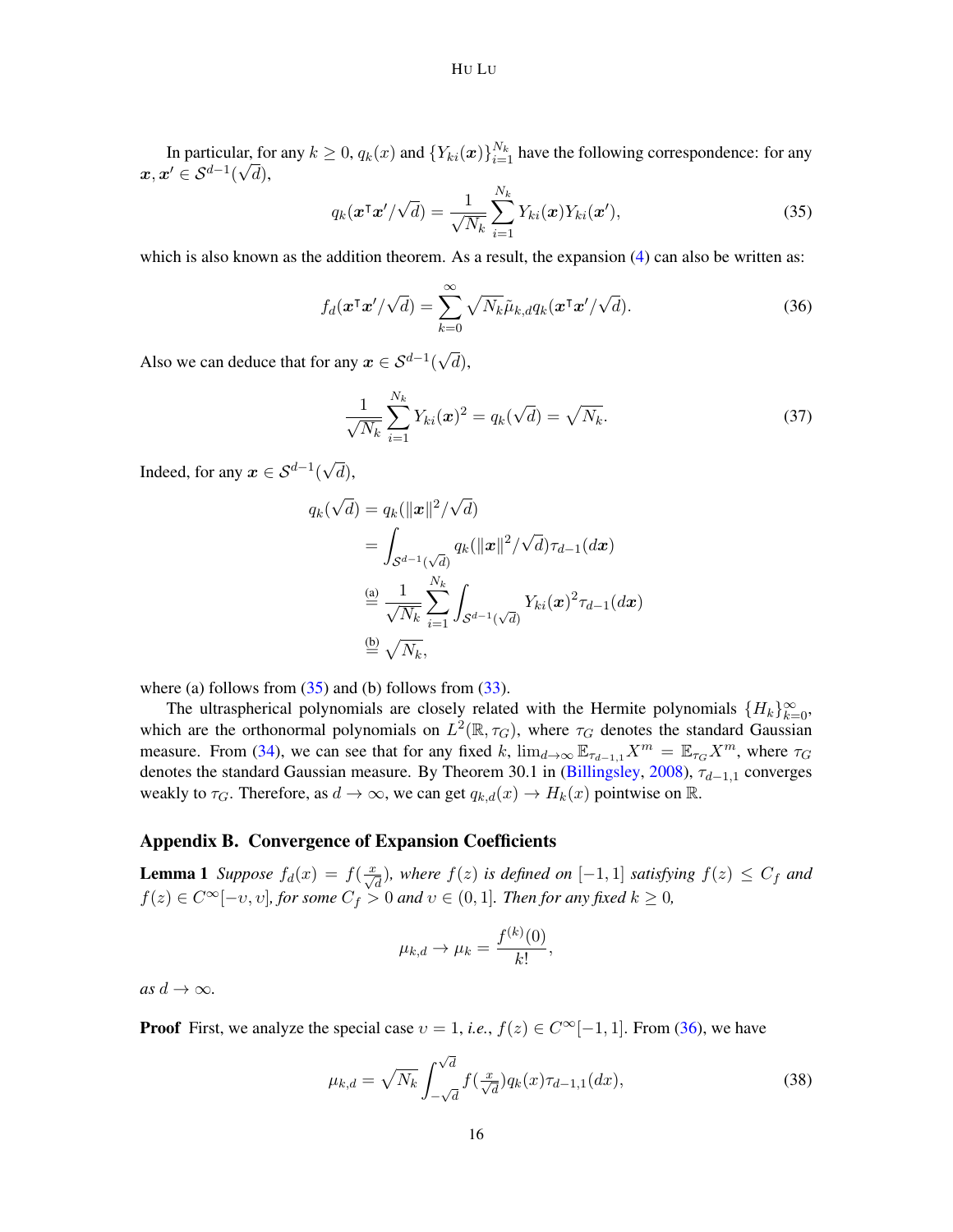where  $\tau_{d-1,1}(dx) = \frac{\omega_{d-2}}{\sqrt{d}\omega}$  $\frac{\omega_{d-2}}{d\omega_{d-1}}(1-x^2/d)^{\frac{d-3}{2}}dx$ , with  $\omega_{d-1} = \frac{2\pi^{d/2}}{\Gamma(d/2)}$ . Then we can utilize the Rodrigues' formula for  $q_k(x)$ :

$$
q_k(x) = \sqrt{N_k} C_{k,d} \sqrt{d}^k \left(1 - \frac{x^2}{d}\right)^{\frac{3-d}{2}} \left(\frac{d}{dx}\right)^k \left(1 - \frac{x^2}{d}\right)^{k + \frac{d-3}{2}}
$$

where  $C_{k,d} = \left(-\frac{1}{2}\right)$  $\frac{1}{2}$ <sup>k</sup> $\frac{\Gamma(\frac{d-1}{2})}{\Gamma(k+\frac{d-1}{2})}$  $\frac{1}{\Gamma(k+\frac{d-1}{2})}$ . Then

$$
\int_{-\sqrt{d}}^{\sqrt{d}} f(\frac{x}{\sqrt{d}}) q_k(x) \tau_{d-1,1}(dx)
$$
\n
$$
= \sqrt{N_k} C_{k,d} \sqrt{d}^k \int_{-\sqrt{d}}^{\sqrt{d}} f(\frac{x}{\sqrt{d}}) \cdot \left(1 - \frac{x^2}{d}\right)^{\frac{3-d}{2}} \left(\frac{d}{dx}\right)^k \left(1 - \frac{x^2}{d}\right)^{k + \frac{d-3}{2}} \cdot \frac{\omega_{d-2}}{\sqrt{d}\omega_{d-1}} \left(1 - \frac{x^2}{d}\right)^{\frac{d-3}{2}} dx
$$
\n
$$
\stackrel{(a)}{=} \sqrt{N_k} C_{k,d} \frac{\omega_{d-2}}{\omega_{d-1}} \int_{-1}^1 f(z) \cdot \left(\frac{d}{dz}\right)^k (1 - z^2)^{k + \frac{d-3}{2}} dz
$$
\n
$$
\stackrel{(b)}{=} \sqrt{N_k} C_{k,d} (-1)^k \frac{\omega_{d-2}}{\omega_{d-1}} \int_{-1}^1 (1 - z^2)^{k + \frac{d-3}{2}} f^{(k)}(z) dz
$$
\n
$$
= \frac{\sqrt{N_k}}{2^k \prod_{i=0}^{k-1} (\frac{d-1}{2} + i)} \int_{-1}^1 \frac{\omega_{d-2}}{\omega_{d-1}} (1 - z^2)^{k + \frac{d-3}{2}} f^{(k)}(z) dz
$$
\n(39)

where in (a) we make a change of variable:  $\frac{x}{\sqrt{d}} \to z$  and in (b) we use integration by parts for k times. After combining  $(38)$  and  $(39)$ , we get

<span id="page-16-2"></span><span id="page-16-0"></span>
$$
\mu_{k,d} = \frac{N_k}{\prod_{i=0}^{k-1} (d-1+2i)} \int_{-1}^1 \frac{\omega_{d-2}}{\omega_{d-1}} (1-z^2)^{k+\frac{3-d}{2}} f^{(k)}(z) dz.
$$

As  $d \to \infty$ ,  $\frac{N_k}{\prod_{i=0}^{k-1}(d-1+2i)} \to \frac{1}{k!}$ . Note that  $\frac{\omega_{d-2}}{\omega_{d-1}}(1-z^2)^{\frac{d-3}{2}}$  is the density of distribution of  $\frac{\boldsymbol{x}^{\intercal}\boldsymbol{e}_1}{\sqrt{d}}$ , where  $\boldsymbol{x} \sim \tau_{d-1}$ , so

$$
\int_{-1}^{1} \frac{\omega_{d-2}}{\omega_{d-1}} (1 - z^2)^{k + \frac{3-d}{2}} f^{(k)}(z) dz = \mathbb{E} \Big[ f^{(k)} \Big( \frac{\boldsymbol{x}^\top \boldsymbol{e}_1}{\sqrt{d}} \Big) \cdot \Big( 1 - \frac{(\boldsymbol{x}^\top \boldsymbol{e}_1)^2}{d} \Big)^k \Big] \newline \to f^{(k)}(0) \tag{40}
$$

where the last step follows from dominated convergence theorem, due to the assumption that  $f(z) \in$  $C^{\infty}[-1,1]$ . Therefore, we get  $\mu_{k,d} \to \frac{f^{(k)}(0)}{k!}$  $\frac{\partial (0)}{\partial k!}$ .

Then we analyze the general case:  $f(z) \in C^{\infty}[-v, v]$ , for some  $v \in (0, 1]$ . To utilize the results for  $v = 1$ , we need the following truncation argument. For any  $\varepsilon \in (0, 1]$  and k, it holds that

<span id="page-16-1"></span>
$$
\sqrt{N_k} \int_{-\sqrt{d}}^{\sqrt{d}} \left| f(\frac{x}{\sqrt{d}}) q_k(x) \mathbb{I}_{|x|/\sqrt{d} \ge \varepsilon} \right| \tau_{d-1,1}(dx) = \sqrt{N_k} \mathbb{E}_Z \left| f(Z) q_k(\sqrt{d}Z) \mathbb{I}_{|Z| \ge \varepsilon} \right|
$$
  
\n(a)  
\n
$$
\le \sqrt{N_k C_f^2 \mathbb{P}(|Z| \ge \varepsilon)}
$$
  
\n
$$
\lesssim \sqrt{d^k (1 - \varepsilon^2)^{\frac{d-3}{2}}} \tag{41}
$$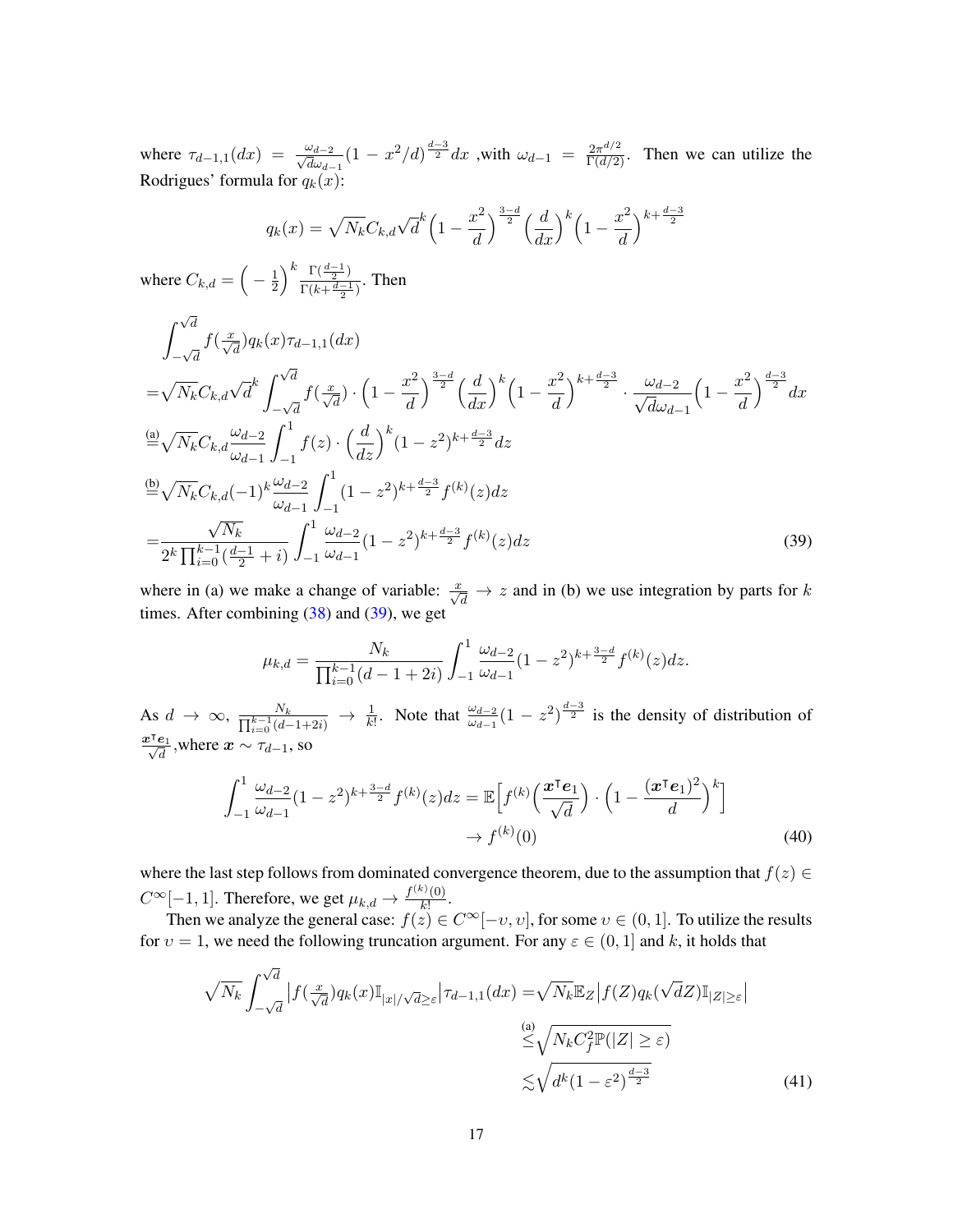where  $Z \sim \frac{x^{\intercal} e_1}{\sqrt{d}}$ ,  $x \sim \tau_{d-1}$  and in (a), we use Cauchy-Schwarz inequality, with  $\mathbb{E} q_k(\sqrt{d})$  $\overline{d}Z)^2=1$ and  $f(z) \leq C_f$ . Clearly, in [\(41\)](#page-16-1),  $\sqrt{d^k(1-\varepsilon^2)^{\frac{d-3}{2}}} \to 0$  as  $d \to \infty$ , so this implies that for any  $\varepsilon \in (0,1]$  and k, as  $d \to \infty$ ,

<span id="page-17-1"></span>
$$
\sqrt{N_k} \int_{-\sqrt{d}}^{\sqrt{d}} \left| f\left(\frac{x}{\sqrt{d}}\right) - \hat{f}\left(\frac{x}{\sqrt{d}}\right) \right| \cdot \left| q_k(x) \right| \cdot \tau_{d-1,1}(dx) \to 0,\tag{42}
$$

where  $\hat{f}(z) = f(z) \mathbb{I}_{|z| \leq \varepsilon}$ . From [\(42\)](#page-17-1) we conclude that for any bounded function  $r(z)$  on  $[-1, 1]$ , if for some  $\varepsilon \in (0,1], r(z) = f(z)$  on  $[-\varepsilon, \varepsilon]$ , then as  $d \to \infty$ 

<span id="page-17-2"></span>
$$
|\mu_{k,d}(r) - \mu_{k,d}| \to 0,\tag{43}
$$

where  $\mu_{k,d}(r) := \sqrt{N_k} \int$ √ d  $\int_{-\sqrt{d}}^{\sqrt{d}} r(\frac{x}{\sqrt{d}})q_k(x)\tau_{d-1,1}(dx).$ 

In light of  $(43)$  and the results we have established for the smooth functions [c.f.  $(40)$ ], it remains to choose a proper smoothed approximation of  $f(z)$  on  $[-1, 1]$ , which agrees with  $f(z)$  in some neighborhood of 0. One such choice is:

$$
\tilde{f}(z) := \int f(z-t) \mathbb{I}_{|z-t| \leq \varepsilon} \cdot m_{\varsigma}(t) dt,
$$

where  $\varsigma = \frac{1}{3} \min\{\varepsilon, 1 - \varepsilon\}$  and  $m_{\varsigma}(t) = \frac{1}{\varsigma} m(\frac{t}{\varsigma})$  $(\frac{t}{\varsigma})$ , with

$$
m(s) = \begin{cases} ce^{-\frac{1}{1-s^2}} & |s| < 1\\ 0 & |s| \ge 1 \end{cases}
$$

and c is a normalizing constant such that  $\int m(s)ds = 1$ . It can be directly verified that  $\tilde{f}(z) \in$  $C^{\infty}[-1,1]$  and  $\tilde{f}(z) = f(z)$ , when  $|z| \le \varepsilon - \varsigma$ . Then applying [\(43\)](#page-17-2) and [\(40\)](#page-16-2), we obtain that

$$
\mu_{k,d} \to \mu_{k,d}(\tilde{f}) := \sqrt{N_k} \int_{-\sqrt{d}}^{\sqrt{d}} \tilde{f}(\frac{x}{\sqrt{d}}) q_k(x) \tau_{d-1,1}(dx) \to \frac{\tilde{f}^{(k)}(0)}{k!} = \frac{f^{(k)}(0)}{k!}.
$$

<span id="page-17-0"></span>**Lemma 2** *For any*  $k \geq 0$ *, as*  $d \to \infty$ 

$$
\alpha_{k,d} \to \alpha_k = \int g(x) H_k(x) \tau_G(dx)
$$

*where*  $H_k(x)$  *is the degree-k Hermite polynomial and*  $\tau_G$  *denotes the standard Gaussian measure. Also for any*  $\varepsilon > 0$ , there exists  $L \in \mathbb{Z}^+$  and  $C > 0$ , such that for any large enough d,

$$
\mathbb{E}g_{>L,i}^2 = \sum_{k=L+1}^{\infty} \alpha_{k,d}^2 < \varepsilon
$$

*and*

$$
\mathbb{P}(\frac{1}{n}\|\boldsymbol{g}_{>L}\|^2>\varepsilon)\leq \frac{C}{n\varepsilon^2},
$$

*where*  $g_{>L,i}$  *is the ith coordinate of*  $g_{>L,i}$  *i*  $\in$  [*n*]*.*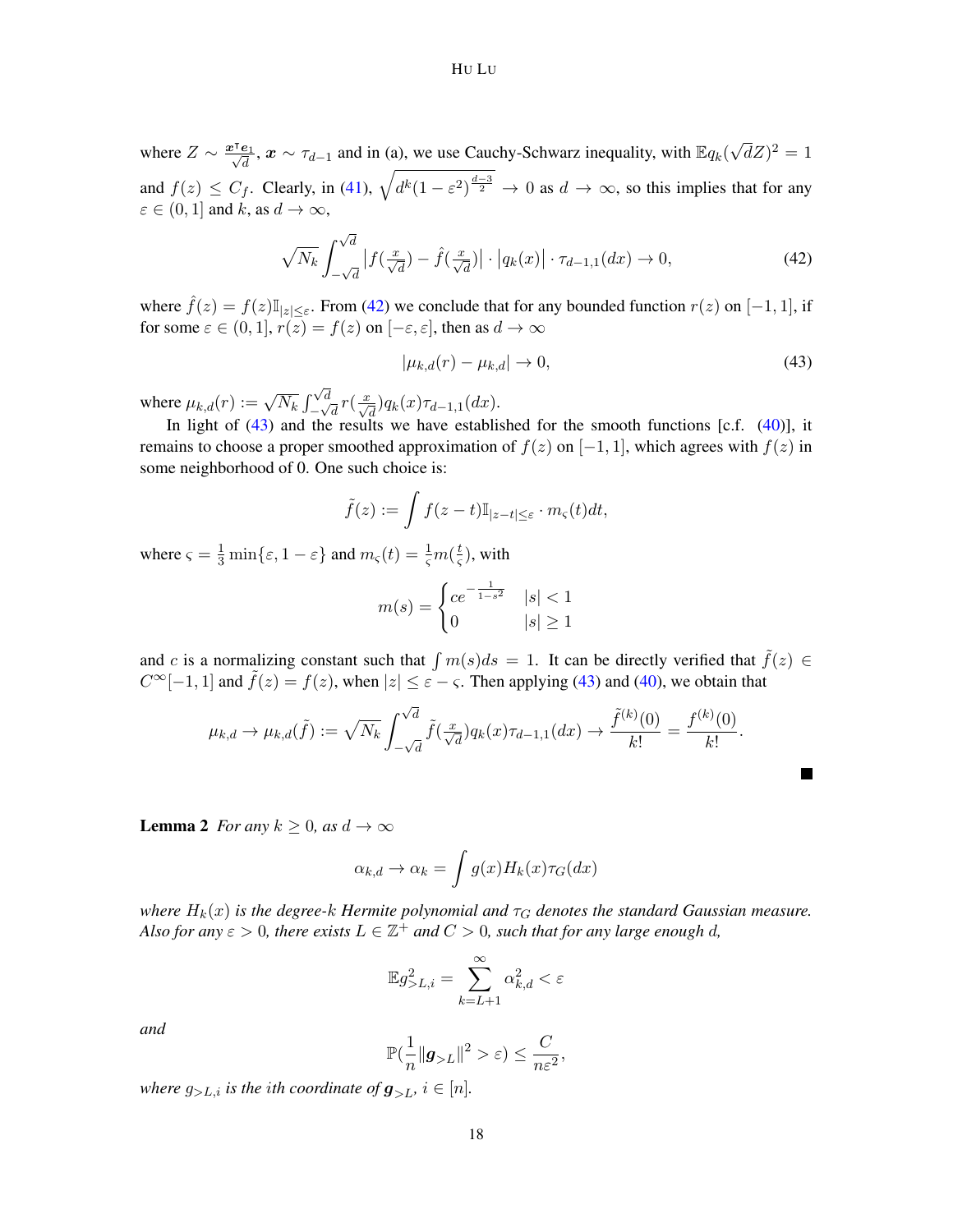**Proof** From [\(34\)](#page-14-4), we get for any fixed  $j \in \mathbb{Z}^+$ , there exists  $C_j > 0$  such that for any  $d \in \mathbb{Z}^+$ ,

<span id="page-18-0"></span>
$$
|\mathbb{E}_{\tau_{d-1,1}} X^j - \mathbb{E}_{\tau_G} X^j| \le \frac{C_j}{d}.\tag{44}
$$

Also by Assumption (A.4),  $g(x) \leq C_g(1+|x|^{K_g})$ , so there exists  $C > 0$  such that

$$
\lim_{R \to \infty} \sup_{d \in \mathbb{Z}^+} \mathbb{E}_{\tau_{d-1,1}}[g(X)^2 \mathbb{I}_{|X| \ge R}] \le \lim_{R \to \infty} \sup_{d \in \mathbb{Z}^+} \mathbb{E}_{\tau_{d-1,1}} C_g^2 (1 + |X|^{K_g})^2 \mathbb{I}_{|X| \ge R}
$$
\n
$$
\le \lim_{R \to \infty} \sup_{d \in \mathbb{Z}^+} \sqrt{\mathbb{E}_{\tau_{d-1,1}} C_g^4 (1 + |X|^{K_g})^4 \cdot \mathbb{E}_{\tau_{d-1,1}} \mathbb{I}_{|X| \ge R}}
$$
\n
$$
\le \lim_{R \to \infty} \sup_{d \in \mathbb{Z}^+} \sqrt{\left[\mathbb{E}_{\tau_G} C_g^4 (1 + |X|^{K_g})^4 + \frac{C}{d}\right] \cdot \mathbb{E}_{\tau_{d-1,1}} \mathbb{I}_{|X| \ge R}}
$$
\n
$$
= \lim_{R \to \infty} \sup_{d \ge R^2} \sqrt{\left[\mathbb{E}_{\tau_G} C_g^4 (1 + |X|^{K_g})^4 + \frac{C}{d}\right] \cdot \mathbb{E}_{\tau_{d-1,1}} \mathbb{I}_{|X| \ge R}}
$$
\n
$$
= 0
$$

where in the last step, we use the fact that  $\tau_{d-1,1}$  converges weakly to  $\tau_G$ , as  $d \to \infty$ . By Lemma C.5 in [Cheng and Singer](#page-12-14) [\(2013\)](#page-12-14), we have

$$
\int g(x)^2 |\tau_{d-1}(x) - \tau_G(x)| dx \to 0.
$$

Then by Lemma C.1 in [Cheng and Singer](#page-12-14) [\(2013\)](#page-12-14), we get for any fixed  $k \ge 0$ ,  $\alpha_{k,d} \to \alpha_k$  and by Lemma C.2 in [Cheng and Singer](#page-12-14) [\(2013\)](#page-12-14), for any  $\varepsilon > 0$ , there exists a fixed  $L \in \mathbb{Z}^+$  such that for any large enough d and  $i \in [n]$ ,  $\mathbb{E}g_{>L,i}^2 = \sum_{k=L+1}^{\infty} \alpha_{k,d}^2 < \frac{\varepsilon}{2}$  $\frac{\varepsilon}{2}$ . Then

$$
\begin{aligned} \mathbb{P}(\frac{1}{n} \| \boldsymbol{g}_{>L} \|^2 > \varepsilon) &\leq \mathbb{P}(\frac{1}{n} (\| \boldsymbol{g}_{>L} \|^2 - \mathbb{E} \| \boldsymbol{g}_{>L} \|^2) > \frac{\varepsilon}{2}) \\ &\leq \frac{4 \text{Var}(\boldsymbol{g}_{>L,i}^2)}{n \varepsilon^2} \\ &\leq C_1 \frac{\mathbb{E} \boldsymbol{g}_i^4 + \mathbb{E} \boldsymbol{g}_{\leq L,i}^4}{n \varepsilon^2} \\ &\leq \frac{C_2}{n \varepsilon^2}, \end{aligned}
$$

where  $C_1, C_2$  are two constants and in the last step, we use  $\mathbb{E}g_1^4, \mathbb{E}g_{\leq L,i}^4 < \infty$ , which follows from Assumption  $(A.4)$  and  $(44)$ .

# Appendix C. Spectral Norm Bounds

The following is a concentration result for the spectral norm of kernel matrix.

**Lemma 3** Let  $Y = [\mathbf{y}_1, \mathbf{y}_2, \dots, \mathbf{y}_n]^T \in \mathbb{R}^{n \times N}$  be a matrix with n independent rows  $\{\mathbf{y}_i\}_{i=1}^n$  satisfying  $\mathbb{E}\mathbf{y}_i = \mathbf{0}$  and  $\mathbb{E}\mathbf{y}_i\mathbf{y}_i^T = \mathbf{I}_N$  and  $\|\mathbf{y}_i\|^2 = N$ . For any  $t > 0$ ,

<span id="page-18-2"></span><span id="page-18-1"></span>
$$
\mathbb{P}(\left\|\frac{1}{n}\boldsymbol{Y}\boldsymbol{Y}^{\mathsf{T}}\right\| > 1+t) \le 2N \exp\left(-\frac{\delta}{8}\min\{t^2, t\}\right) \tag{45}
$$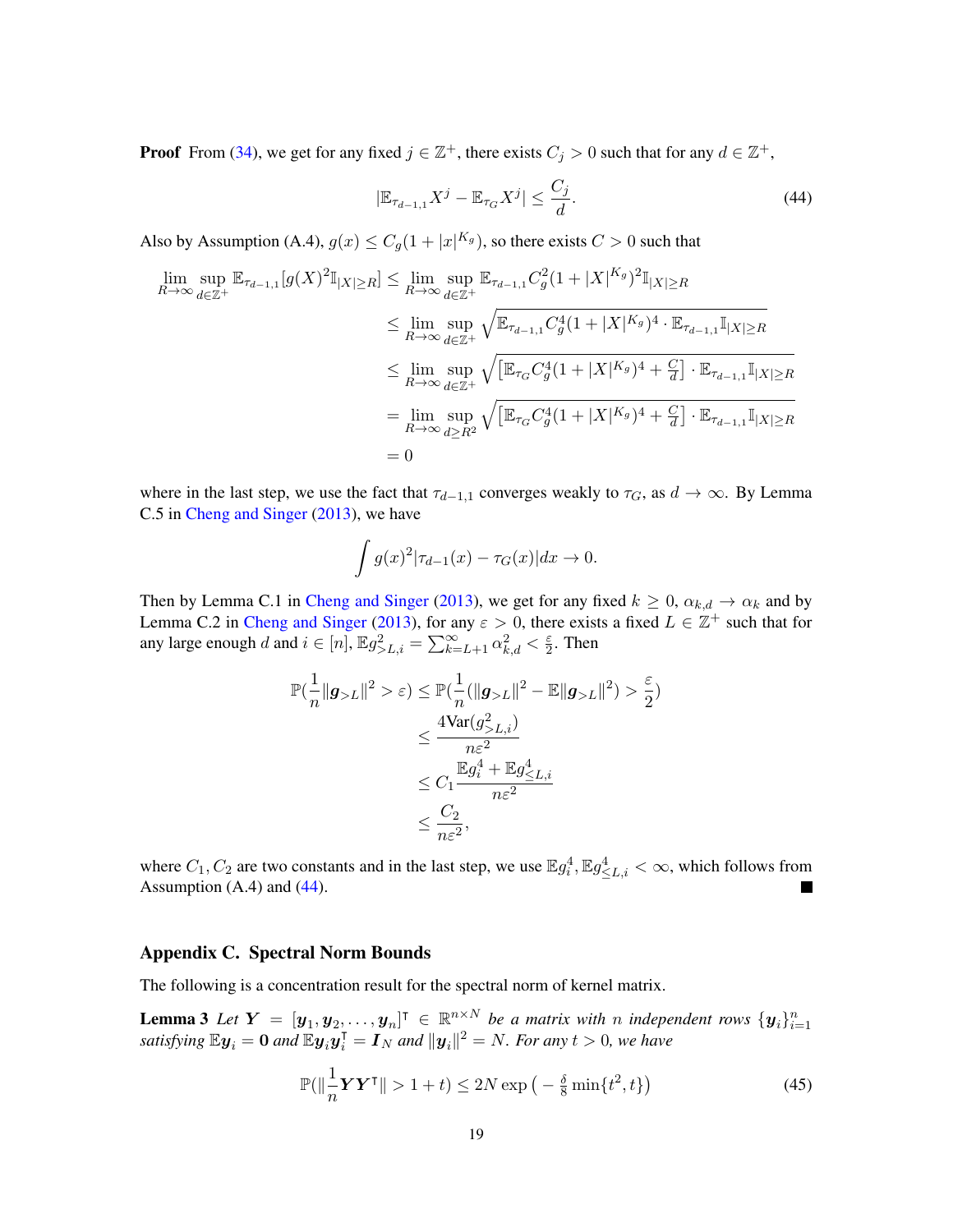*where*  $\delta = n/N$ *. Also there exists*  $c > 0$  *such that for*  $\delta \geq (\log N)^2$ 

<span id="page-19-2"></span>
$$
\mathbb{P}\big(\lambda_{\min}\big(\frac{1}{n}\boldsymbol{Y}^{\mathsf{T}}\boldsymbol{Y}\big) \le 1/2\big) \le c \exp(-(\log N)^2/c). \tag{46}
$$

**Proof** Since  $\|\frac{1}{n}\|$  $\frac{1}{n} \boldsymbol{Y} \boldsymbol{Y}^{\intercal} \|= \|\frac{1}{n}$  $\frac{1}{n} Y^{\mathsf{T}} Y$ , it is equivalent to prove all the results for the sample covariance matrix  $\frac{1}{n} \boldsymbol{Y}^{\top} \boldsymbol{Y}$ . Denote  $\boldsymbol{X}_i = \frac{1}{n}$  $\frac{1}{n}(\boldsymbol{y}_i\boldsymbol{y}_i^{\mathsf{T}} - \boldsymbol{I})$ . We have

$$
\begin{aligned} \| \boldsymbol{X}_i \| \leq \frac{1}{n}(\| \boldsymbol{y}_i \boldsymbol{y}_i^\intercal \| + \| \boldsymbol{I} \|) \\ = \frac{N+1}{n} \end{aligned}
$$

and

$$
\|\sum_{i=1}^{n} \mathbb{E} \mathbf{X}_{i}^{2}\| = \frac{1}{n^{2}} \|\sum_{i=1}^{n} \mathbb{E}(\mathbf{y}_{i}\mathbf{y}_{i}^{T} - \mathbf{I})^{2}\|
$$

$$
= \frac{1}{n^{2}} \|n(N-1)\mathbf{I}\|
$$

$$
= \frac{N-1}{n}.
$$

By matrix Bernstein's inequality [\(Vershynin,](#page-13-14) [2018,](#page-13-14) Theorem 5.4.1), for any  $t > 0$ 

$$
\mathbb{P}\left(\left\|\frac{1}{n}\mathbf{Y}^{\mathsf{T}}\mathbf{Y}-\mathbf{I}\right\| \geq t\right) = \mathbb{P}\left(\left\|\sum_{i=1}^{n} \mathbf{X}_{i}\right\| \geq t\right)
$$
  
\n
$$
\leq 2N \exp\left(-\frac{t^{2}/4}{n^{-1}N(1+t/3)}\right)
$$
  
\n
$$
\leq 2N \exp\left(-\frac{\delta}{8}\min\{t^{2}, t\}\right).
$$
\n(47)

Therefore, for any  $t > 0$ ,

<span id="page-19-1"></span>
$$
\mathbb{P}\Big(\|\frac{1}{n}\boldsymbol{Y}^\mathsf{T}\boldsymbol{Y}\| \ge 1+t\Big) \le \mathbb{P}\Big(\|\frac{1}{n}\boldsymbol{Y}^\mathsf{T}\boldsymbol{Y} - \boldsymbol{I}\| \ge t\Big) \\
\le 2N\exp\big(-\frac{\delta}{8}\min\{t^2, t\}\big)
$$

which proves  $(45)$ .

Finally, since  $\lambda_{\min}(\frac{1}{n})$  $\frac{1}{n} \boldsymbol{Y}^\intercal \boldsymbol{Y}) \ge 1 - ||\frac{1}{n} \boldsymbol{Y}^\intercal \boldsymbol{Y} - \boldsymbol{I} ||,$ 

$$
\mathbb{P}(\lambda_{\min}(\frac{1}{n}\boldsymbol{Y}^{\mathsf{T}}\boldsymbol{Y}) \le 1/2) \le \mathbb{P}(\|\frac{1}{n}\boldsymbol{Y}^{\mathsf{T}}\boldsymbol{Y} - \boldsymbol{I}\| \ge 1/2) \le 2N \exp(-\frac{\delta}{32})
$$

where we use [\(47\)](#page-19-1). Therefore, when  $\delta \geq (\log N)^2$ ,  $\mathbb{P}(\lambda_{\min}) \left( \frac{1}{n} \right)$  $\frac{1}{n} \boldsymbol{Y}^{\mathsf{T}} \boldsymbol{Y}$   $\leq 1/2$   $\leq c \exp(-(\log N)^2/c)$ , for some  $c > 0$ .

<span id="page-19-0"></span>**Lemma 4** *There exists*  $\tau > 0$  *such that* 

$$
\|\boldsymbol{R} - \widetilde{\boldsymbol{R}}_{\leq K}\| \lesssim \frac{1}{d^{\tau}} \tag{48}
$$

where  $\widetilde{R}_{\leq K} = (\tilde{\lambda}I + K_{\leq K})^{-1}$  and  $\tilde{\lambda} := \lambda + \sum_{k > K} \mu_k$ .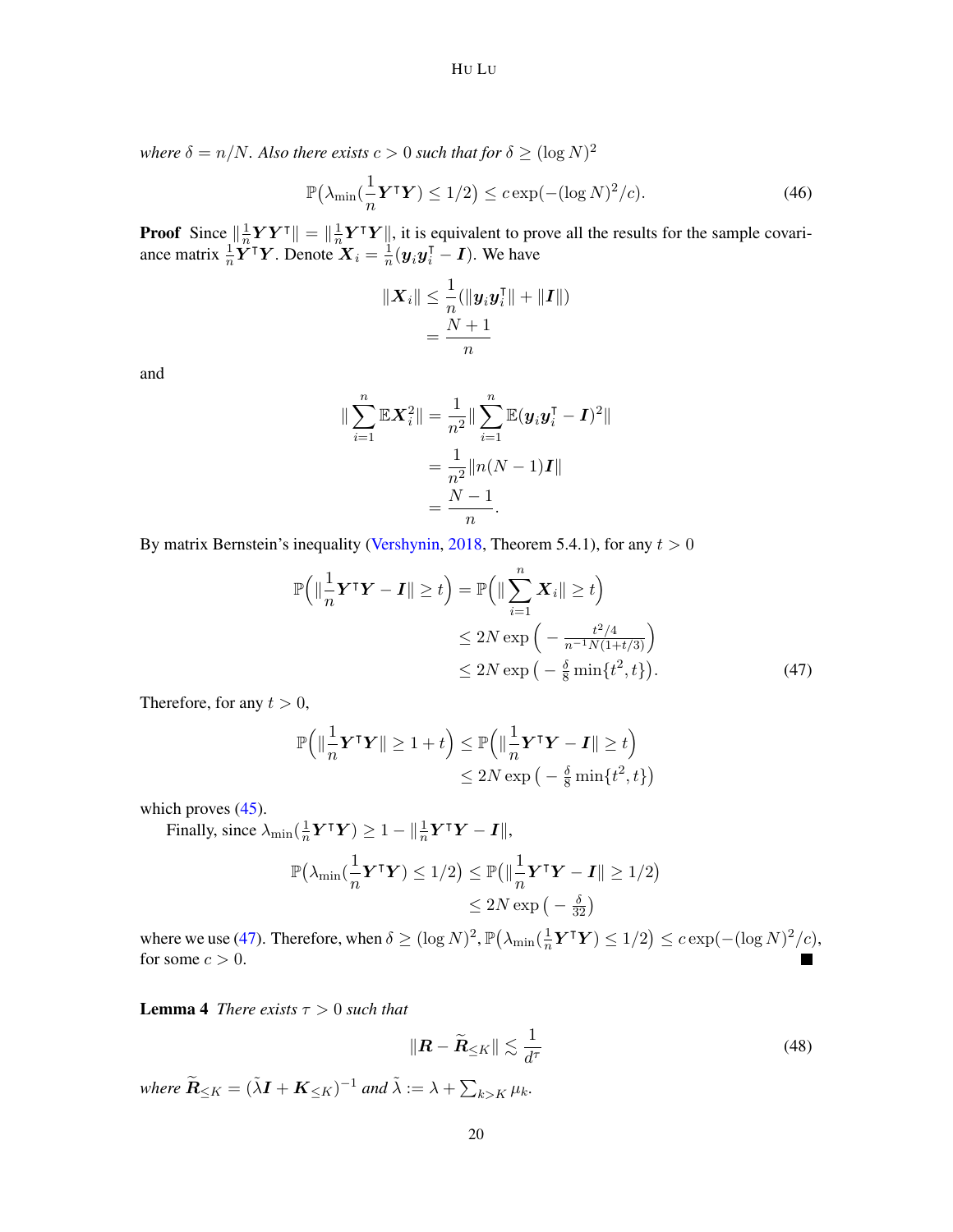**Proof** By (72) in [Ghorbani et al.](#page-12-5) [\(2021\)](#page-12-5), for any fixed  $k \in \mathbb{Z}^+$ , there exists  $C > 0$  such that for all large enough  $d$ ,

<span id="page-20-0"></span>
$$
\mathbb{E}\|\boldsymbol{K}_k - \mu_k \boldsymbol{I}\| \le C \Big[ p^{3/2} n^{1/2p} \sqrt{\frac{n}{d^k}} + (\frac{n}{d^k})^{1/p} \Big] \tag{49}
$$

where  $p \in \mathbb{Z}^+$  need to satisfy  $2p \leq -\log \left( \frac{C n p^{k+1}}{d^k} \right)$  $\frac{dp^{k+1}}{d^k}$ ). Here we choose  $p = 2K$ . Since  $n \asymp d^K$  by Assumption (A.1), when  $k > K$ ,  $2p \le -\log \left( \frac{Cnp^{k+1}}{d^k} \right)$  $\frac{dp^{k+1}}{d^k}$  is satisfied for all large d. Then substituting  $p = 2K$  in [\(49\)](#page-20-0), we get there exists  $C > 0$ , such that for any fixed  $k > K$  and large enough d,

<span id="page-20-1"></span>
$$
\mathbb{E}\|\boldsymbol{K}_{k} - \mu_{k}\boldsymbol{I}\| \leq C \Big[d^{-\frac{1}{2}(k-K) + \frac{1}{4}} + d^{-\frac{k-K}{2K}}\Big].
$$
\n(50)

On the other hand, following the steps leading to  $(55)$  in [Ghorbani et al.](#page-12-5)  $(2021)$ , we can get for any  $L \geq 2K + 3$ ,

<span id="page-20-2"></span>
$$
\mathbb{E} \|\mathbf{K}_{\geq L} - \sum_{k \geq L} \mu_k \mathbf{I}\|^2 \lesssim \frac{1}{d}.\tag{51}
$$

Combining [\(50\)](#page-20-1) and [\(51\)](#page-20-2), we can get there exists  $\tau > 0$ , such that

<span id="page-20-3"></span>
$$
\|\boldsymbol{K}_{>K} - \sum_{k>K} \mu_k \boldsymbol{I}\| \lesssim \frac{1}{d^{\tau}}.
$$
 (52)

Therefore, combine [\(52\)](#page-20-3) with the fact  $\|\widetilde{\boldsymbol{R}}_{\leq K}\|, \|\boldsymbol{R}\| \leq \frac{1}{\lambda}$ , we have

$$
\|\mathbf{R} - \widetilde{\mathbf{R}}_{\leq K}\| = \|\widetilde{\mathbf{R}}_{\leq K}(\mathbf{K}_{>K} - \sum_{k > K} \mu_k \mathbf{I})\mathbf{R}\|
$$
  

$$
\lesssim \frac{1}{d^{\tau}}.
$$

٦

<span id="page-20-7"></span>**Lemma 5** For any positive semi-definite matrix  $M \in \mathbb{R}^{n \times n}$  satisfying

<span id="page-20-4"></span>
$$
1 \lesssim \lambda_{\min}(\boldsymbol{M}) \le \lambda_{\max}(\boldsymbol{M}) \lesssim 1,
$$
\n(53)

*we have*

<span id="page-20-5"></span>
$$
\|\frac{1}{\sqrt{n}}\boldsymbol{M}\boldsymbol{Y}_{
$$

*and*

<span id="page-20-6"></span>
$$
\|(\boldsymbol{D}_{\leq K}^{-2} + \frac{1}{n} \boldsymbol{Y}_{\leq K}^{\mathsf{T}} \boldsymbol{M} \boldsymbol{Y}_{\leq K})^{-1} \| \lesssim 1.
$$
 (55)

*Here,*  $\lambda_{\min}(\cdot)$  *and*  $\lambda_{\max}(\cdot)$  *are the smallest and largest eigenvalue of* M *and* 

$$
\boldsymbol{D}_{
$$

*On the other hand,*  $(\lambda \mathbf{I} + \mathbf{K}_K)^{-1}$  *and*  $(\lambda \mathbf{I} + \mathbf{K}_{>K})^{-1}$  *both satisfy* [\(53\)](#page-20-4)*, for any*  $\lambda > 0$ *.*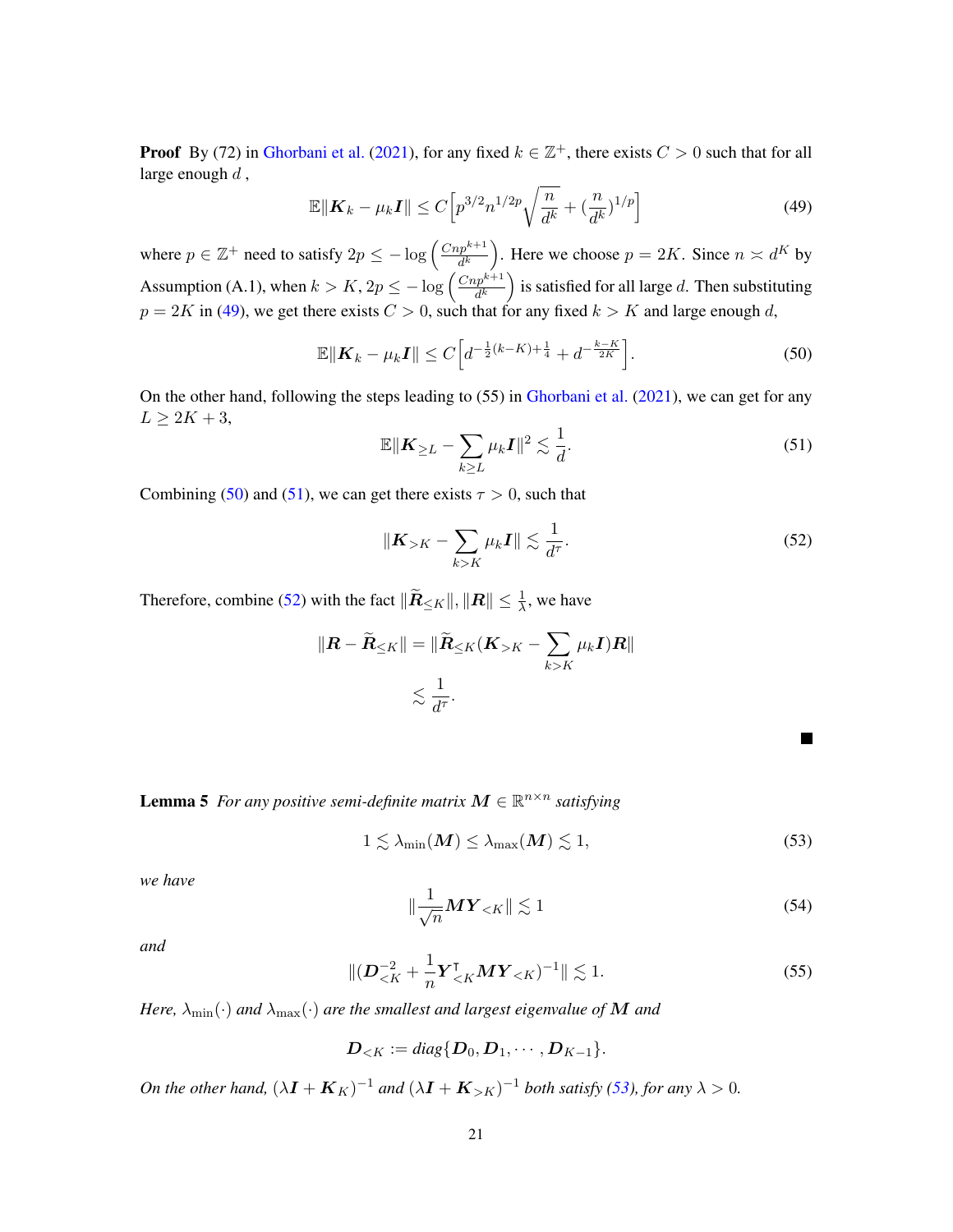**Proof** Denote  $R_K = (\lambda I + K_K)^{-1}$  and  $R_{>K} = (\lambda I + K_{>K})^{-1}$ . By Lemma [3,](#page-18-2) we have  $\|\frac{1}{n}$  $\frac{1}{n} \boldsymbol{Y}_K \boldsymbol{Y}_K^\intercal \| \lesssim 1,$  so

$$
\|\frac{1}{\sqrt{n}}\boldsymbol{M}\boldsymbol{Y}_{  

$$
\lesssim 1
$$
$$

and we can also get  $1\lesssim\lambda_{\min}(\bm R_K).$  On the other hand, by [\(46\)](#page-19-2) we also have  $1\lesssim\lambda_{\min}(\frac{1}{n})$  $\frac{1}{n} \boldsymbol{Y}_{\leq K}^{\intercal} \boldsymbol{Y}_{\leq K}$ since  $n/N_{\lt K} \gtrsim \log(N_{\lt K})^2$ . As a result,

$$
\begin{aligned} \| (\boldsymbol{D}_{\leq K}^{-2} + \frac{1}{n} \boldsymbol{Y}_{\leq K}^{\mathsf{T}} \boldsymbol{R}_K \boldsymbol{Y}_{\leq K})^{-1} \| &\leq \| (\frac{1}{n} \boldsymbol{Y}_{\leq K}^{\mathsf{T}} \boldsymbol{R}_K \boldsymbol{Y}_{\leq K})^{-1} \| \\ &\leq [\lambda_{\min} (\boldsymbol{R}_K) \cdot \lambda_{\min} (\frac{1}{n} \boldsymbol{Y}_{\leq K}^{\mathsf{T}} \boldsymbol{Y}_{\leq K})]^{-1} \\ &\lesssim 1, \end{aligned}
$$

where the last step follows from  $1 \lesssim \lambda_{\min}(\boldsymbol{R}_K)$  and  $1 \lesssim \lambda_{\min}(\frac{1}{n})$  $\frac{1}{n} \boldsymbol{Y}_{\leq K}^{\intercal} \boldsymbol{Y}_{\leq K}$ ).

Finally, we verify that both  $R_K$  and  $R_{>K}$  satisfy [\(53\)](#page-20-4). Clearly,  $\lambda_{\text{max}}(R_K), \lambda_{\text{max}}(R_{>K}) \leq$  $\frac{1}{\lambda} \lesssim 1$ . On the other hand, since  $\left\| \frac{1}{n} \right\|$  $\frac{1}{n} \mathbf{Y}_K \mathbf{Y}_K^{\mathsf{T}} \| \lesssim 1$  by Lemma [3](#page-18-2) and  $\delta_K \lesssim 1$ , we get  $1 \lesssim \lambda_{\min}(\mathbf{R}_K)$ . For  $\lambda_{\min}(\bm R_{>K}),$  we can apply [\(52\)](#page-20-3) and obtain that  $\|\bm K_{>K}\| \lesssim 2\sum_{k>K}\mu_k\lesssim 1,$  which implies that  $1 \lesssim \lambda_{\min}(\boldsymbol{R}_{>K}).$ 

## Appendix D. Auxiliary Results for Analyzing Training Error

<span id="page-21-1"></span>**Lemma 6** For any  $\mathcal{I} \subseteq \{0, 1, 2, \dots\}$ , we have  $\|\sum_{k \in \mathcal{I}} g_k\| \lesssim \sqrt{n}$ . Also  $\|z\| \lesssim \sqrt{n}$ n*.*

**Proof** Recall that  $g_k = \frac{\alpha_k}{\sqrt{N_k}} Y_k Y_k(\xi)$ . By rotational invariance, we can assume that  $\xi \sim \tau_{d-1}$ . Therefore,

$$
\mathbb{E}\|\sum_{k\in\mathcal{I}}\boldsymbol{g}_k\|^2 = \mathbb{E}\sum_{k\in\mathcal{I}}\frac{\alpha_k^2}{N_k}\text{Tr}\left(\boldsymbol{Y}_k\boldsymbol{Y}_k^{\mathsf{T}}\right)
$$

$$
= n\sum_{k\in\mathcal{I}}\alpha_k^2.
$$

Since  $\sum_{k=0}^{\infty} \alpha_k^2 \lesssim 1$ , we get by Chebyshev's inequality,  $\|\sum_{k \in \mathcal{I}} g_k\| \lesssim \sqrt{2}$  $\frac{2}{N_c} \leq 1$ , we get by Chebyshev's inequality,  $\|\sum_{k \in \mathcal{I}} g_k\| \lesssim \sqrt{n}$ . In a similar way, we can get  $||z|| \lesssim \sqrt{n}$ .

<span id="page-21-2"></span>**Lemma 7** For any positive semidefinite matrix  $M \in \mathbb{R}^{n \times n}$ , we have

<span id="page-21-0"></span>
$$
(\lambda \mathbf{I} + \mathbf{K}_{< K} + \mathbf{M})^{-1} \mathbf{Y}_{< K} = \mathbf{R}_{M} \mathbf{Y}_{< K} (\mathbf{D}_{< K}^{-2} + \frac{1}{n} \mathbf{Y}_{< K}^{\mathsf{T}} \mathbf{R}_{M} \mathbf{Y}_{< K})^{-1} \cdot \mathbf{D}_{< K}^{-2}
$$
(56)

*where*  $R_M = (\lambda I + M)^{-1}$  *and*  $D_{\leq K} := diag\{D_0, D_1, \cdots, D_{K-1}\}.$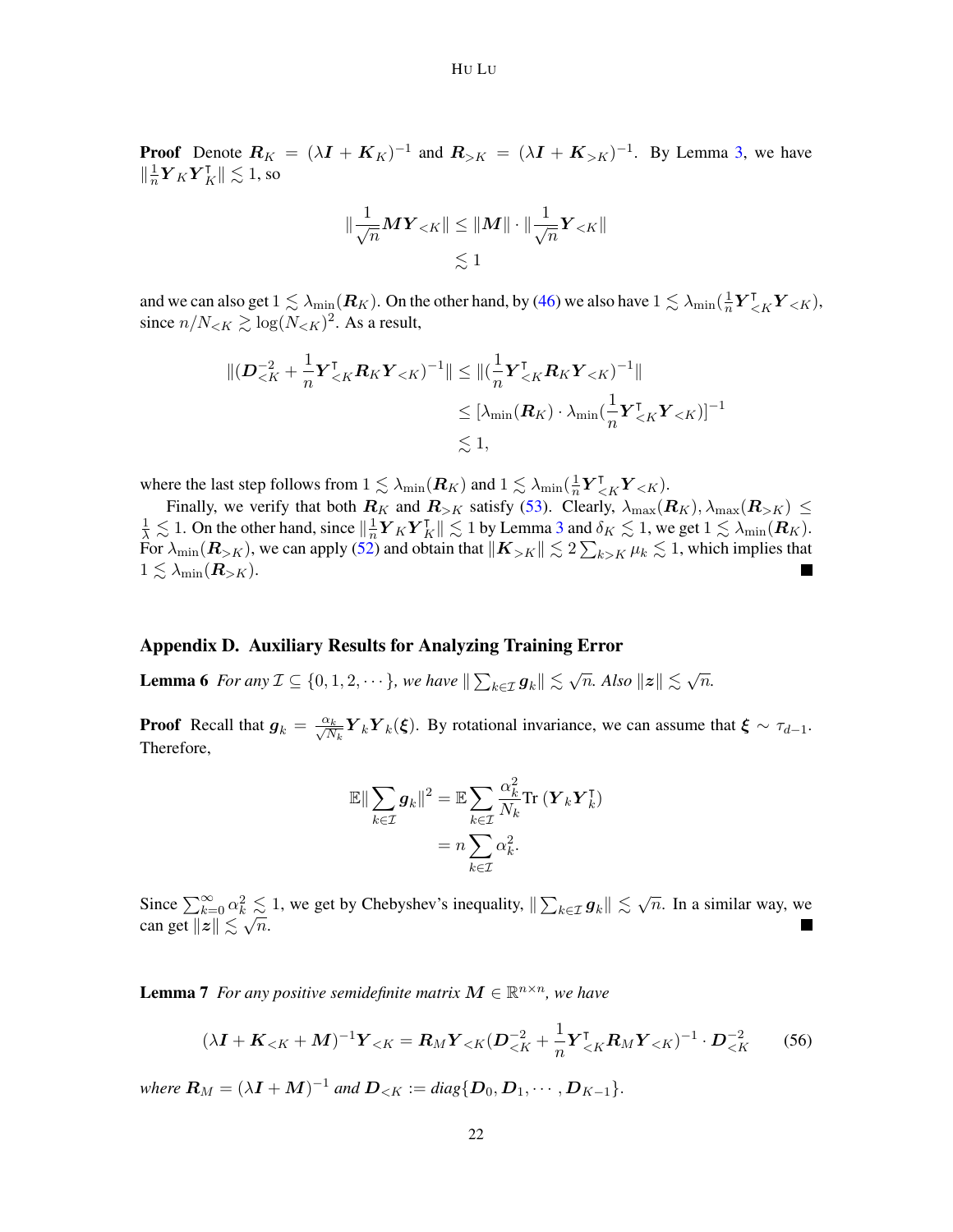Proof By the matrix inversion formula, we have

$$
(\lambda \mathbf{I} + \mathbf{K}_{< K} + \mathbf{M})^{-1}
$$
  
=  $(\lambda \mathbf{I} + \frac{1}{n} \mathbf{Y}_{< K} \mathbf{D}_{< K}^2 \mathbf{Y}_{< K}^{\mathsf{T}} + \mathbf{M})^{-1}$   
=  $\mathbf{R}_M - \frac{1}{n} \mathbf{R}_M \mathbf{Y}_{< K} \mathbf{D}_{< K} (\mathbf{I} + \frac{1}{n} \mathbf{D}_{< K} \mathbf{Y}_{< K}^{\mathsf{T}} \mathbf{R}_M \mathbf{Y}_{< K} \mathbf{D}_{< K})^{-1} \mathbf{D}_{< K} \mathbf{Y}_{< K}^{\mathsf{T}} \mathbf{R}_M$   
=  $\mathbf{R}_M - \frac{1}{n} \mathbf{R}_M \mathbf{Y}_{< K} (\mathbf{D}_{< K}^{-2} + \frac{1}{n} \mathbf{Y}_{< K}^{\mathsf{T}} \mathbf{R}_M \mathbf{Y}_{< K})^{-1} \mathbf{Y}_{< K}^{\mathsf{T}} \mathbf{R}_M.$ 

Note that due to Assumption (A.3),  $D_{\leq K}^{-2}$  is well-defined. Then

$$
(\lambda \mathbf{I} + \mathbf{K}_{< K} + \mathbf{M})^{-1} \mathbf{Y}_{< K} = \mathbf{R}_{M} \mathbf{Y}_{< K} [\mathbf{I} - (\mathbf{D}_{< K}^{-2} + \frac{1}{n} \mathbf{Y}_{< K}^{\mathsf{T}} \mathbf{R}_{M} \mathbf{Y}_{< K})^{-1} \cdot (\frac{1}{n} \mathbf{Y}_{< K}^{\mathsf{T}} \mathbf{R}_{M} \mathbf{Y}_{< K})] = \mathbf{R}_{M} \mathbf{Y}_{< K} (\mathbf{D}_{< K}^{-2} + \frac{1}{n} \mathbf{Y}_{< K}^{\mathsf{T}} \mathbf{R}_{M} \mathbf{Y}_{< K})^{-1} \cdot \mathbf{D}_{< K}^{-2}.
$$

<span id="page-22-0"></span>Lemma 8 *It holds that*

<span id="page-22-4"></span>
$$
\frac{1}{n}|\mathbf{y}^{\mathsf{T}}\widetilde{\mathbf{R}}_{\leq K}\mathbf{y}-(\mathbf{g}_{\geq K}^{\mathsf{T}}+\mathbf{z}^{\mathsf{T}})\widetilde{\mathbf{R}}_{\leq K}(\mathbf{g}_{\geq K}+\mathbf{z})|\lesssim \frac{1}{d}.\tag{57}
$$

where  $\widetilde{R}_{\leq K} = (\widetilde{\lambda}I + K_{\leq K})^{-1}$  and  $\widetilde{\lambda} := \lambda + \sum_{k > K} \mu_k$ .

Proof We first show

<span id="page-22-3"></span><span id="page-22-2"></span>
$$
\left|\frac{1}{\sqrt{n}}\widetilde{R}_{\leq K}g_{
$$

By  $(56)$ , we have

$$
\frac{1}{\sqrt{n}}\widetilde{R}_{\leq K}g_{\leq K} = \frac{1}{\sqrt{n}}\widetilde{R}_{\leq K}\mathbf{Y}_{\leq K}\widetilde{\mathbf{Y}}_{\leq K}(\boldsymbol{\xi})
$$
\n
$$
= \frac{1}{\sqrt{n}}\widetilde{R}_{K}\mathbf{Y}_{\leq K}(\boldsymbol{D}_{\leq K}^{-2} + \frac{1}{n}\mathbf{Y}_{\leq K}^{T}\widetilde{\mathbf{R}}_{K}\mathbf{Y}_{\leq K})^{-1} \cdot \boldsymbol{D}_{\leq K}^{-2}\widetilde{\mathbf{Y}}_{\leq K}(\boldsymbol{\xi}),\tag{59}
$$

where  $\widetilde{R}_K = (\widetilde{\lambda}I + K_K)^{-1}$  and  $\widetilde{Y}_{\leq K}(\xi) = [\widetilde{Y}_0(\xi)^\intercal, \cdots, \widetilde{Y}_{K-1}(\xi)^\intercal]^\intercal$ . Substituting [\(54\)](#page-20-5) and  $(55)$  in Lemma [5](#page-20-7) into  $(59)$ , we have

$$
\begin{aligned}\n|\frac{1}{\sqrt{n}}\widetilde{\boldsymbol{R}}_{\leq K}\boldsymbol{g}_{
$$

which is  $(58)$ . Since

$$
\begin{aligned} &\frac{1}{n}|\boldsymbol{y}^{\intercal}\widetilde{\boldsymbol{R}}_{\leq K}\boldsymbol{y}-(\boldsymbol{g}_{\geq K}^{\intercal}+\boldsymbol{z}^{\intercal})\widetilde{\boldsymbol{R}}_{\leq K}(\boldsymbol{g}_{\geq K}+\boldsymbol{z})|\\ =&2|\frac{1}{n}\boldsymbol{y}^{\intercal}\widetilde{\boldsymbol{R}}_{\leq K}\boldsymbol{g}_{< K}|+|\frac{1}{n}\boldsymbol{g}_{< K}^{\intercal}\widetilde{\boldsymbol{R}}_{\leq K}\boldsymbol{g}_{< K}| \end{aligned}
$$

<span id="page-22-1"></span>and  $\frac{1}{\sqrt{2}}$  $\frac{1}{\overline{n}}\|\boldsymbol{y}\|\lesssim 1,\frac{1}{\sqrt{2}}$  $\frac{1}{2\pi} \| \bm{g}_{\leq K} \| \lesssim 1$  by Lemma [6,](#page-21-1) we can obtain [\(57\)](#page-22-4), after applying [\(58\)](#page-22-3) with Cauchy-Schwarz inequality.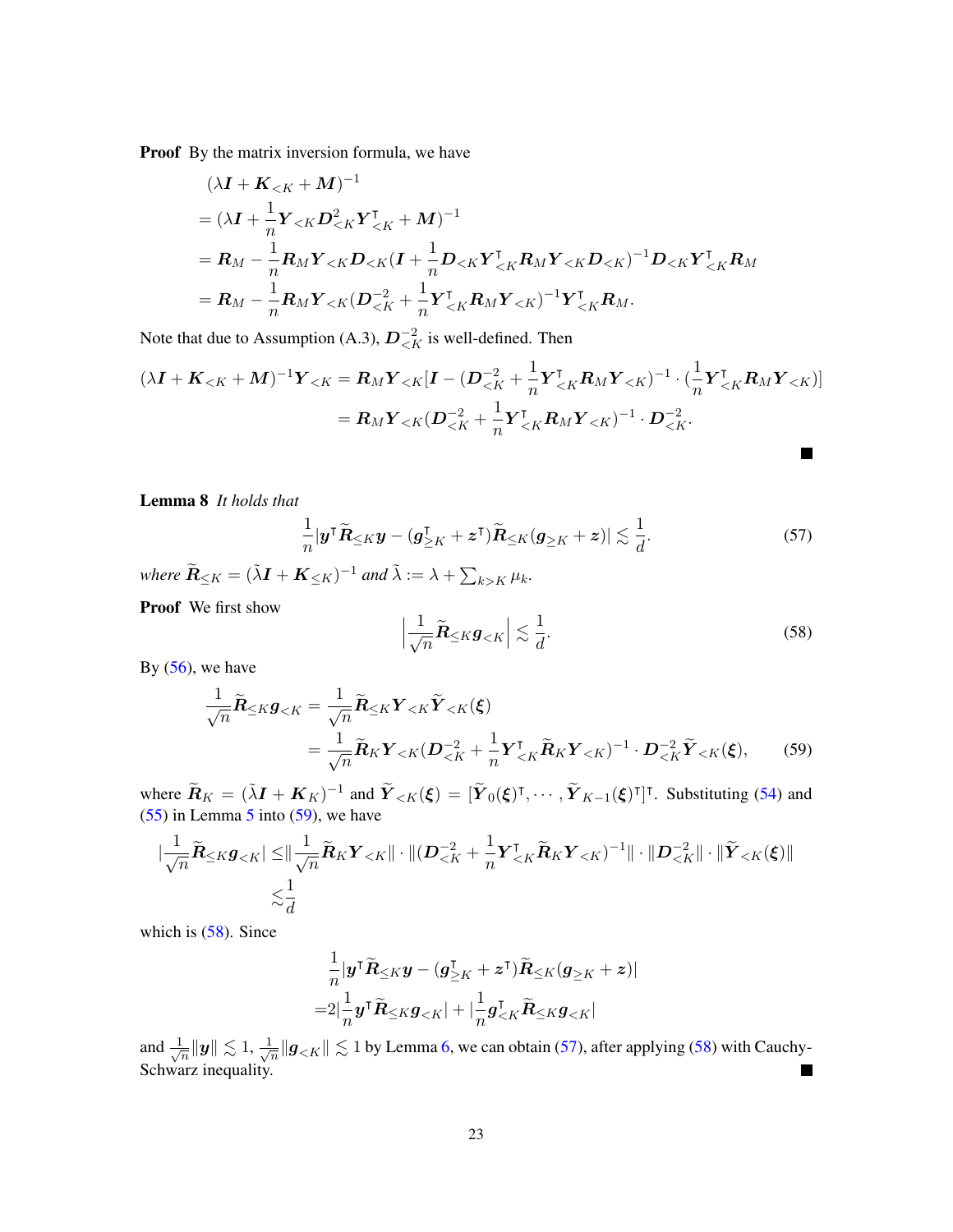Lemma 9 *It holds that*

$$
\frac{1}{n} |(\boldsymbol{g}_{\geq K}^{\mathsf{T}} + \boldsymbol{z}^{\mathsf{T}}) \cdot (\widetilde{\boldsymbol{R}}_K - \widetilde{\boldsymbol{R}}_{\leq K}) \cdot (\boldsymbol{g}_{\geq K} + \boldsymbol{z})| \lesssim \frac{1}{\sqrt{d}} \tag{60}
$$

where  $\widetilde{R}_K = (\tilde{\lambda}I + K_K)^{-1}$  and  $\widetilde{R}_{\leq K} = (\tilde{\lambda}I + K_{\leq K})^{-1}$ , with  $\tilde{\lambda} := \lambda + \sum_{k > K} \mu_k$ .

Proof By the matrix inversion formula,

$$
\widetilde{\boldsymbol{R}}_K - \widetilde{\boldsymbol{R}}_{\leq K} = \frac{1}{n} \widetilde{\boldsymbol{R}}_K \boldsymbol{Y}_{\leq K} (\boldsymbol{D}_{\leq K}^{-2} + \frac{1}{n} \boldsymbol{Y}_{\leq K}^\intercal \widetilde{\boldsymbol{R}}_K \boldsymbol{Y}_{\leq K})^{-1} \boldsymbol{Y}_{\leq K}^\intercal \widetilde{\boldsymbol{R}}_K,
$$

so

$$
\frac{1}{n}(\boldsymbol{g}_{\geq K}^{\mathsf{T}} + \boldsymbol{z}^{\mathsf{T}}) \cdot (\widetilde{\boldsymbol{R}}_{K} - \widetilde{\boldsymbol{R}}_{\leq K}) \cdot (\boldsymbol{g}_{\geq K} + \boldsymbol{z}) \n= \frac{1}{n^{2}}(\boldsymbol{g}_{\geq K}^{\mathsf{T}} + \boldsymbol{z}^{\mathsf{T}}) \widetilde{\boldsymbol{R}}_{K} \boldsymbol{Y}_{\leq K} (\boldsymbol{D}_{\leq K}^{-2} + \frac{1}{n} \boldsymbol{Y}_{\leq K}^{\mathsf{T}} \widetilde{\boldsymbol{R}}_{K} \boldsymbol{Y}_{\leq K})^{-1} \boldsymbol{Y}_{\leq K}^{\mathsf{T}} \widetilde{\boldsymbol{R}}_{K} (\boldsymbol{g}_{\geq K} + \boldsymbol{z}).
$$
\n(61)

It remains to control  $\|\frac{1}{n}\|$  $\frac{1}{n} \boldsymbol{Y}_{\leq K}^\intercal \widetilde{\boldsymbol{R}}_K \boldsymbol{g}_{\geq K} \|, \| \frac{1}{n}$  $\frac{1}{n} Y^{\mathsf{T}}_{\leq K} \widetilde{R}_K z \parallel$  and  $\parallel (D^{-2}_{\leq K} + \frac{1}{n})$  $\frac{1}{n} \boldsymbol{Y}_{\leq K}^{\intercal} \widetilde{\boldsymbol{R}}_K \boldsymbol{Y}_{\leq K})^{-1} \|\$  in [\(61\)](#page-23-0). First, by Lemma [5](#page-20-7) we have  $\|(D^{-2}_{\leq K} + \frac{1}{n}\)$  $\frac{1}{n} \mathbf{Y}_{\leq K}^{\mathsf{T}} \widetilde{\mathbf{R}}_{K} \mathbf{Y}_{\leq K}$   $^{-1}$   $\leq$  1. By the independence between  $\frac{1}{n} \boldsymbol{Y}_{\leq K}^{\mathsf{T}} \widetilde{\boldsymbol{R}}_K$  and  $\boldsymbol{z}$ , we have  $\mathbb{E}_{\boldsymbol{z}} || \frac{1}{n}$  $\frac{1}{n} \mathbf{Y}_{\leq K}^{\mathsf{T}} \widetilde{\mathbf{R}}_K \mathbf{z} \|^2 = \frac{1}{n^2} \text{Tr} \left( \mathbf{Y}_{\leq K}^{\mathsf{T}} \widetilde{\mathbf{R}}_K^2 \mathbf{Y}_{\leq K} \right)$ . Meanwhile, using Lemma [5,](#page-20-7) we can get  $\frac{1}{n^2} \text{Tr} (\boldsymbol{Y}_{\leq K}^\intercal \tilde{\boldsymbol{R}}_K^2 \boldsymbol{Y}_{\leq K}) \lesssim \frac{N_{\leq K}}{n} \lesssim \frac{1}{d}$  $\frac{1}{d}$ . Hence,  $\|\frac{1}{n}\$  $\frac{1}{n} \boldsymbol{Y}_{< K}^\intercal \widetilde{\boldsymbol{R}}_K \boldsymbol{z} \| \lesssim \frac{1}{\sqrt{\delta}}$  $\overline{\overline{d}}$ .

Finally, we show  $\left\| \frac{1}{n} \right\|$  $\frac{1}{n} \boldsymbol{Y}_{\leq K}^{\intercal} \widetilde{\boldsymbol{R}}_K \boldsymbol{g}_{\geq K} \| \lesssim d^{-1/4}$ . Recall that

<span id="page-23-0"></span>
$$
\pmb{g}_{\geq K} = \sum_{k\geq K} \frac{\alpha_k}{\sqrt{N_k}} \pmb{Y}_k \pmb{Y}_k(\pmb{\xi})
$$

and by rotational invariance, we can assume that  $\xi \sim \tau_{d-1}$ . Therefore, conditioning on X and taking expectation over  $\xi \sim \tau_{d-1}$ , we have

$$
\mathbb{E}_{\xi} \|\frac{1}{n} \mathbf{Y}_{\leq K}^{\mathsf{T}} \tilde{\mathbf{R}}_{K} \mathbf{g}_{\geq K} \|^{2} = \frac{1}{n^{2}} \text{Tr} \left[ (\tilde{\mathbf{R}}_{K} \mathbf{Y}_{\leq K} \mathbf{Y}_{\leq K}^{\mathsf{T}} \tilde{\mathbf{R}}_{K}) \cdot \left( \sum_{k \geq K} \frac{\alpha_{k}^{2}}{N_{k}} \mathbf{Y}_{k} \mathbf{Y}_{k}^{\mathsf{T}} \right) \right]
$$
\n
$$
\leq \frac{1}{n^{2}} \|\tilde{\mathbf{R}}_{K} \mathbf{Y}_{\leq K} \mathbf{Y}_{\leq K}^{\mathsf{T}} \tilde{\mathbf{R}}_{K} \|_{F} \cdot \|\sum_{k \geq K} \frac{\alpha_{k}^{2}}{N_{k}} \mathbf{Y}_{k} \mathbf{Y}_{k}^{\mathsf{T}} \|_{F}
$$
\n
$$
= \frac{1}{n^{2}} \sqrt{\text{Tr} (\mathbf{Y}_{\leq K}^{\mathsf{T}} \tilde{\mathbf{R}}_{K}^2 \mathbf{Y}_{\leq K})^{2}} \cdot \|\sum_{k \geq K} \frac{\alpha_{k}^{2}}{N_{k}} \mathbf{Y}_{k} \mathbf{Y}_{k}^{\mathsf{T}} \|_{F}
$$
\n
$$
\leq \frac{1}{n^{2}} \sqrt{N_{\leq K}} \|\tilde{\mathbf{R}}_{K} \mathbf{Y}_{\leq K} \|^{2} \cdot \|\sum_{k \geq K} \frac{\alpha_{k}^{2}}{N_{k}} \mathbf{Y}_{k} \mathbf{Y}_{k}^{\mathsf{T}} \|_{F}
$$
\n
$$
\leq \frac{1}{n\lambda^{2}} \sqrt{N_{\leq K}} \|\frac{1}{n} \mathbf{Y}_{\leq K} \mathbf{Y}_{\leq K}^{\mathsf{T}} \| \cdot \|\sum_{k \geq K} \frac{\alpha_{k}^{2}}{N_{k}} \mathbf{Y}_{k} \mathbf{Y}_{k}^{\mathsf{T}} \|_{F}, \qquad (62)
$$

where  $N_{\leq K} := \sum_{k=0}^{K-1} N_k$ . The right-hand side of [\(62\)](#page-23-1) can be controlled as follows. From [\(45\)](#page-18-1), we can get

<span id="page-23-1"></span>
$$
\mathbb{P}(\|\frac{1}{n}\boldsymbol{Y}_{
$$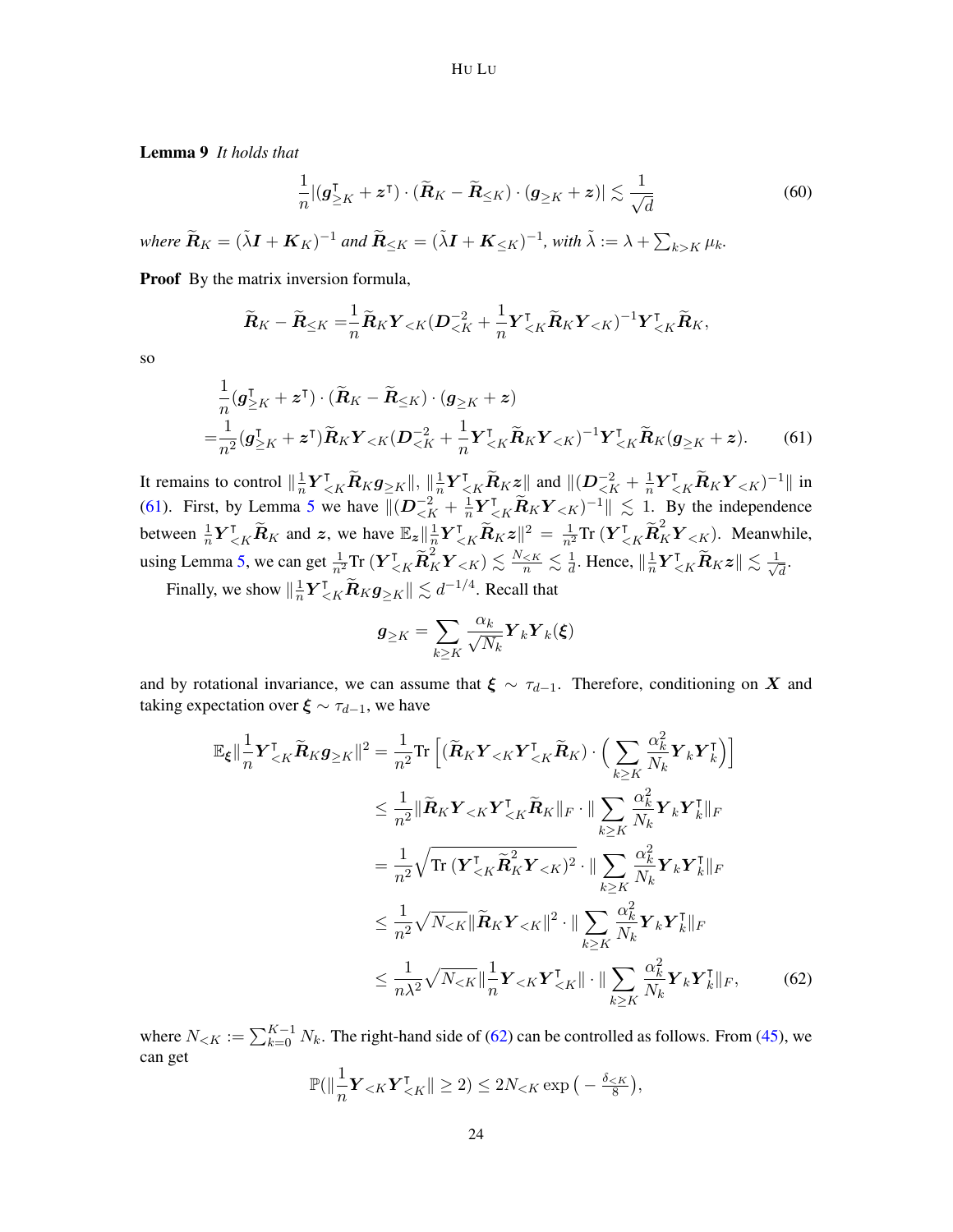where 
$$
\delta_{\leq K} = \frac{n}{N_{\leq K}}
$$
. Also  $\|\frac{1}{n} \mathbf{Y}_{\leq K} \mathbf{Y}_{\leq K}^{\mathsf{T}}\| \leq \text{Tr} \left(\frac{1}{n} \mathbf{Y}_{\leq K} \mathbf{Y}_{\leq K}^{\mathsf{T}}\right) = N_{\leq K}$ . Therefore,  
\n
$$
\mathbb{E} \|\frac{1}{n} \mathbf{Y}_{\leq K} \mathbf{Y}_{\leq K}^{\mathsf{T}}\|^2 = \mathbb{E} \|\frac{1}{n} \mathbf{Y}_{\leq K} \mathbf{Y}_{\leq K}^{\mathsf{T}}\|^2 \mathbb{I}_{\|\frac{1}{n}\mathbf{Y}_{\leq K} \mathbf{Y}_{\leq K}^{\mathsf{T}}\| \geq 2} + \mathbb{E} \|\frac{1}{n} \mathbf{Y}_{\leq K} \mathbf{Y}_{\leq K}^{\mathsf{T}}\|^2 \mathbb{I}_{\|\frac{1}{n}\mathbf{Y}_{\leq K} \mathbf{Y}_{\leq K}^{\mathsf{T}}\| \leq 2} \n\leq N_{\leq K}^2 \exp\left(-\frac{\delta_{\leq K}}{8}\right) + 4
$$
\n $\lesssim 1,$ \n(63)

where in the second step, we use the deterministic bound  $\|\frac{1}{n}\|$  $\frac{1}{n}\boldsymbol{Y}_{\leq K}\boldsymbol{Y}_{\leq K}^{\intercal} \|\leq \frac{1}{n} \text{Tr} \left(\boldsymbol{Y}_{\leq K}\boldsymbol{Y}_{\leq K}^{\intercal} \right) =$  $N_{\leq K}$  and in the last step we use the fact that  $N_{\leq K} \leq d^{K-1}$  and  $\delta_{\leq K} \geq d$ . On the other hand,  $\| \sum_{k \geq K}$  $\frac{\alpha_k^2}{N_k} \boldsymbol{Y}_k \boldsymbol{Y}_k^\intercal$ k k<sup>F</sup> can be controlled as:

<span id="page-24-0"></span>
$$
\mathbb{E}\|\sum_{k\geq K} \frac{\alpha_k^2}{N_k} \mathbf{Y}_k \mathbf{Y}_k^{\mathsf{T}}\|_F^2 = \sum_{k,l\geq K} \frac{\alpha_k^2 \alpha_\ell^2}{N_k N_\ell} \text{Tr } \mathbb{E}[\mathbf{Y}_\ell^{\mathsf{T}} \mathbf{Y}_k \mathbf{Y}_k^{\mathsf{T}} \mathbf{Y}_\ell]
$$
  
\n
$$
= \sum_{k,l\geq K} \frac{\alpha_k^2 \alpha_\ell^2}{N_k N_\ell} [N_k n + n(n-1) \delta_{k\ell}] N_\ell
$$
  
\n
$$
= n \sum_{k,\ell\geq K} \alpha_k^2 \alpha_\ell^2 + n(n-1) \sum_{k\geq K} \frac{\alpha_k^4}{N_k}
$$
  
\n
$$
\leq C_{K} n \cdot (\sum_{k\geq K} \alpha_k^2)^2
$$
  
\n
$$
\leq n, \tag{64}
$$

where  $C_K$  is a constant that only depends on  $K$ , in the second step, we use Lemma 12 of [Ghorbani](#page-12-5) [et al.](#page-12-5) [\(2021\)](#page-12-5) and the second to last step follows from  $N_k \gg n$ , when  $k > K$ . Combining [\(62\)](#page-23-1), [\(63\)](#page-24-0) and  $(64)$ , we can get

$$
\mathbb{E}\|\frac{1}{n}\mathbf{Y}_{\leq K}^{\mathsf{T}}\widetilde{\mathbf{R}}_{K}\mathbf{g}_{\geq K}\|^{2} = \mathbb{E}_{\mathbf{X}}\mathbb{E}_{\xi}\|\frac{1}{n}\mathbf{Y}_{\leq K}^{\mathsf{T}}\widetilde{\mathbf{R}}_{K}\mathbf{g}_{\geq K}\|^{2}
$$
  

$$
\leq \frac{1}{n\lambda^{2}}\sqrt{N_{\leq K}\mathbb{E}\|\frac{1}{n}\mathbf{Y}_{\leq K}\mathbf{Y}_{\leq K}^{\mathsf{T}}\|^{2}\cdot\mathbb{E}\|\sum_{k\geq K}\frac{\alpha_{k}^{2}}{N_{k}}\mathbf{Y}_{k}\mathbf{Y}_{k}^{\mathsf{T}}\|_{F}^{2}}
$$
  

$$
\lesssim \sqrt{\frac{N_{\leq K}}{n}}
$$
  

$$
\lesssim d^{-1/2}.
$$

Then by Chebyshev's inequality, we get  $\left\| \frac{1}{n} \right\|$  $\frac{1}{n} \boldsymbol{Y}_{< K}^\intercal \widetilde{\boldsymbol{R}}_K \boldsymbol{g}_{\geqq K} \| \lesssim d^{-1/4}.$ Substituting  $\|\frac{1}{n}\$  $\frac{1}{n} \boldsymbol{Y}_{< K}^\intercal \widetilde{\boldsymbol{R}}_K \boldsymbol{g}_{\geq K} \| \lesssim d^{-1/4}, \| \frac{1}{n}$  $\frac{1}{n} \boldsymbol{Y}_{\leq K}^{\intercal} \widetilde{\tilde{\boldsymbol{R}}}_K \boldsymbol{z} \| \lesssim d^{-1/2}$  and

$$
\|(\boldsymbol{D}_{\leq K}^{-2}+\frac{1}{n}\boldsymbol{Y}_{\leq K}^{\intercal}\widetilde{\boldsymbol{R}}_{K}\boldsymbol{Y}_{\leq K})^{-1}\|\lesssim 1
$$

back to  $(61)$ , we reach at the desired result.

<span id="page-24-1"></span> $\blacksquare$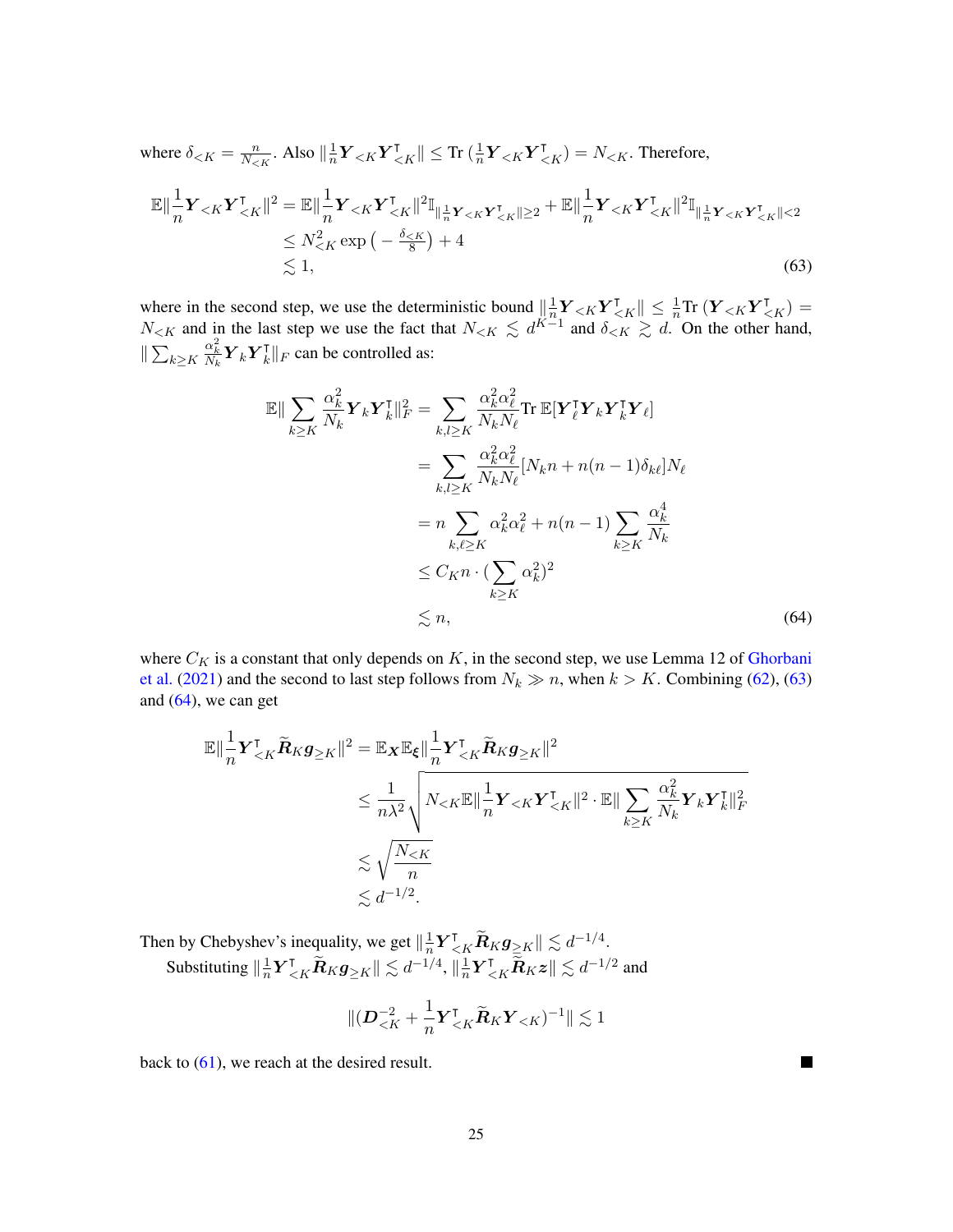## <span id="page-25-0"></span>Appendix E. Proof of  $(30)$

By [\(13\)](#page-8-3) and [\(3\)](#page-2-2),  $\hat{h}(\mathbf{x}_{new})$  can be written as

<span id="page-25-1"></span>
$$
\hat{h}(\boldsymbol{x}_{\text{new}}) = f\left(\frac{\boldsymbol{x}_{\text{new}}^{\text{T}} \boldsymbol{X}^{\text{T}}}{\sqrt{d}}\right) \boldsymbol{R} \boldsymbol{y},\tag{65}
$$

so we can get

$$
\mathbb{E}_{\text{new}}[\mathbb{E}(y_{\text{new}} \mid \mathbf{x}_{\text{new}})\hat{h}(\mathbf{x}_{\text{new}})] = \mathbb{E}_{\text{new}}\Big[\mathbb{E}(y_{\text{new}} \mid \mathbf{x}_{\text{new}})f\Big(\frac{\mathbf{x}_{\text{new}}^{\mathsf{T}}\mathbf{X}^{\mathsf{T}}}{\sqrt{d}}\Big)\mathbf{R}\mathbf{y}\Big] \n= \mathbb{E}_{\text{new}}\Big[\Big(\sum_{k=0}^{\infty} \frac{\alpha_k}{\sqrt{N_k}} \mathbf{Y}_k(\boldsymbol{\xi})^{\mathsf{T}} \mathbf{Y}_k(\mathbf{x}_{\text{new}})\Big) \cdot \Big(\sum_{k=0}^{\infty} \frac{\mu_k}{N_k} \mathbf{Y}_k(\mathbf{x}_{\text{new}})^{\mathsf{T}} \mathbf{Y}_k^{\mathsf{T}}\Big)\mathbf{R}\mathbf{y}\Big] \n= \frac{1}{n} \tilde{\mathbf{g}}^{\mathsf{T}} \mathbf{R}\mathbf{y},
$$
\n(66)

where  $\tilde{g} = \sum_{k=0}^{\infty} \mu_k \delta_k g_k$  and in the second step we use the expansion of  $g(\cdot)$  and  $f(\cdot)$  under spherical harmonics. Comparing [\(66\)](#page-25-1) and [\(15\)](#page-8-4), we can see that  $\mathbb{E}_{\text{new}}[\mathbb{E}(y_{\text{new}} | \mathbf{x}_{\text{new}})h(\mathbf{x}_{\text{new}})]$  takes a similar form as  $\mathcal{E}_{\text{train}}$ . We will apply a similar proof strategy here.

First, consider the truncation of  $y: \hat{y} = \sum_{k=0}^{L} g_k + z$ , where  $L \ge K$  is some constant to be chosen. The next result shows that  $\frac{1}{n}\tilde{g}^{\mathsf{T}}R\hat{y}$  can be approximated by dropping the low-degree and high-degree terms in the expansions of  $K(\cdot, \cdot)$  and  $g(\cdot)$ .

**Proposition 2** *There exists*  $\tau > 0$  *such that* 

<span id="page-25-2"></span>
$$
\left|\frac{1}{n}\tilde{\boldsymbol{g}}^{\intercal}\boldsymbol{R}\hat{\boldsymbol{y}} - \big(\sum_{k < K} \alpha_k^2 + \frac{1}{n}\tilde{\boldsymbol{g}}_K^{\intercal}\tilde{\boldsymbol{R}}_K\hat{\boldsymbol{y}}_{\geq K}\big)\right| \lesssim \frac{1}{d^{\tau}}
$$

 $\hat{\bm{g}}_k = \mu_k \delta_k \bm{g}_k$ ,  $\hat{\bm{y}}_{\geq K} = \sum_{k=K}^L \bm{g}_k + \bm{z}$  and  $\widetilde{\bm{R}}_K = (\tilde{\lambda}\bm{I} + \bm{K}_K)^{-1}$ , with  $\tilde{\lambda} = \lambda + \sum_{k>K} \mu_k$ .

**Proof** We make the following decomposition of  $\frac{1}{n}\tilde{g}^{\mathsf{T}}R\hat{y}$ :

$$
\begin{split} \frac{1}{n}\tilde{\boldsymbol{g}}^{\intercal}\boldsymbol{R}\hat{\boldsymbol{y}}&=\sum_{kK}^{\intercal}\boldsymbol{R}\hat{\boldsymbol{y}}+(\frac{1}{n}\tilde{\boldsymbol{g}}_{
$$

The last four terms correspond to the approximation error. In Lemma [10-](#page-28-0)Lemma [13,](#page-33-0) we show they all decay to 0 with rate no slower than  $\frac{1}{d^{\tau}}$  for some  $\tau > 0$ , so we prove the desired result. П

By Proposition [2,](#page-25-2) it boils down to compute  $\frac{1}{n}\tilde{\mathbf{g}}_K^{\mathsf{T}}\tilde{\mathbf{R}}_K\hat{\mathbf{y}}_{\geq K}$ . To this end, we are back to the setting in Sec. [3.2.1.](#page-8-1) Similar as obtaining  $(25)$ , we can get

$$
\frac{1}{n}\tilde{\mathbf{g}}_K^{\mathsf{T}}\tilde{\mathbf{R}}_K\hat{\mathbf{y}}_{\geq K} = \frac{1}{n}\mu_K \delta_K \mathbf{g}_K^{\mathsf{T}}\tilde{\mathbf{R}}_K(\sum_{k=K}^L \mathbf{g}_k + \mathbf{z})
$$

$$
\xrightarrow{\mathbb{P}} \frac{\mu_K \delta_K \alpha_K^2 \hat{R}_K}{1 + \mu_K \delta_K \hat{R}_K}
$$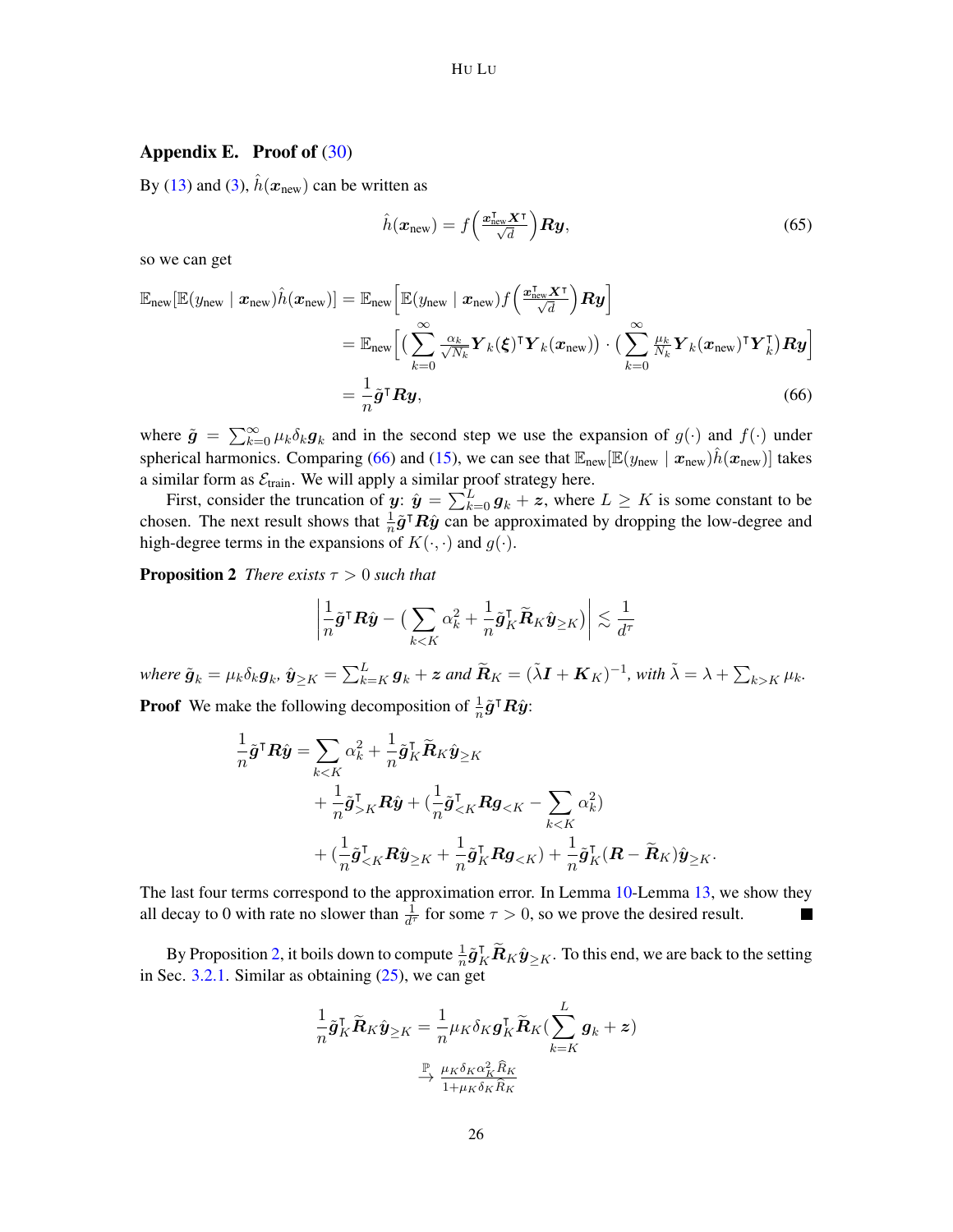where  $\widehat{R}_K = \frac{\text{Tr } [\tilde{\lambda}I + \mu_K \tilde{Y}_K(V)\tilde{Y}_K(V)^{\dagger}]^{-1}}{n}$  $\frac{n(N+1)(N+1)}{n}$  is defined in a completely analogous way as in [\(25\)](#page-10-3) and the only difference is that  $\lambda$  is replaced by  $\tilde{\lambda}$  here. Finally, by the same proof of Theorem 1 in [Lu](#page-13-13) [and Yau](#page-13-13) [\(2022\)](#page-13-13), we can get  $\widehat{R}_K \stackrel{\mathbb{P}}{\rightarrow} R_{\star}$ . Therefore, for any  $L \geq K$ ,

<span id="page-26-2"></span>
$$
\frac{1}{n}\tilde{\boldsymbol{g}}^{\mathsf{T}}\boldsymbol{R}\hat{\boldsymbol{y}} \stackrel{\mathbb{P}}{\to} \sum_{k < K} \alpha_k^2 + \frac{\mu_K \delta_K \alpha_K^2 R_\star}{1 + \mu_K \delta_K R_\star}.\tag{67}
$$

The final step is to show the approximation error  $\frac{1}{n}$  $\frac{1}{n}\tilde{g}^{\mathsf{T}}R(y - \hat{y})$  can be made arbitrarily small. Indeed, by Lemma [2,](#page-17-0) for any  $\varepsilon > 0$ , there exists  $L \geq K$  and  $C > 0$  such that for all large enough d,  $\mathbb{P}(\frac{1}{n})$  $\frac{1}{n}||y - \hat{y}||^2 > \varepsilon$   $\leq \frac{C}{n\varepsilon^2}$ . Also from [\(91\)](#page-30-0) in the proof of Lemma [12,](#page-29-0) we have  $\frac{1}{\sqrt{2}}$  $\frac{1}{\sqrt{n}}\|\boldsymbol{R}\tilde{\boldsymbol{g}}_{$ and from Lemma [6](#page-21-1) with the fact that  $\delta_k \lesssim 1$ , for  $k \geq K$ , we can get  $\frac{1}{\sqrt{2}}$  $\frac{1}{n}$   $\|\mathbf{R}\tilde{\mathbf{g}}_{\geq K}\| \lesssim 1$ . These together imply that for any  $\varepsilon > 0$ , there exists  $L \geq K$  and  $C > 0$  such that for all large enough d,

<span id="page-26-1"></span>
$$
\mathbb{P}(|\frac{1}{n}\tilde{g}^{\mathsf{T}}\boldsymbol{R}(\boldsymbol{y}-\hat{\boldsymbol{y}})|>\varepsilon)\leq \frac{C}{n\varepsilon^2}.
$$
\n(68)

Combining  $(68)$ ,  $(67)$  and  $(66)$ , we get

$$
\mathbb{E}_{\text{new}}[y_{\text{new}}\hat{h}(\boldsymbol{x}_{\text{new}})] = \frac{1}{n}\tilde{\boldsymbol{g}}^{\mathsf{T}}\boldsymbol{R}\boldsymbol{y} \stackrel{\mathbb{P}}{\rightarrow} \sum_{k < K} \alpha_k^2 + \frac{\mu_K \delta_K \alpha_K^2 R_\star}{1 + \mu_K \delta_K R_\star}.\tag{69}
$$

# <span id="page-26-0"></span>Appendix F. Proof of [\(31\)](#page-11-2)

Recall that  $\hat{h}(\boldsymbol{x}_{\text{new}}) = f\left(\frac{\boldsymbol{x}_{\text{new}}^{\text{T}}\boldsymbol{X}^{\text{T}}}{\sqrt{d}}\right)$  $\bigg\}$  Ry and for any  $i, j \in [n],$ 

$$
\mathbb{E}_{\text{new}}\Big[f\big(\frac{\boldsymbol{x}_i^{\text{T}}\boldsymbol{x}_{\text{new}}}{\sqrt{d}}\big)f\big(\frac{\boldsymbol{x}_{\text{new}}^{\text{T}}\boldsymbol{x}_j}{\sqrt{d}}\big)\Big] = \mathbb{E}_{\text{new}}\big[\sum_{k=0}^{\infty}\frac{\mu_k}{N_k}Y_k(\boldsymbol{x}_i^{\text{T}})Y_k(\boldsymbol{x}_{\text{new}}) \times \sum_{k=0}^{\infty}\frac{\mu_k}{N_k}Y_k(\boldsymbol{x}_{\text{new}}^{\text{T}})Y_k(\boldsymbol{x}_j)\big] \n= \sum_{k=0}^{\infty}\frac{\mu_k^2}{N_k^2}Y_k(\boldsymbol{x}_i)^{\text{T}}Y_k(\boldsymbol{x}_j).
$$

Therefore, we can get

<span id="page-26-3"></span>
$$
\mathbb{E}_{\text{new}}\hat{h}(\boldsymbol{x}_{\text{new}})^{2} = \mathbb{E}_{\text{new}}\left[\boldsymbol{y}^{\mathsf{T}}\boldsymbol{R}f\left(\frac{\boldsymbol{x}\boldsymbol{x}_{\text{new}}}{\sqrt{d}}\right)f\left(\frac{\boldsymbol{x}_{\text{new}}^{\mathsf{T}}\boldsymbol{X}^{\mathsf{T}}}{\sqrt{d}}\right)\boldsymbol{R}\boldsymbol{y}\right] \n= \frac{1}{n}\boldsymbol{y}^{\mathsf{T}}\boldsymbol{R}\left(\sum_{k=0}^{\infty}\mu_{k}\delta_{k}\boldsymbol{K}_{k}\right)\boldsymbol{R}\boldsymbol{y},
$$
\n(70)

where  $\mathbf{K}_k = \frac{\mu_k}{N_k}$  $\frac{\mu_k}{N_k}\bm{Y}_k\bm{Y}_k^{\intercal}$  $\overline{k}$  and  $\delta_k = n/N_k$ .

Similar as before, the first step is to apply a truncation argument to simplify the right hand-side of [\(70\)](#page-26-3). Specifically, by Lemma [14,](#page-33-1) we have

<span id="page-26-4"></span>
$$
\left|\frac{1}{n}\boldsymbol{y}^{\mathsf{T}}\boldsymbol{R}\Big(\sum_{k=0}^{\infty}\mu_{k}\delta_{k}\boldsymbol{K}_{k}\Big)\boldsymbol{R}\boldsymbol{y}-\big[\sum_{k=0}^{K-1}\alpha_{k}^{2}+\frac{1}{n}\boldsymbol{y}^{\mathsf{T}}\boldsymbol{R}\big(\mu_{K}\delta_{K}\boldsymbol{K}_{K}\big)\boldsymbol{R}\boldsymbol{y}\big]\right|\lesssim\frac{1}{\sqrt{d}}.\tag{71}
$$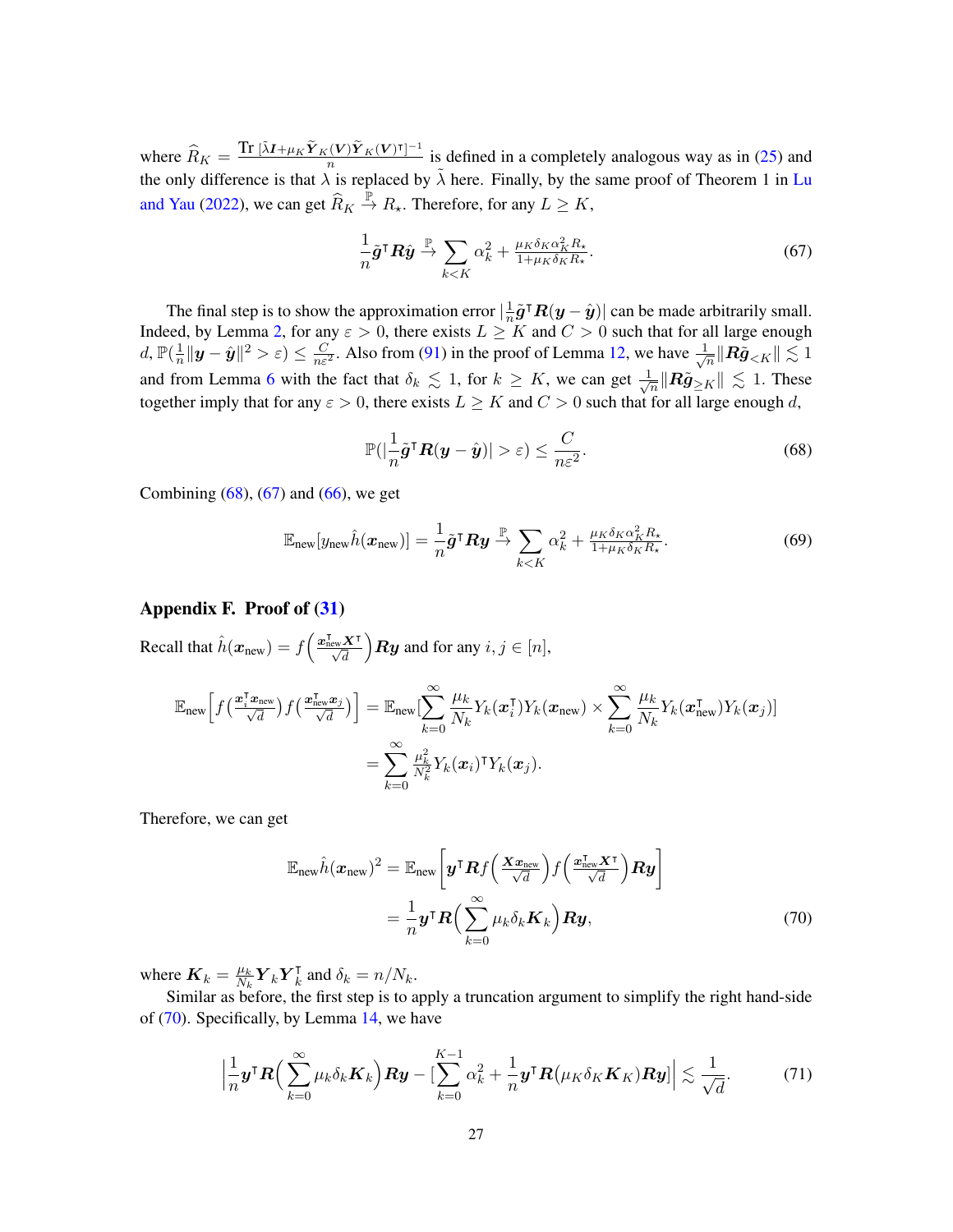This shows that all the high-degree components of kernel function can be neglected. while the lowdegree components can be equivalent to a single constant  $\sum_{k=0}^{K-1} \alpha_k^2$ . Based on [\(71\)](#page-26-4), the remaining task is to compute  $\frac{1}{n}$   $\mathbf{y}^{\mathsf{T}} \mathbf{R}(\mu_K \delta_K \mathbf{K}_K) \mathbf{R} \mathbf{y}$ . To this end, we introduce the following function:

<span id="page-27-0"></span>
$$
\Gamma_d(\epsilon) = \frac{1}{n} \mathbf{y}^\mathsf{T} \left( \lambda \mathbf{I} + \mathbf{K} + \epsilon \mu_K \delta_K \mathbf{K}_K \right)^{-1} \mathbf{y},\tag{72}
$$

where  $\epsilon \in [-\epsilon_0, \epsilon_0]$ , with  $\epsilon_0 = \frac{1}{2}$  $\frac{1}{2}(\mu_K \delta_K)^{-1}$ . It can be directly checked that

<span id="page-27-4"></span>
$$
\Gamma_d'(0) = -\frac{1}{n} \mathbf{y}^\mathsf{T} \mathbf{R}(\mu_K \delta_K \mathbf{K}_K) \mathbf{R} \mathbf{y},\tag{73}
$$

so in order to compute  $\lim_{d\to\infty}\frac{1}{n}$  $\frac{1}{n}$ **y**<sup>T</sup> $\bm{R}(\mu_K \delta_K \bm{K}_K) \bm{R}$ **y**, it suffices to compute  $\lim_{d\to\infty} \Gamma_d'(0)$ . Also  $\Gamma_d(\epsilon)$  is well-defined for  $\epsilon \in [-\epsilon_0, \epsilon_0]$ , because  $\mathbf{K} + \epsilon \mu_K \delta_K \mathbf{K}_K \succeq \mathbf{0}$  for any  $\epsilon \in [-\epsilon_0, \epsilon_0]$ . In addition, since  $\mu_K \in (0,\infty)$  and  $\delta_K \in (0,\infty)$  under our main assumptions, we have  $0 < \epsilon_0 \le C_0$ , for some  $C_0$  not depending on d.

From [\(72\)](#page-27-0) we can find that  $\Gamma_d(\epsilon)$  takes the same form as  $\mathcal{E}_{\text{train}}$  [c.f. [\(15\)](#page-8-4)]. Therefore, repeating the same procedure in proving  $(6)$ , we can obtain

<span id="page-27-2"></span>
$$
\Gamma_d(\epsilon) \xrightarrow{\mathbb{P}} \frac{\alpha_K^2 R(\tilde{\lambda}, \epsilon)}{1 + \delta_K \mu_K (1 + \epsilon \mu_K \delta_K) R(\tilde{\lambda}, \epsilon)} + \left(\sigma_z^2 + \sum_{k > K} \alpha_k^2\right) R(\tilde{\lambda}, \epsilon) := \Gamma(\epsilon) \tag{74}
$$

where  $R(\tilde{\lambda}, \epsilon)$  is the unique non-negative solution of

<span id="page-27-1"></span>
$$
\frac{1}{R} = \tilde{\lambda} + \frac{\mu_K (1 + \epsilon \mu_K \delta_K)}{1 + \delta_K \mu_K (1 + \epsilon \mu_K \delta_K) R}.
$$
\n(75)

Note that [\(75\)](#page-27-1) is a quadratic equation. For any fixed  $\tilde{\lambda} > 0$ , it allows for an explicit solution:  $R(\lambda, \epsilon) = \mathcal{R}(\lambda; \mu_K(1 + \epsilon \mu_K \delta_K), \delta_K)$ , where  $\mathcal{R}(\lambda; \mu, \delta)$  is defined in [\(8\)](#page-5-3). It can be directly verified that  $R(\tilde{\lambda}, \epsilon)$  is smooth with respect to  $\epsilon$ . In particular, we can compute its partial derivative with respect to  $\epsilon$  at 0:

<span id="page-27-6"></span>
$$
R'_{\epsilon}(\tilde{\lambda},0) = -\frac{1}{\theta - 1},\tag{76}
$$

where  $\theta = \frac{(1 + \mu_K \delta_K R_\star)^2}{\delta_{\text{true}}^2 R^2}$  $\frac{f^2 \mu_K \delta_K R_\star^2}{\delta_K \mu_K^2 R_\star^2}$ . For notational simplicity, in the following, we denote by  $R_{\epsilon=0}$  :=  $R'_\epsilon(\tilde{\lambda}, 0)$ . On the other hand, since  $R(\tilde{\lambda}, \epsilon)$  is smooth,  $\Gamma(\epsilon)$  in [\(74\)](#page-27-2) is also smooth with respect to  $\epsilon$  and

<span id="page-27-5"></span>
$$
\Gamma'(0) = \frac{\alpha_K^2 R_{\epsilon=0}'}{[1 + \delta_K \mu_K R_{\star}]^2} - \frac{(\delta_K \mu_K \alpha_K R_{\star})^2}{(1 + \delta_K \mu_K R_{\star})^2} + \left(\sigma_z^2 + \sum_{k > K} \alpha_k^2\right) R_{\epsilon=0}'.
$$
 (77)

The next step is to show that  $\Gamma_d'(0) \stackrel{\mathbb{P}}{\to} \Gamma'(0)$ . Denote  $\mathbf{R}(\epsilon) := [\lambda \mathbf{I} + \mathbf{K} + \epsilon (\mu_K \delta_K \mathbf{K}_K)]^{-1}$ . It can be directly verified that

$$
\Gamma''_d(\epsilon) = \frac{2}{n} \mathbf{y}^\mathsf{T} \mathbf{R}(\epsilon) \cdot (\mu_K \delta_K \mathbf{K}_K) \cdot \mathbf{R}(\epsilon) \cdot (\mu_K \delta_K \mathbf{K}_K) \cdot \mathbf{R}(\epsilon) \mathbf{y} \ge 0,
$$

so  $\Gamma_d(\epsilon)$  is a convex function. Therefore, for any  $\epsilon \in (-\epsilon_0, \epsilon_0)$  and  $\zeta \in [0, (\epsilon_0 - |\epsilon|)/2]$ ,

<span id="page-27-3"></span>
$$
\frac{\Gamma_d(\epsilon - \varsigma) - \Gamma_d(\epsilon)}{-\varsigma} - \Gamma'(\epsilon) \le \Gamma'_d(\epsilon) - \Gamma'(\epsilon) \le \frac{\Gamma_d(\epsilon + \varsigma) - \Gamma_d(\epsilon)}{\varsigma} - \Gamma'(\epsilon). \tag{78}
$$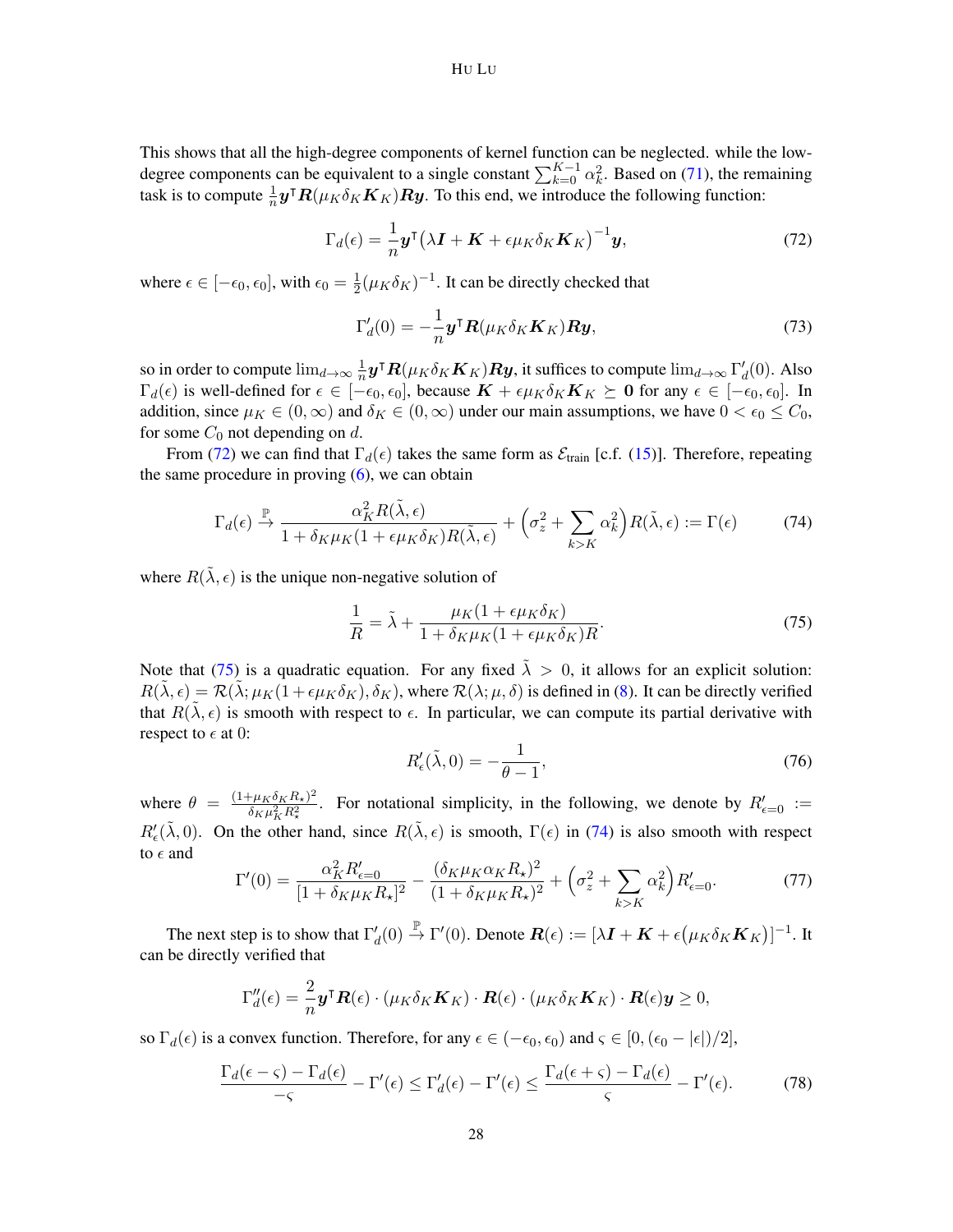On the other hand, since  $\Gamma(\epsilon)$  is smooth, for any  $\rho > 0$ , there exists  $c > 0$  such that for any  $\varsigma \in [-c, c]$ , it holds that  $|\epsilon| + |\varsigma| < \epsilon_0$  and

<span id="page-28-1"></span>
$$
\left|\Gamma'(\epsilon) - \frac{\Gamma(\epsilon + \varsigma) - \Gamma(\epsilon)}{\varsigma}\right| \le \frac{\varrho}{2}.\tag{79}
$$

Combining [\(78\)](#page-27-3) and [\(79\)](#page-28-1), we have for any  $\varsigma \in [-c, c]$ ,

<span id="page-28-2"></span>
$$
\frac{\left[\Gamma_d(\epsilon-\varsigma)-\Gamma(\epsilon-\varsigma)\right]-\left[\Gamma_d(\epsilon)-\Gamma(\epsilon)\right]}{-\varsigma} - \frac{\varrho}{2} \leq \Gamma'_d(\epsilon)-\Gamma'(\epsilon)
$$
\n
$$
\leq \frac{\left[\Gamma_d(\epsilon+\varsigma)-\Gamma(\epsilon+\varsigma)\right]-\left[\Gamma_d(\epsilon)-\Gamma(\epsilon)\right]}{\varsigma} + \frac{\varrho}{2}.
$$
\n(80)

Since  $\Gamma_d(\epsilon) \to \Gamma(\epsilon)$  for any  $\epsilon \in (-\epsilon_0, \epsilon_0)$ , taking  $d \to \infty$  in [\(80\)](#page-28-2), we get

$$
\mathbb{P}(|\Gamma'_d(\epsilon) - \Gamma'(\epsilon)| > \varrho) \to 0.
$$

Moreover, here  $\rho > 0$  can be made arbitrarily small, so setting  $\epsilon = 0$ , we prove

<span id="page-28-3"></span>
$$
\Gamma'_d(0) \stackrel{\mathbb{P}}{\to} \Gamma'(0). \tag{81}
$$

Finally, putting [\(70\)](#page-26-3), [\(71\)](#page-26-4), [\(73\)](#page-27-4), [\(77\)](#page-27-5) and [\(81\)](#page-28-3) together, we reach at:

$$
\mathbb{E}_{\text{new}}\hat{h}(\boldsymbol{x}_{\text{new}})^2 \xrightarrow{\mathbb{P}} \sum_{k < K} \alpha_k^2 + \frac{(\delta_K \mu_K \alpha_K R_\star)^2}{(1 + \delta_K \mu_K R_\star)^2} - \frac{\alpha_K^2 R_{\epsilon=0}'}{(1 + \delta_K \mu_K R_\star)^2} - \left(\sigma_z^2 + \sum_{k > K} \alpha_k^2\right) R_{\epsilon=0}',
$$

where  $R'_{\epsilon=0} = -\frac{1}{\theta-1}$ , which is defined in [\(76\)](#page-27-6).

## Appendix G. Auxiliary Results for Analyzing Test Error

<span id="page-28-0"></span>Lemma 10 *It holds that*

$$
\left\| \frac{1}{\sqrt{n}} \tilde{\mathbf{g}}_{>K} \right\| \lesssim \frac{1}{d} \tag{82}
$$

where  $\tilde{\boldsymbol{g}}_{>K} := \sum_{k>K} \tilde{\boldsymbol{g}}_k$ , with  $\tilde{\boldsymbol{g}}_k = \mu_k \delta_k \boldsymbol{g}_k$ . **Proof** Since  $\mathbb{E}g_k^{\dagger}$  $\overline{k}$ **g** $\overline{\mathbf{g}}_{\ell} = \mathbb{I}_{k=\ell} \alpha_k^2$ , we have

$$
\mathbb{E} \|\tilde{\mathbf{g}}_{>K}\|^2 = \mathbb{E} \|\sum_{k>K} \mu_k \delta_k \mathbf{g}_k\|^2
$$

$$
= n \sum_{k>K} \mu_k^2 \delta_k^2 \alpha_k^2
$$

$$
\leq n \delta_{K+1}^2 \sum_{k>K} \mu_k^2 \alpha_k^2
$$

$$
\leq \frac{n}{d^2},
$$

where the last step follows from  $\sum_{k=0}^{\infty} \mu_k < \infty$ ,  $\sum_{k=0}^{\infty} \alpha_k^2 < \infty$ . Therefore, we have  $\|\tilde{\bm{g}}_{>K}\| \lesssim \frac{\sqrt{n}}{d}$  $\frac{\sqrt{n}}{d}$ , which is the desired result.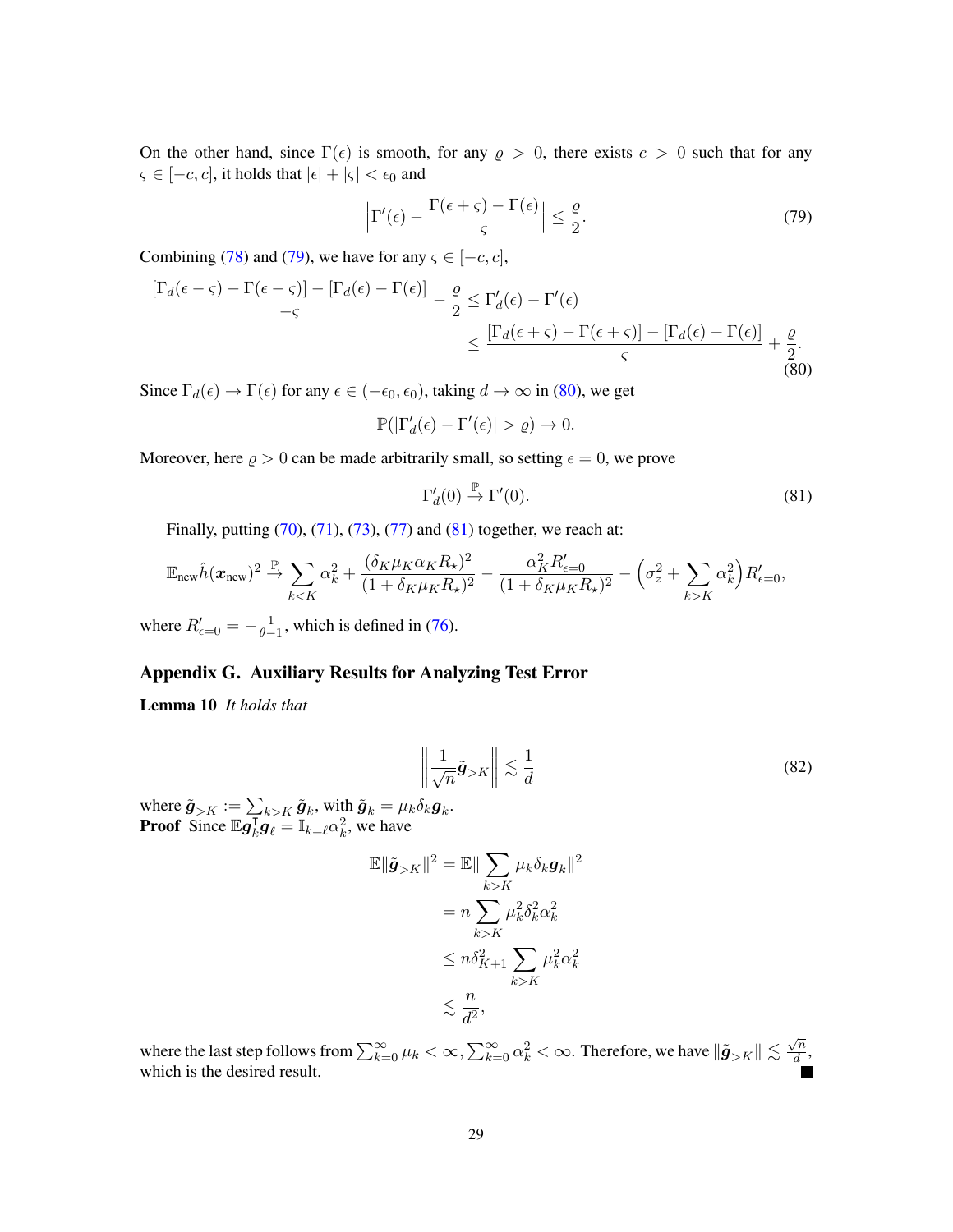Lemma 11 *It holds that*

<span id="page-29-3"></span>
$$
\left|\frac{1}{n}\tilde{\boldsymbol{g}}_{\leq K}^{\mathsf{T}}\boldsymbol{R}\boldsymbol{g}_{\leq K} - \sum_{k\leq K} \alpha_k^2\right| \lesssim \frac{1}{d} \tag{83}
$$

where  $\tilde{\boldsymbol{g}}_{< K} = \sum_{k < K} \mu_k \delta_k \boldsymbol{g}_k$  .

Proof From Lemma [7,](#page-21-2)

$$
\frac{1}{n}D_{\leq K}^{2}Y_{\leq K}^{\mathsf{T}}(\lambda \mathbf{I} + \mathbf{K})^{-1}Y_{\leq K} = (D_{\leq K}^{-2} + \frac{1}{n}Y_{\leq K}^{\mathsf{T}} \mathbf{R}_{\geq K}Y_{\leq K})^{-1}(\frac{1}{n}Y_{\leq K}^{\mathsf{T}} \mathbf{R}_{\geq K}Y_{\leq K})
$$
\n
$$
= \mathbf{I} - (D_{\leq K}^{-2} + \frac{1}{n}Y_{\leq K}^{\mathsf{T}} \mathbf{R}_{\geq K}Y_{\leq K})^{-1}D_{\leq K}^{-2}.
$$

Therefore,

$$
\frac{1}{n}\tilde{\mathbf{g}}_{\leq K}^{\mathsf{T}}\mathbf{R}\mathbf{g}_{\leq K} = \frac{1}{n}\tilde{\mathbf{Y}}_{\leq K}(\xi^{\mathsf{T}})\mathbf{D}_{\leq K}^{2}\mathbf{Y}_{\leq K}^{\mathsf{T}}(\lambda\mathbf{I} + \mathbf{K})^{-1}\mathbf{Y}_{\leq K}\tilde{\mathbf{Y}}_{\leq K}(\xi)
$$
\n
$$
= \sum_{k\leq K} \alpha_{k}^{2} - \tilde{\mathbf{Y}}_{\leq K}(\xi^{\mathsf{T}})(\mathbf{D}_{\leq K}^{-2} + \frac{1}{n}\mathbf{Y}_{\leq K}^{\mathsf{T}}\mathbf{R}_{\geq K}\mathbf{Y}_{\leq K})^{-1}\mathbf{D}_{\leq K}^{-2}\tilde{\mathbf{Y}}_{\leq K}(\xi). \tag{84}
$$

By Lemma [5,](#page-20-7) we have  $\|(D^{-2}_{\lt k} + \frac{1}{n}\)$  $\frac{1}{n} Y^{\dagger}_{\leq K} R_{\geq K} Y_{\leq K}$ )<sup>-1</sup>  $\|\leq 1$ . Also we have  $\|D^{-2}_{\leq K}\| \leq \frac{1}{d}$  $\frac{1}{d}$ . Therefore,

<span id="page-29-2"></span>
$$
|\widetilde{\boldsymbol{Y}}_{\leq K}(\boldsymbol{\xi}^{\mathsf{T}})(\boldsymbol{D}_{\leq K}^{-2} + \frac{1}{n}\boldsymbol{Y}_{\leq K}^{\mathsf{T}}\boldsymbol{R}_{\geq K}\boldsymbol{Y}_{\leq K})^{-1}\boldsymbol{D}_{\leq K}^{-2}\widetilde{\boldsymbol{Y}}_{\leq K}(\boldsymbol{\xi})| \lesssim \frac{1}{d} \sum_{k \leq K} \alpha_k^2.
$$
 (85)

Combining [\(84\)](#page-29-1) and [\(85\)](#page-29-2) together with  $\sum_{k \le K} \alpha_k^2 \lesssim 1$  (which follows from Assumption (A.4)), we reach at  $(83)$ .  $\blacksquare$ 

<span id="page-29-0"></span>**Lemma 12** *For any*  $L \geq K$ *, it holds that* 

<span id="page-29-4"></span><span id="page-29-1"></span>
$$
\frac{1}{n} |\tilde{g}^{\mathsf{T}}_{\leq K} \mathbf{R} \hat{y}_{\geq K}| \lesssim \frac{1}{\sqrt{d}} \tag{86}
$$

*and*

<span id="page-29-5"></span>
$$
\frac{1}{n} |\tilde{\boldsymbol{g}}_K^\mathsf{T} \boldsymbol{R} \boldsymbol{g}_{< K}| \lesssim \frac{1}{\sqrt{d}} \tag{87}
$$

where  $\tilde{\bm{g}}_k = \mu_k \delta_k \bm{g}_k$ ,  $\hat{\bm{y}}_{\geq K} = \sum_{k=K}^L \bm{g}_k + \bm{z}$  and  $\bm{R} = (\lambda \bm{I} + \bm{K})^{-1}$ .

**Proof** In the following, we present the proof for  $(86)$ . The proof for  $(87)$  is analogous and will be omitted for brevity.

To prove [\(86\)](#page-29-4), it suffices to show for any fixed  $k \geq K$ ,

<span id="page-29-7"></span>
$$
\frac{1}{n} |\tilde{\boldsymbol{g}}_{\leq K}^{\mathsf{T}} \boldsymbol{R} \boldsymbol{g}_k| \lesssim \frac{1}{\sqrt{d}} \tag{88}
$$

and

<span id="page-29-6"></span>
$$
\frac{1}{n} |\tilde{g}^{\mathsf{T}}_{\leq K} R z| \lesssim \frac{1}{\sqrt{d}}.
$$
\n(89)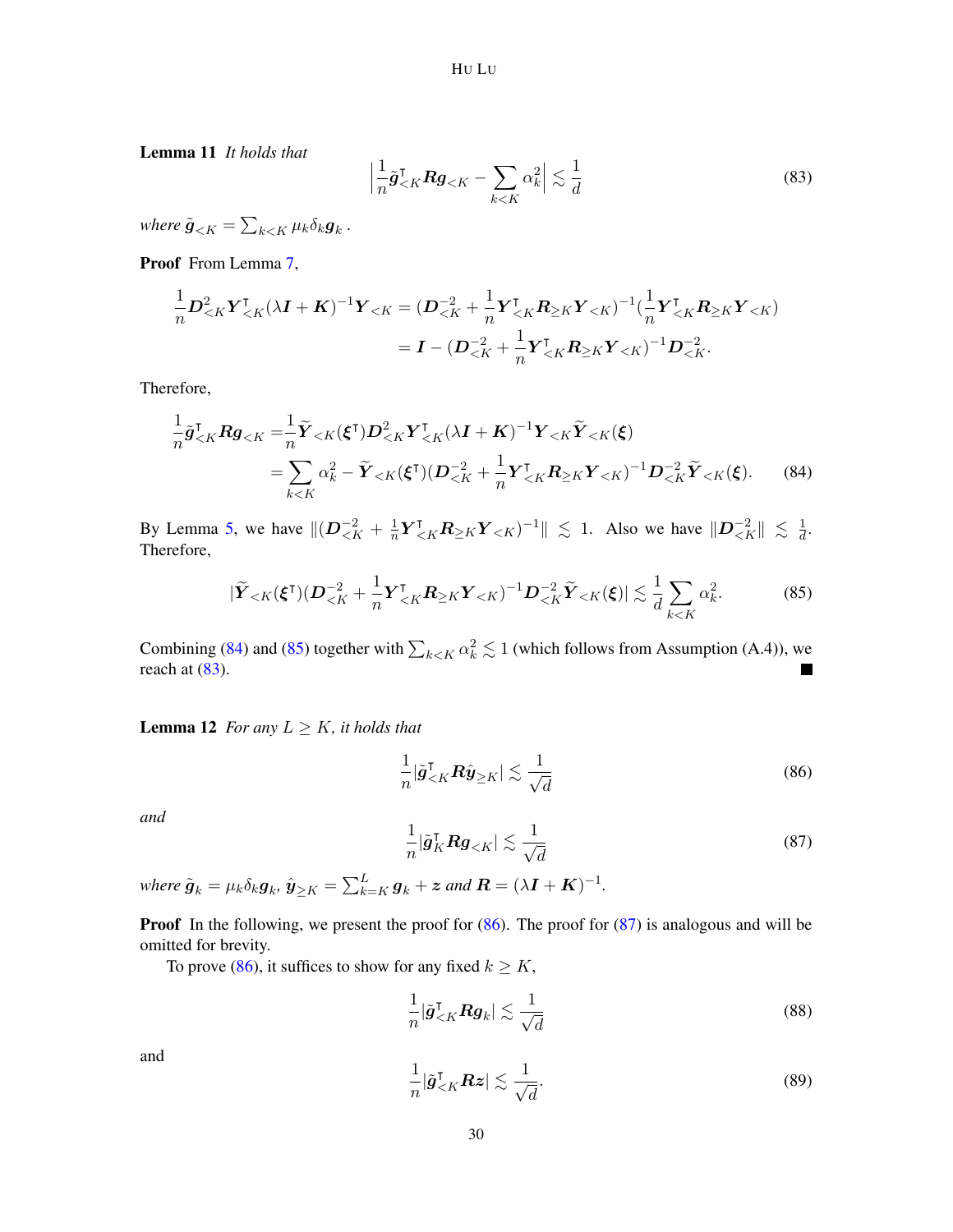The second bound [\(89\)](#page-29-6) is easy to obtain. By the independence between  $z$  and  $\tilde{g}_{\leq K}^{\dagger}R$ , we have

<span id="page-30-1"></span>
$$
\mathbb{E}_{\mathbf{z}}(\tilde{\mathbf{g}}_{\mathbf{<}K}^{\mathsf{T}} \mathbf{R} \mathbf{z})^2 = ||\mathbf{R}\tilde{\mathbf{g}}_{\mathbf{<}K}||^2.
$$
 (90)

Since  $\tilde{\boldsymbol{g}}_{, we have$ 

$$
\frac{1}{\sqrt{n}}\|\boldsymbol{R}\tilde{\boldsymbol{g}}_{\n
$$
= \frac{1}{\sqrt{n}}\|\boldsymbol{R}_{\geq K}\boldsymbol{Y}_{\n
$$
\lesssim 1,\tag{91}
$$
$$
$$

where the second step follows from Lemma [7](#page-21-2) and the last step follows from Lemma [5](#page-20-7) and the fact that  $||Y_{\leq K}(\xi)|| \lesssim 1$ . Then combining [\(90\)](#page-30-1) and [\(91\)](#page-30-0), we have

<span id="page-30-2"></span><span id="page-30-0"></span>
$$
\frac{1}{n} |\tilde{{\boldsymbol g}}^\intercal_{
$$

which implies [\(89\)](#page-29-6), since  $d \leq n$ .

Now we analyze [\(88\)](#page-29-7). Note that (88) can be equivalently expressed as:

$$
\frac{1}{n} |\tilde{Y}_{\leq K}(\xi)^{\mathsf{T}} D_{\leq K}^2 Y_{\leq K}^{\mathsf{T}} R Y_k \tilde{Y}_k(\xi) | \lesssim \frac{1}{\sqrt{d}}.
$$
\n(92)

Here  $\widetilde{Y}_k(\xi)$  and  $\widetilde{Y}_{\leq K}(\xi)$  are independent of the sandwiched matrix  $D_{\leq K}^2 Y_{\leq K}^{\intercal} R Y_k$ . However, the entries of  $Y_k(\xi)$  and  $Y_{\leq K}(\xi)$  are not independent, although they are uncorrelated. The key to prove [\(92\)](#page-30-2) is to handle the weak correlation among different entries of  $Y_k(\xi)$  and  $Y_{\leq K}(\xi)$ . As we know, there are different choices of the orthonormal basis  ${Y_k(\xi)}_{k\geq 0}$ , which are all equivalent. To ease our analysis, we will work with the following specific type of  $Y_k(\xi)$ :

<span id="page-30-3"></span>
$$
\boldsymbol{Y}_{k}(\boldsymbol{\xi}) = [\boldsymbol{Y}_{k,S}(\boldsymbol{\xi})^{\mathsf{T}}, \boldsymbol{Y}_{k,\backslash S}(\boldsymbol{\xi})^{\mathsf{T}}]^{\mathsf{T}},
$$
\n(93)

where  $Y_{k,\mathcal{S}}(\boldsymbol{\xi}^{\mathsf{T}})$  is a  $\binom{d}{k}$ <sup>d</sup><sub>k</sub>)-dimensional vector and its entries are  $\{v_k \xi_{i_1} \xi_{i_2} \cdots \xi_{i_k}\}_{1 \le i_1 < i_2 < \cdots < i_k \le d}$ . Here, the normalizing constant  $v_k = [\mathbb{E}(\xi_1^2 \xi_2^2 \cdots \xi_k^2)]^{-\frac{1}{2}}$ , with  $\xi \sim \tau_{d-1}$ . It can be easily checked that when  $\xi \sim \tau_{d-1}$  and  $\{i_1, i_2, \cdots, i_k\}$ ,  $\{j_1, j_2, \cdots, j_k\}$  are two different sets of indices, it holds that  $\mathbb{E}(\xi_{i_1}\xi_{i_2}\cdots\xi_{i_k}\cdot\xi_{j_1}\xi_{j_2}\cdots\xi_{j_k})=0.$  To see this, we first represent  $\xi$  by:  $\xi=$  $\overline{\text{O}}$  $\overline{d} \frac{\theta}{\overline{\mathsf{d}}\theta}$  $\frac{\theta}{\|\theta\|}$ , where  $\theta \sim$  $\mathcal{N}(\mathbf{0}, \mathbf{I}_d)$ . Since  $\{i_1, i_2, \cdots, i_k\} \neq \{j_1, j_2, \cdots, j_k\}$ , there exists at least one  $u \in \{j_1, j_2, \cdots, j_k\}$ such that  $u \notin \{i_1, i_2, \dots, i_k\}$ . Then we have:

$$
\mathbb{E}[\xi_{i_1}\xi_{i_2}\cdots\xi_{i_k}\cdot\xi_{j_1}\xi_{j_2}\cdots\xi_{j_k}] = \mathbb{E}\mathbb{E}[\xi_{i_1}\xi_{i_2}\cdots\xi_{i_k}\cdot\xi_{j_1}\xi_{j_2}\cdots\xi_{j_k} | \{\theta_j\}_{j\neq u}]
$$
  
\n
$$
= \mathbb{E}\mathbb{E}\left[\frac{\varphi(\{\theta_j\}_{j\neq u})\cdot\theta_u}{(\sum_{j\neq u}\theta_j^2+\theta_u^2)^k} | \{\theta_j\}_{j\neq u}\right]
$$
  
\n
$$
= 0,
$$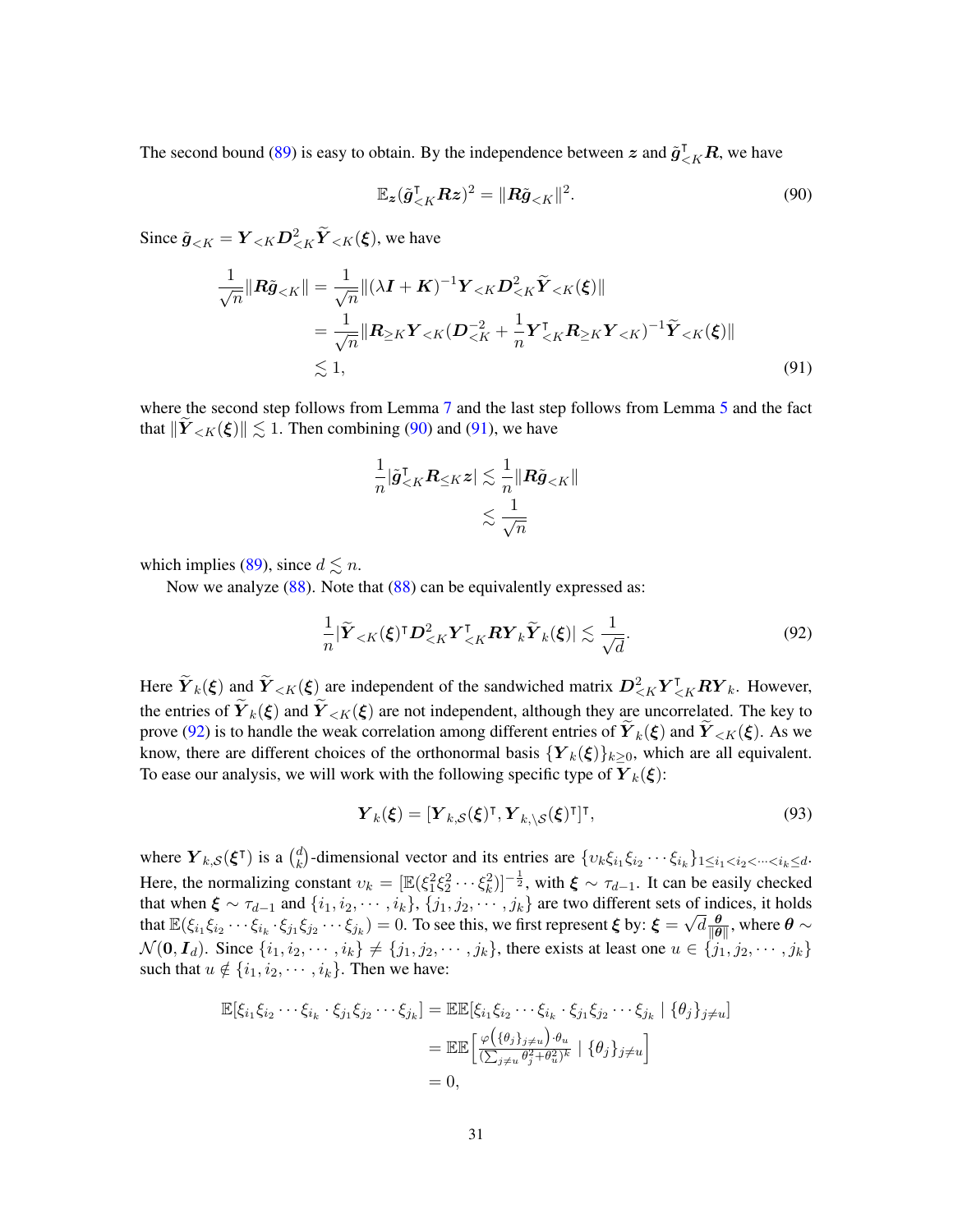#### HU LU

where  $\varphi$  is a function of  $\{\theta_i\}_{i\neq u}$  and the last step follows from the fact that  $\theta_u \sim \mathcal{N}(0, 1)$  and  $\theta \mapsto$  $\varphi\big(\{\theta_j\}_{j\neq u}\big).$ θ  $\frac{\varphi(\{\theta_j\}_{j\neq u})\cdot \theta}{(\sum_{j\neq u} \theta_j^2 + \theta^2)^k}$  is an odd function, for any fixed  $\{\theta_j\}_{j\neq u}$ . Therefore, we have  $\mathbb{E}[\mathbf{Y}_{k,S}(\boldsymbol{\xi})\mathbf{Y}_{k,S}(\boldsymbol{\xi})^\intercal] =$ I.

In the following, we make use of the following notations: (i) for any X,  $Y_{\leq K,S}(X) :=$  $[Y_{0,S}(X),\cdots,Y_{K-1,S}(X)]$  and  $Y_{\langle K,\backslash S}(X) := [Y_{0,\backslash S}(X),\cdots,Y_{K-1,\backslash S}(X)]$ , (ii) for any  $k, \mathbf{x}, \widetilde{\boldsymbol{Y}}_{k,\mathcal{S}}(\mathbf{x}) := \frac{\alpha_k}{\sqrt{N_k}} \boldsymbol{Y}_{k,\mathcal{S}}(\mathbf{x})$  and  $\widetilde{\boldsymbol{Y}}_{k,\backslash \mathcal{S}}(\mathbf{x}) := \frac{\alpha_k}{\sqrt{N_k}} \boldsymbol{Y}_{k,\backslash \mathcal{S}}(\mathbf{x})$ . The proof of [\(92\)](#page-30-2) will be done in two steps.

(I) The first step is to show the following,

<span id="page-31-0"></span>
$$
\frac{1}{\sqrt{n}}\left|\widetilde{\boldsymbol{Y}}_{
$$

where  $M = \frac{1}{\sqrt{n}} D_{\leq K}^2 Y_{\leq K}^\dagger R$  and  $M_S = \frac{1}{\sqrt{n}} D_{\leq K,S}^2 Y_{\leq K,S}^\dagger R$ . Here,  $D_{\leq K,S}$  is the minor of  $D_{\le K}$ , corresponding to  $\bm Y_{\le K,S}$  (in other words, if  $\mathcal{I} \subseteq \{1,2,\ldots,\sum_{k=0}^{K-1} N_k\}$  is the set of all row indices of  $Y_{\leq K,S}$  in  $Y_{\leq K}$ , then  $D_{\leq K,S} = (D_{\leq K,i,j})_{i,j \in \mathcal{I}}$ ). In fact, [\(94\)](#page-31-0) states that after applying a truncation on  $Y_k$  and  $Y_k(\xi)$ , the resultant approximation error vanishes as  $d \to \infty$ . Then the subsequent analysis can be done over  $\frac{1}{\sqrt{2}}$  $\frac{1}{\sqrt{n}} \widetilde{Y}_{< K, S}(\xi^{\mathsf{T}}) M_{\mathcal{S}} Y_{k, S} \widetilde{Y}_{k, S}(\xi)$ , which is easier to handle due to the symmetric structure of  $\boldsymbol{Y}_{k,\mathcal{S}}(\boldsymbol{\xi})$ .

We now prove  $(94)$ . We have

$$
\frac{1}{\sqrt{n}}|\widetilde{Y}_{\n
$$
\leq \frac{1}{\sqrt{n}}|\widetilde{Y}_{\n
$$
+\frac{1}{\sqrt{n}}|\widetilde{Y}_{\n
$$
= \left|\widetilde{\boldsymbol{Y}}_{\n(95)
$$
$$
$$
$$

Here,  $M_{\setminus S}$  is defined via the same way as  $M_{\mathcal{S}}$ . Next we show both terms on the right-hand side of [\(95\)](#page-31-1) vanish as  $d \to \infty$ . First, for any k,

<span id="page-31-1"></span>
$$
\mathbb{E}||\boldsymbol{Y}_{k,\setminus\mathcal{S}}(\boldsymbol{\xi})||^2 = \mathbb{E}\mathrm{Tr}\left[\boldsymbol{Y}_{k,\setminus\mathcal{S}}(\boldsymbol{\xi})\boldsymbol{Y}_{k,\setminus\mathcal{S}}(\boldsymbol{\xi}^{\mathsf{T}})\right] \\
= N_k - \binom{d}{k} \\
\lesssim N_{k-1},
$$

where we have used the fact that  $N_k = \binom{d}{k}$  $\binom{d}{k} [1 + \mathcal{O}(1/d)]$ . Therefore, by Chebyshev's inequality,

<span id="page-31-2"></span>
$$
\|\widetilde{\boldsymbol{Y}}_{k,\setminus\mathcal{S}}(\boldsymbol{\xi})\| = \frac{\alpha_k}{\sqrt{N_k}} \|\boldsymbol{Y}_{k,\setminus\mathcal{S}}(\boldsymbol{\xi})\|
$$
  

$$
\lesssim d^{-1/2}.
$$
 (96)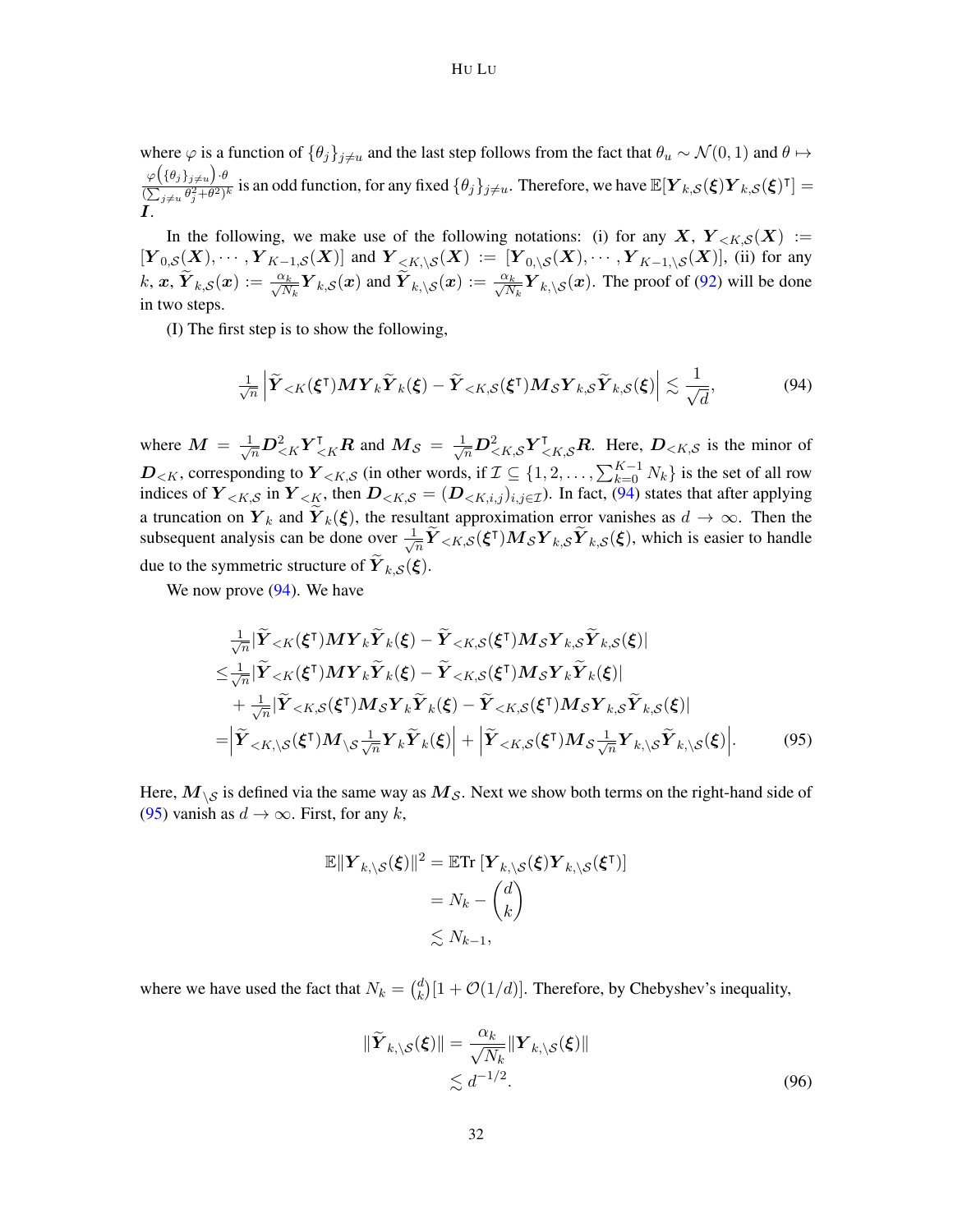Similarly, for any k, we can show  $\frac{1}{k}$  $\frac{1}{\sqrt{n}} \mathbf{Y}_{k,\setminus\mathcal{S}}(\mathbf{X}) \le d^{-1/2}$  as follows. By the independence between  $\boldsymbol{Y}_{k,\setminus\mathcal{S}}$  and  $\boldsymbol{Y}_{k,\setminus\mathcal{S}}(\boldsymbol{\xi}),$  we have

$$
\mathbb{E}||\boldsymbol{Y}_{k,\setminus\mathcal{S}}\boldsymbol{Y}_{k,\setminus\mathcal{S}}(\boldsymbol{\xi})||^2 = \mathbb{E}\mathrm{Tr}\left[\boldsymbol{Y}_{k,\setminus\mathcal{S}}\boldsymbol{Y}_{k,\setminus\mathcal{S}}(\boldsymbol{\xi})\boldsymbol{Y}_{k,\setminus\mathcal{S}}(\boldsymbol{\xi}^\mathsf{T})\boldsymbol{Y}_{k,\setminus\mathcal{S}}^\mathsf{T}\right] \n= \mathbb{E}\mathrm{Tr}\left[\boldsymbol{Y}_{k,\setminus\mathcal{S}}\boldsymbol{Y}_{k,\setminus\mathcal{S}}^\mathsf{T}\right] \n= n\left[N_k - \begin{pmatrix} d \\ k \end{pmatrix}\right].
$$

Therefore, similar as [\(96\)](#page-31-2) we can get

<span id="page-32-0"></span>
$$
\|\frac{1}{\sqrt{n}}\boldsymbol{Y}_{k,\setminus\mathcal{S}}\widetilde{\boldsymbol{Y}}_{k,\setminus\mathcal{S}}(\boldsymbol{\xi})\| \lesssim d^{-1/2}.
$$
\n(97)

On the other hand, by Lemma [7](#page-21-2) we have

$$
M = \frac{1}{\sqrt{n}} D_{\leq K}^2 Y_{\leq K}^{\mathsf{T}} \mathbf{R}
$$
  
=  $(D_{\leq K}^{-2} + \frac{1}{n} Y_{\leq K}^{\mathsf{T}} \mathbf{R}_{\geq K} Y_{\leq K})^{-1} (\frac{1}{\sqrt{n}} Y_{\leq K}^{\mathsf{T}} \mathbf{R}_{\geq K})$ 

and by Lemma [5,](#page-20-7) we have  $\|M\| \lesssim 1$ . Since  $M_{\setminus S}$  and  $M_S$  are both sub-matrices of M, we get

<span id="page-32-1"></span>
$$
||M_{\mathcal{S}}||, ||M_{\backslash\mathcal{S}}|| \le ||M|| \lesssim 1. \tag{98}
$$

Now substituting  $(96)$ ,  $(97)$ ,  $(98)$  back to  $(95)$  and using Lemma [6,](#page-21-1) we reach at  $(94)$ .

(II) In the second step, we are going to show

<span id="page-32-2"></span>
$$
\frac{1}{\sqrt{n}}|\widetilde{\boldsymbol{Y}}_{\n(99)
$$

By Lemma [3](#page-18-2) and Lemma [5](#page-20-7) we have

$$
\|\frac{1}{\sqrt{n}}\boldsymbol{M}\boldsymbol{Y}_k\| = \|(\boldsymbol{D}_{\leq K}^{-2} + \frac{1}{n}\boldsymbol{Y}_{\leq K}^\intercal\boldsymbol{R}_{\geq K}\boldsymbol{Y}_{\leq K})^{-1}(\frac{1}{\sqrt{n}}\boldsymbol{Y}_{\leq K}^\intercal\boldsymbol{R}_{\geq K}\frac{1}{\sqrt{n}}\boldsymbol{Y}_k)\|
$$
  
\$\lesssim \sqrt{\frac{N\_k}{n}}\$.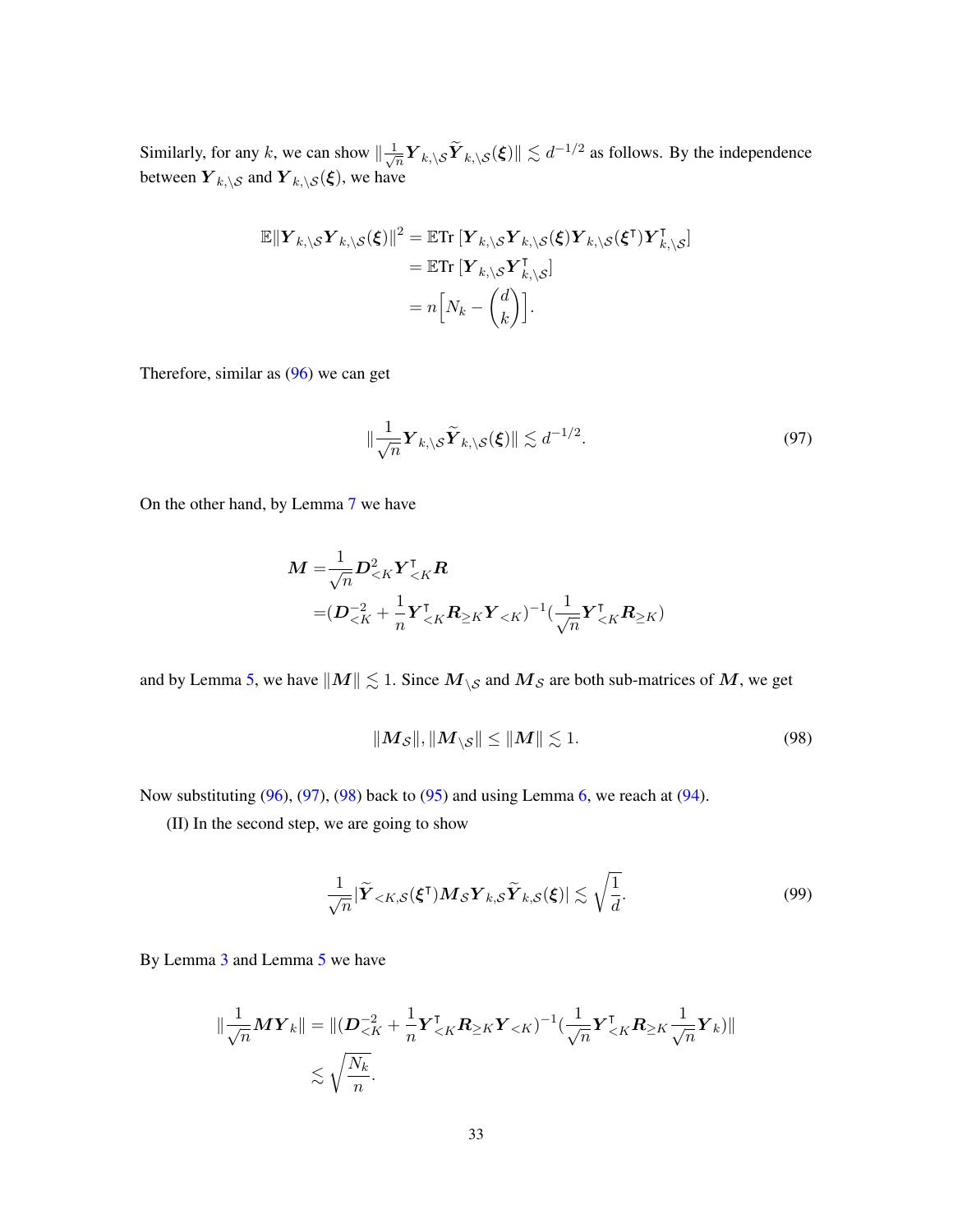Since  $M_{\mathcal{S}} Y_{k,\mathcal{S}}$  is a sub-matrix of  $MY_k$ , we get  $\|\frac{1}{\sqrt{n}} M_{\mathcal{S}} Y_{k,\mathcal{S}} \| \lesssim \sqrt{\frac{N_k}{n}}$ . Now we have for any  $k \geq K$ ,

$$
\frac{1}{\sqrt{n}}|\widetilde{Y}_{\leq K,S}(\xi^{\mathsf{T}})M_{\mathcal{S}}Y_{k,\mathcal{S}}\widetilde{Y}_{k,\mathcal{S}}(\xi)| \leq \sum_{\ell \leq K} \left| \widetilde{Y}_{\ell,S}(\xi^{\mathsf{T}}) \frac{1}{\sqrt{n}} M_{\mathcal{S},\ell} Y_{k,\mathcal{S}}\widetilde{Y}_{k,\mathcal{S}}(\xi) \right|
$$
  

$$
\lesssim \sum_{\ell \leq K} \frac{1}{\sqrt{N_{\ell}N_{k}}} \left| Y_{\ell,S}(\xi^{\mathsf{T}}) \frac{1}{\sqrt{n}} M_{\mathcal{S},\ell} Y_{k,\mathcal{S}} Y_{k,\mathcal{S}}(\xi) \right|
$$
  

$$
\lesssim \sum_{\ell \leq K} \frac{1}{\sqrt{N_{\ell}N_{k}}} \sqrt{N_{\ell}} || \frac{1}{\sqrt{n}} M_{\mathcal{S},\ell} Y_{k,\mathcal{S}} ||_{F}
$$
  

$$
\leq \sum_{\ell \leq K} \frac{1}{\sqrt{N_{\ell}N_{k}}} \sqrt{N_{\ell}} \cdot \sqrt{N_{\ell}} || \frac{1}{\sqrt{n}} M_{\mathcal{S}} Y_{k,\mathcal{S}} ||
$$
  

$$
\lesssim \sum_{\ell \leq K} \sqrt{\frac{N_{\ell}}{n}}
$$
  

$$
\lesssim \sqrt{\frac{1}{d}}
$$

where (a) follows from [\(111\)](#page-35-0) in Lemma [15](#page-35-1) and in (b) we use  $\left\|\frac{1}{\sqrt{n}}M_{\mathcal{S}}Y_{k,\mathcal{S}}\right\| \lesssim \sqrt{\frac{N_k}{n}}$ . Combining  $(94)$  and  $(99)$ , we reach at  $(92)$ . Hence, the proof of  $(88)$  is completed.

<span id="page-33-0"></span>Lemma 13 *It holds that*

$$
\frac{1}{n} |\tilde{\boldsymbol{g}}_K^{\intercal}(\boldsymbol{R}-\widetilde{\boldsymbol{R}}_K)\hat{\boldsymbol{y}}_{\geq K}| \lesssim \frac{1}{d^{\tau}}
$$

 $\blacksquare$ 

 $\lim_{\alpha \to 0^+} \tilde{\bm{g}}_K = \mu_K \delta_K \bm{g}_K, \bm{g}_{\geq K} = \sum_{k \geq K} \bm{g}_k, \bm{R} = (\lambda \bm{I} + \bm{K})^{-1}$  and  $\widetilde{\bm{R}}_{\leq K} = (\tilde{\lambda}\bm{I} + \bm{K}_{\leq K})^{-1}$ , with  $\tilde{\lambda} = \lambda + \sum_{k > K} \mu_k$ .

**Proof** We have the following decomposition:

$$
\frac{1}{n}|\tilde{g}^\intercal_K(\boldsymbol{R}-\widetilde{\boldsymbol{R}}_K)\hat{\boldsymbol{y}}_{\geq K}|\leq \frac{1}{n}|\tilde{g}^\intercal_K(\boldsymbol{R}-\widetilde{\boldsymbol{R}}_{\leq K})\hat{\boldsymbol{y}}_{\geq K}|+\frac{1}{n}|\tilde{g}^\intercal_K(\widetilde{\boldsymbol{R}}_{\leq K}-\widetilde{\boldsymbol{R}}_K)\hat{\boldsymbol{y}}_{\geq K}|.
$$

Since  $\delta_k \lesssim 1$ , when  $k \geq K$ , it follows directly from Lemma [4](#page-19-0) and Lemma [6](#page-21-1) that  $\frac{1}{n} |\tilde{g}_K^{\dagger}(R \widetilde{\bm{R}}_{\leq K} )\hat{\bm{y}}_{\geq K} | \lesssim \frac{1}{d^{\eta}}$  $\frac{1}{d^{\tau}}$ . On the other hand, following the same proof of Lemma [9,](#page-22-1) we get  $\frac{1}{n}|\tilde{g}_K^{\tau}(\tilde{R}_{\leq K} (\widetilde{\bm{R}}_K)\hat{\bm{y}}_{\geq K}|\lesssim \frac{1}{\sqrt{3}}$  $\overline{\overline{d}}$ . Combining these two bounds together, we reach at the desired result.

<span id="page-33-1"></span>Lemma 14 *It holds that*

$$
\left|\frac{1}{n}\boldsymbol{y}^{\mathsf{T}}\boldsymbol{R}\left(\sum_{k=0}^{\infty}\mu_{k}\delta_{k}\boldsymbol{K}_{k}\right)\boldsymbol{R}\boldsymbol{y}-\left[\sum_{k=0}^{K-1}\alpha_{k}^{2}+\frac{1}{n}\boldsymbol{y}^{\mathsf{T}}\boldsymbol{R}\left(\mu_{K}\delta_{K}\boldsymbol{K}_{K}\right)\boldsymbol{R}\boldsymbol{y}\right]\right|\lesssim\frac{1}{\sqrt{d}}.\tag{100}
$$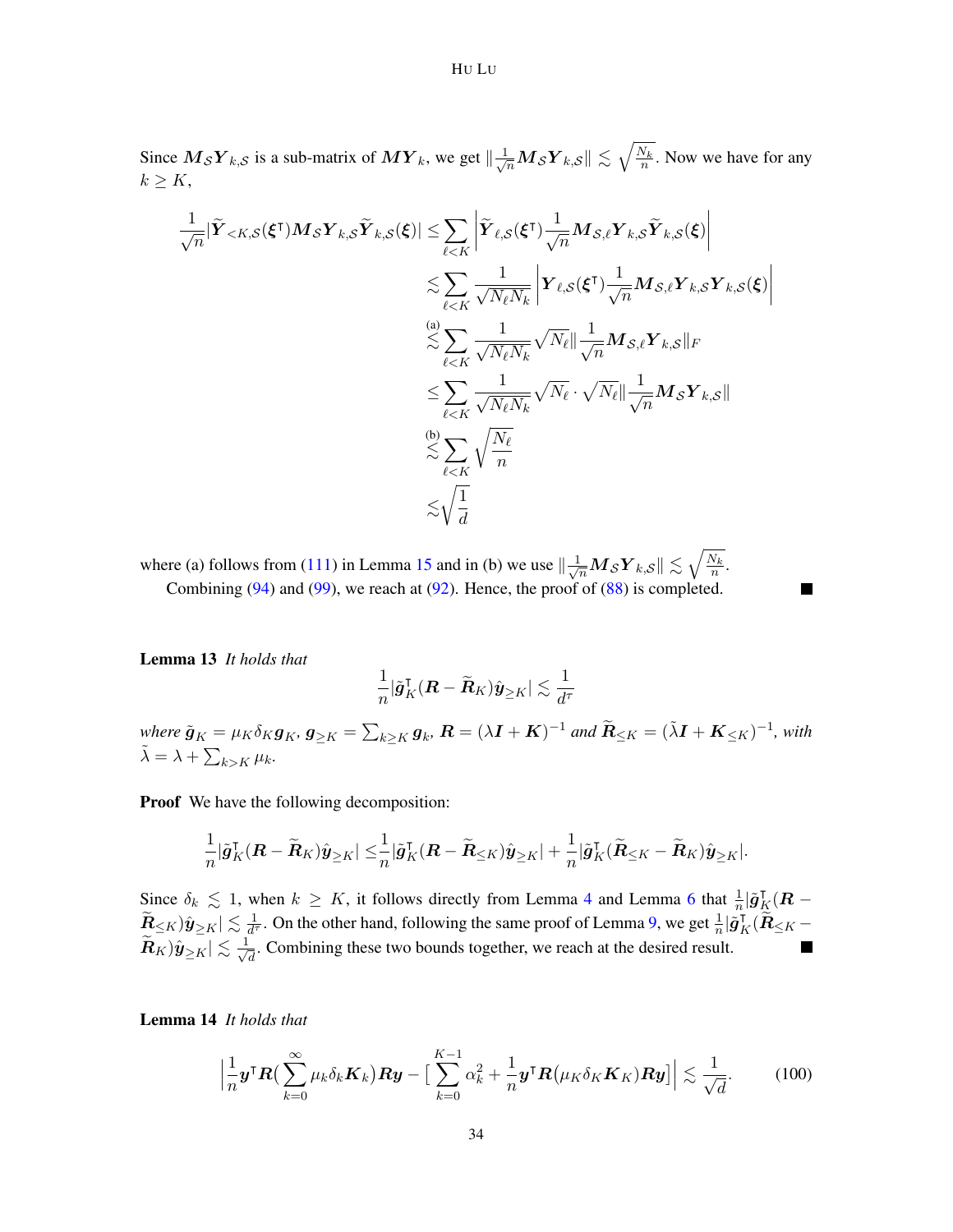Proof We first show some high-degree components can be discarded:

<span id="page-34-0"></span>
$$
\left|\frac{1}{n}\mathbf{y}^{\mathsf{T}}\mathbf{R}\left(\sum_{k>K}\mu_{k}\delta_{k}\mathbf{K}_{k}\right)\mathbf{R}\mathbf{y}\right|\lesssim\frac{1}{d}.\tag{101}
$$

From [\(52\)](#page-20-3) in the proof of Lemma [4,](#page-19-0) we have  $\|\sum_{k>K} K_k\| \leq 1$ . On the other hand, since  $\sup_{k\geq 0}\mu_k \leq f(\sqrt{d}) \lesssim 1$  and  $\sup_{k>K}\delta_k \lesssim \frac{1}{d}$  $\frac{1}{d}$ , we get  $\Vert \sum_{k>K} \mu_k \delta_k \mathbf{K}_k \Vert \lesssim \frac{1}{d}$  $\frac{1}{d}$ . Combine this bound with Lemma [6](#page-21-1) and the fact that  $||R|| \lesssim 1$ , we verify [\(101\)](#page-34-0).

Next we show

<span id="page-34-6"></span><span id="page-34-1"></span>
$$
\left|\frac{1}{n}\boldsymbol{y}^{\mathsf{T}}\boldsymbol{R}\left(\sum_{k=0}^{K-1}\mu_{k}\delta_{k}\boldsymbol{K}_{k}\right)\boldsymbol{R}\boldsymbol{y}-\sum_{k=0}^{K-1}\alpha_{k}^{2}\right|\lesssim\frac{1}{\sqrt{d}}.\tag{102}
$$

To start, we rewrite  $\frac{1}{n}$   $\bm{y}^\intercal \bm{R} (\sum_{k=0}^{K-1} \mu_k \delta_k \bm{K}_k) \bm{R} \bm{y}$  as:

$$
\frac{1}{n}\boldsymbol{y}^{\mathsf{T}}\boldsymbol{R}(\sum_{k=0}^{K-1}\mu_k\delta_k\boldsymbol{K}_k)\boldsymbol{R}\boldsymbol{y} = \left(\frac{1}{n}\boldsymbol{y}^{\mathsf{T}}\boldsymbol{R}\boldsymbol{Y}_{
$$

The vector  $\phi$  defined on the right-hand side of [\(103\)](#page-34-1) can be decomposed as:

$$
\phi = \frac{1}{n} D_{\leq K}^2 Y_{\leq K}^\mathsf{T} R g_{\leq K} + \frac{1}{n} D_{\leq K}^2 Y_{\leq K}^\mathsf{T} R y_{\geq K} \n= \widetilde{Y}_{\leq K}(\xi) - \underbrace{(D_{\leq K}^{-2} + \frac{1}{n} Y_{\leq K}^\mathsf{T} R_{\geq K} Y_{\leq K})^{-1} D_{\leq K}^{-2} \widetilde{Y}_{\leq K}(\xi)}_{:= \phi_1} + \underbrace{\frac{1}{n} D_{\leq K}^2 Y_{\leq K}^\mathsf{T} R y_{\geq K}}_{\phi_2}, \quad (104)
$$

where  $\widetilde{\boldsymbol{Y}}_k(\boldsymbol{\xi}) = \frac{\alpha_k}{\sqrt{N_k}} \boldsymbol{Y}_k(\boldsymbol{\xi}), \, \boldsymbol{R}_{\geq K} = (\lambda \boldsymbol{I} + \boldsymbol{K}_{\geq K})^{-1}$  and in reaching the second step we use Lemma [7.](#page-21-2) To proceed, let us analyze the norms of vectors  $Y_{\leq K}(\xi)$ ,  $\phi_1$  and  $\phi_2$  on the right-hand side of [\(104\)](#page-34-2). First,

<span id="page-34-3"></span><span id="page-34-2"></span>
$$
\|\widetilde{\boldsymbol{Y}}_{\n(105)
$$

Also it is easy to verify  $\|\boldsymbol{\phi}_1\| \lesssim \frac{1}{d}$  $\frac{1}{d}$  as follows. From [\(52\)](#page-20-3), we have  $||\mathbf{K}_{\geq K}|| \lesssim 1$ . Then combine this with Lemma [5](#page-20-7) we have  $\|(D^{-2}_{\leq K} + \frac{1}{n}\)$  $\frac{1}{n} \boldsymbol{Y}_{\leq K}^{\intercal} \boldsymbol{R}_{\geq K} \boldsymbol{Y}_{\leq K}$ )<sup>-1</sup>  $\parallel \lesssim 1$ . Also note that  $\parallel \boldsymbol{D}_{\leq K}^{-2} \parallel \lesssim \frac{1}{d}$  $\frac{1}{d}$  and  $\|\widetilde{\boldsymbol{Y}}_{<K}(\boldsymbol{\xi})\|^2 = \sum_{k=0}^{K-1} \alpha_k^2 < \infty$ , so

<span id="page-34-4"></span>
$$
\|\phi_1\| \lesssim \frac{1}{d} \tag{106}
$$

Lastly, let us show

<span id="page-34-5"></span>
$$
\|\phi_2\| \lesssim \frac{1}{\sqrt{d}}\tag{107}
$$

Note that  $\phi_2$  can be written as:

$$
\boldsymbol{\phi}_2 = \sum_{k \geq K} \boldsymbol{\Psi} \boldsymbol{Y}_k \widetilde{\boldsymbol{Y}}_k(\boldsymbol{\xi}) + \boldsymbol{\Psi} \boldsymbol{z}
$$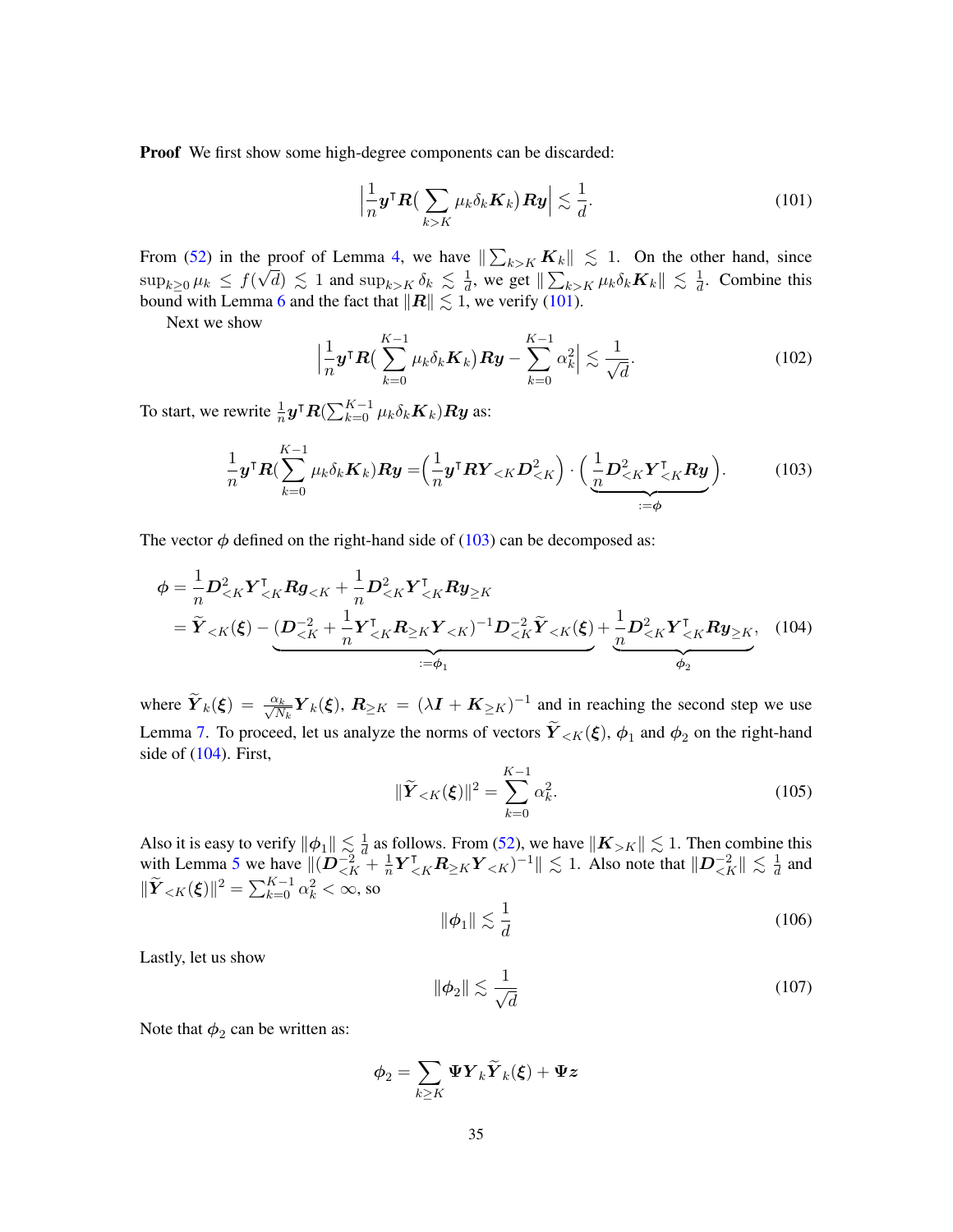where  $\Psi = \frac{1}{n} D_{\leq K}^2 Y_{\leq K}^{\dagger} R$ . Then

<span id="page-35-4"></span>
$$
\mathbb{E}_{\xi,z} \|\phi_2\|^2 = \text{Tr}\left[\Psi(\sum_{k\geq K} \frac{\alpha_k^2}{N_k} \boldsymbol{Y}_k \boldsymbol{Y}_k^\mathsf{T}) \boldsymbol{\Psi}^\mathsf{T}\right] + \sigma_z^2 \text{Tr}\left(\boldsymbol{\Psi} \boldsymbol{\Psi}^\mathsf{T}\right).
$$
 (108)

We first control the spectral norm of  $\Psi$ . From Lemma [7,](#page-21-2) we can get

$$
\Psi = \frac{1}{n} (\bm{D}_{\leq K}^{-2} + \frac{1}{n} \bm{Y}_{\leq K}^{\mathsf{T}} \bm{R}_{\geq K} \bm{Y}_{\leq K})^{-1} \bm{Y}_{\leq K}^{\mathsf{T}} \bm{R}_{\geq K}
$$

By Lemma [3,](#page-18-2) we have

$$
\mathbb{P}(\left\|\frac{1}{n}\mathbf{Y}_{ 2) \le 2N_{
$$

for some  $c > 0$  and we have already shown  $\|(\mathbf{D}_{\leq K}^{-2} + \frac{1}{n})\|$  $\frac{1}{n} \boldsymbol{Y}_{\leq K}^{\intercal} \boldsymbol{R}_{\geq K} \boldsymbol{Y}_{\leq K})^{-1} \| \lesssim 1$ , so we get

<span id="page-35-2"></span>
$$
\|\Psi\| \lesssim \frac{1}{\sqrt{n}}.\tag{109}
$$

On the other hand, same as [\(52\)](#page-20-3), we can show  $\Vert \sum_{k>K}$  $\frac{\alpha_k^2}{N_k}{\boldsymbol Y}_k{\boldsymbol Y}_k^{\intercal}-\sum_{k>K}\alpha_k^2{\boldsymbol I}\| \lesssim \frac{1}{d^2}$  $\frac{1}{d^{\tau}}$ , for some  $\tau > 0$ , so combined with  $\|\frac{\alpha_K^2}{N_K}\bm{Y}_K\bm{Y}_K^{\intercal}\| \lesssim 1$ , we can get

<span id="page-35-3"></span>
$$
\|\sum_{k\geq K} \frac{\alpha_k^2}{N_k} \mathbf{Y}_k \mathbf{Y}_k^{\mathsf{T}}\| \lesssim 1. \tag{110}
$$

Combining  $(109)$  and  $(110)$  with  $(108)$ , we get:

$$
\|\phi_2\|^2 \lesssim \frac{N_{
$$

After combining  $(105)$ ,  $(106)$  and  $(107)$  with  $(104)$  and  $(103)$ , we get  $(102)$ . Finally, the proof is completed by combing [\(101\)](#page-34-0) with [\(102\)](#page-34-6).

#### Appendix H. Concentration of a Quadratic Form

<span id="page-35-1"></span>**Lemma 15** *For any finite integer*  $k, l \geq 0$ *, let* 

$$
F_{k,\ell}(\boldsymbol{x}) = \boldsymbol{Y}_{k,\mathcal{S}}(\boldsymbol{x})^\intercal \boldsymbol{M} \boldsymbol{Y}_{\ell,\mathcal{S}}(\boldsymbol{x}),
$$

where  $\bm Y_{k,\mathcal{S}}$  is defined in [\(93\)](#page-30-3),  $\bm x\sim \tau_{d-1}$  and  $\bm M\in\mathbb{R}^{m\times p}$  is a deterministic matrix, with  $m={d\choose k}$  $\binom{d}{k}$ *and*  $p = \binom{d}{\ell}$ ` *. It holds that*

<span id="page-35-0"></span>
$$
\mathbb{E}_{\boldsymbol{x}} F_{k,\ell}(\boldsymbol{x})^2 \le C_{k,\ell} \min\{N_k, N_\ell\} \|\boldsymbol{M}\|_F^2,\tag{111}
$$

*where*  $C_{k,\ell} > 0$  *is some constant that only depends on k and*  $\ell$ *.*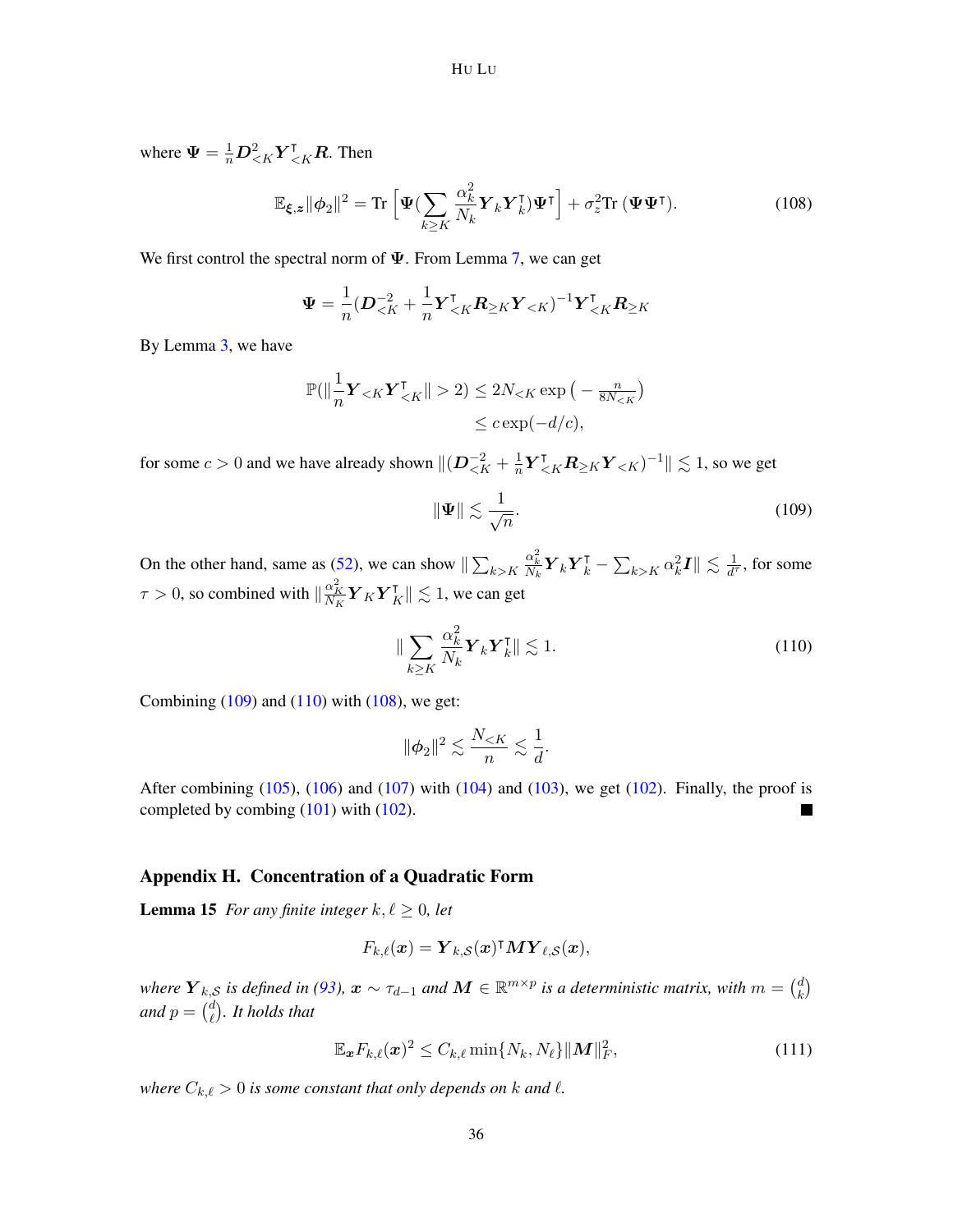**Proof** Note that since x can be represented as:  $x = \frac{\theta}{\|Q\|}$  $\frac{\theta}{\|\theta\|/\sqrt{d}}$ , where  $\theta \sim \mathcal{N}(\mathbf{0}, \mathbf{I}_d)$  and by concentration of norm of Gaussian vector  $[e.g.,$  Theorem 3.1.1 in [Vershynin](#page-13-14) [\(2018\)](#page-13-14)], there exists  $c > 0$ , such that for any  $d \in \mathbb{Z}^+$ ,  $\mathbb{P}(\|\theta\|/\sqrt{d} < 1/2) \le e^{-cd}$ . Hence, for  $\mathbf{x} = \frac{\theta}{\|\mathbf{Q}\|}$  $\frac{\theta}{\|\theta\|/\sqrt{d}},$   $\theta \sim \mathcal{N}(\mathbf{0}, \bm{I}_d),$  we can get

$$
\boldsymbol Y_{k,\mathcal S}(\boldsymbol x)^\intercal \boldsymbol M \boldsymbol Y_{\ell,\mathcal S}(\boldsymbol x) \lesssim \boldsymbol Y_{k,\mathcal S}(\boldsymbol \theta)^\intercal \boldsymbol M \boldsymbol Y_{\ell,\mathcal S}(\boldsymbol \theta).
$$

Therefore, it suffices to prove [\(111\)](#page-35-0) for  $x \sim \mathcal{N}(0, I_d)$ . In the following, we set  $x \sim \mathcal{N}(0, I_d)$ . We will prove [\(111\)](#page-35-0) by induction. When  $k = \ell = 0$ , we trivially have  $\mathbb{E}[Y_{0, S}(\boldsymbol{x})^{\dagger} M Y_{0, S}(\boldsymbol{x})]^2 = M^2$ . Now suppose we have shown for any  $M_1 \in \mathbb{R}^{m_1 \times p_1}$  and  $M_2 \in \mathbb{R}^{m_2 \times p_2}$ , with  $m_1 = \binom{d}{k-1}$  $_{k-1}^{d}),$  $p_1 = \binom{d}{\ell}$  $\binom{d}{\ell}$  and  $m_2 = \binom{d}{k}$  $\binom{d}{k}$  and  $p_2 = \binom{d}{\ell}$  $_{\ell-1}^{d}$ ), it holds that

$$
\mathbb{E}[F_{k-1,\ell}(\boldsymbol{x})]^2 \le C_{k-1,\ell} \min\{N_{k-1}, N_{\ell}\} \|\boldsymbol{M}_1\|_F^2, \tag{112}
$$

$$
\mathbb{E}[F_{k,\ell-1}(\boldsymbol{x})]^2 \le C_{k,\ell-1} \min\{N_k, N_{\ell-1}\} \|\boldsymbol{M}_2\|_F^2.
$$
 (113)

Based on these two bounds, we are going to show for any  $M \in \mathbb{R}^{m \times p}$ , with  $m = \binom{d}{k}$  $\binom{d}{k}$ ,  $p = \binom{d}{\ell}$  $_\ell^d),$ 

<span id="page-36-3"></span><span id="page-36-1"></span><span id="page-36-0"></span>
$$
\mathbb{E}[F_{k,\ell}(\boldsymbol{x})]^2 \leq C_{k,\ell} \min\{N_k, N_\ell\} \|\boldsymbol{M}\|_F^2. \tag{114}
$$

In particular, if  $k = 0$  (or  $\ell = 0$ ), we just use [\(113\)](#page-36-0) or [[\(112\)](#page-36-1)] for the induction.

We will bound  $|E F_{k,\ell}(x)|$  and  $Var F_{k,\ell}(x)$ , separately. The expectation  $E F_{k,\ell}(x)$  is easy to deal with. When  $k \neq \ell$ ,  $\mathbb{E} F_{k,\ell}(\boldsymbol{x}) = 0$ ; when  $k = \ell$ ,

$$
\mathbb{E}F_{k,k}(\boldsymbol{x}) = \mathbb{E}\text{Tr}[\boldsymbol{M}\boldsymbol{Y}_{k,S}(\boldsymbol{x})\boldsymbol{Y}_{k,S}(\boldsymbol{x})^{\intercal}] \\
= v_k^2 \text{Tr}\boldsymbol{M}
$$

where  $v_k$  is the normalizing constant defined in [\(93\)](#page-30-3). Therefore,

$$
|\mathbb{E}F_{k,k}(\boldsymbol{x})|^2 \le v_k^4 \left(\sum_{u=1}^m |M_{uu}|\right)^2
$$
  
\n
$$
\le C_k N_k \left(\sum_{u=1}^m M_{uu}^2\right)
$$
  
\n
$$
\le C_k N_k ||\boldsymbol{M}||_F^2
$$
\n(115)

<span id="page-36-2"></span>.

where  $C_k$  is a constant that only depends on k. Next, we compute the variance of  $F_{k,\ell}(\boldsymbol{x})$ . Taking derivative of  $F_{k,\ell}(\boldsymbol{x})$  with respect to each  $x_i$ , we have

$$
\frac{\partial F_{k,\ell}(\boldsymbol{x})}{\partial x_i} = \frac{\upsilon_k}{\upsilon_{k-1}} \boldsymbol{Y}_{k-1,\mathcal{S}}(\boldsymbol{x})^\intercal \boldsymbol{M}^{\text{row}}_i \boldsymbol{Y}_{\ell,\mathcal{S}}(\boldsymbol{x}) + \frac{\upsilon_\ell}{\upsilon_{\ell-1}} \boldsymbol{Y}_{k,\mathcal{S}}(\boldsymbol{x})^\intercal \boldsymbol{M}^{\text{col}}_i \boldsymbol{Y}_{\ell-1,\mathcal{S}}(\boldsymbol{x})
$$

where  $M_i^{\text{row}}$  and $M_i^{\text{col}}$  are formed by concatenating a subset of rows (columns) from  $M$  and some zero rows (columns). As a result,

$$
\|\nabla F_{k,\ell}(\boldsymbol{x})\|^2 \leq 2 \Big(\frac{\upsilon_k}{\upsilon_{k-1}}\Big)^2 \sum_{i=1}^d [\boldsymbol{Y}_{k-1,S}(\boldsymbol{x})^\intercal \boldsymbol{M}_i^{\text{row}} \boldsymbol{Y}_{\ell,S}(\boldsymbol{x})]^2 + 2 \Big(\frac{\upsilon_{\ell}}{\upsilon_{\ell-1}}\Big)^2 \sum_{i=1}^d [\boldsymbol{Y}_{k,S}(\boldsymbol{x})^\intercal \boldsymbol{M}_i^{\text{col}} \boldsymbol{Y}_{\ell-1,S}(\boldsymbol{x})]^2
$$